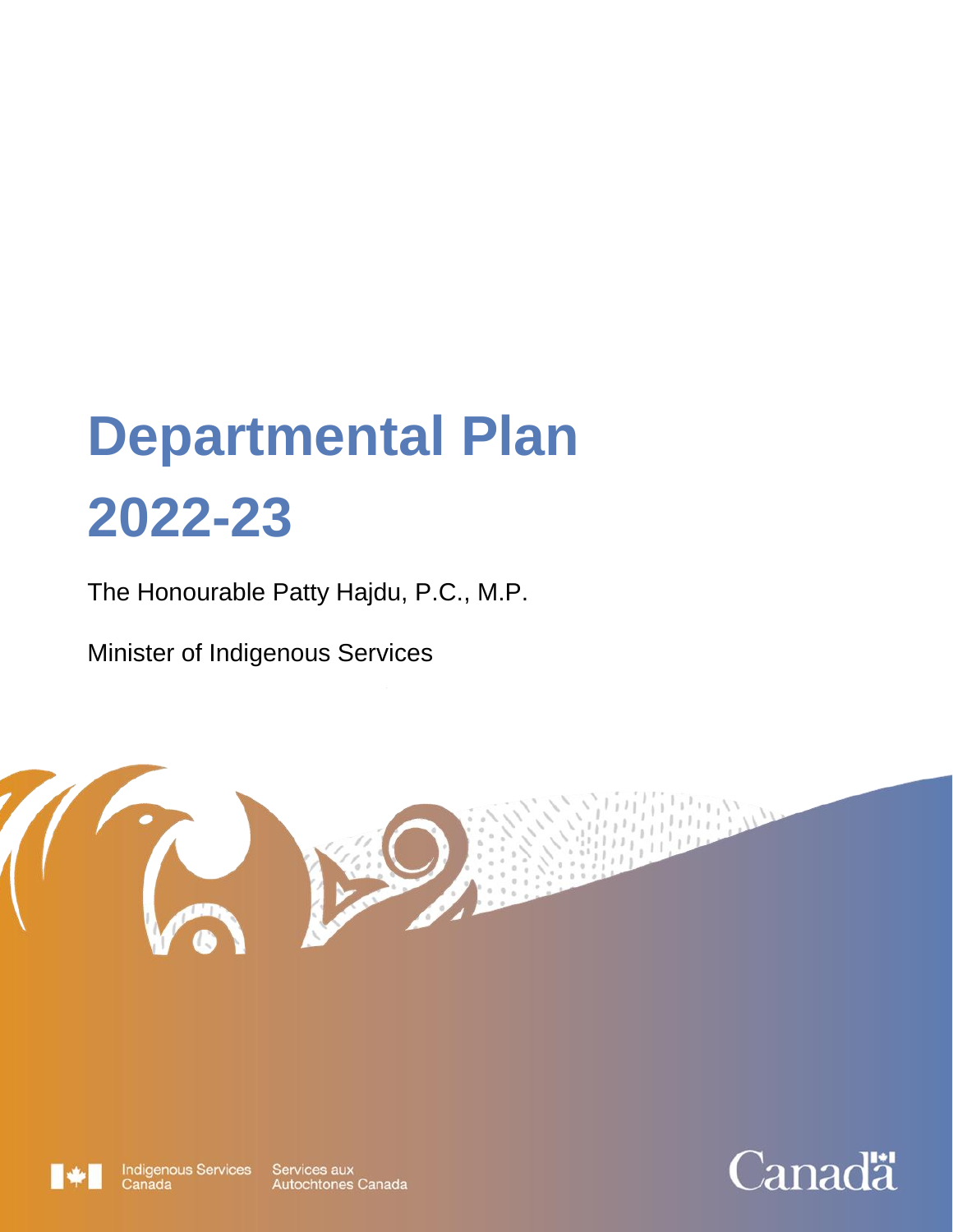For information regarding reproduction rights, please contact: [communicationspublications@canada.ca](mailto:communicationspublications@canada.ca)  [www.canada.ca/en/indigenous-services-canada.html](http://www.canada.ca/en/indigenous-services-canada.html) 1-800-567-9604 TTY only 1-866-553-0554

Catalogue: R1-105E-PDF ISSN: 2561-6153 © Her Majesty the Queen in Right of Canada, 2022.

This publication is also available in French under the title: Services aux Autochtones Canada : Plan ministériel 2022-2023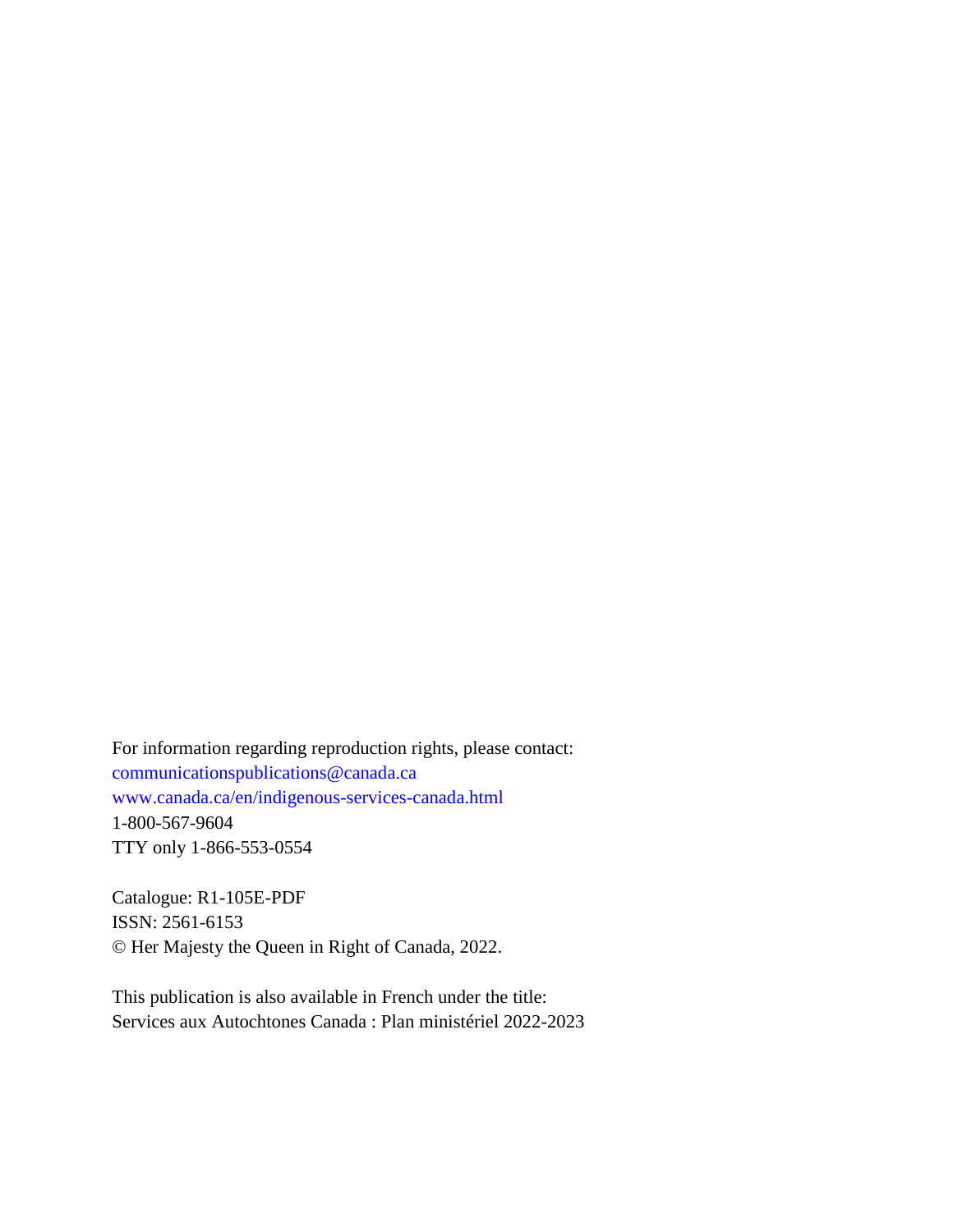# Table of contents

| Core responsibilities: planned results and resources, and key risks  9 |  |
|------------------------------------------------------------------------|--|
|                                                                        |  |
|                                                                        |  |
|                                                                        |  |
|                                                                        |  |
|                                                                        |  |
|                                                                        |  |
|                                                                        |  |
|                                                                        |  |
|                                                                        |  |
|                                                                        |  |
|                                                                        |  |
|                                                                        |  |
|                                                                        |  |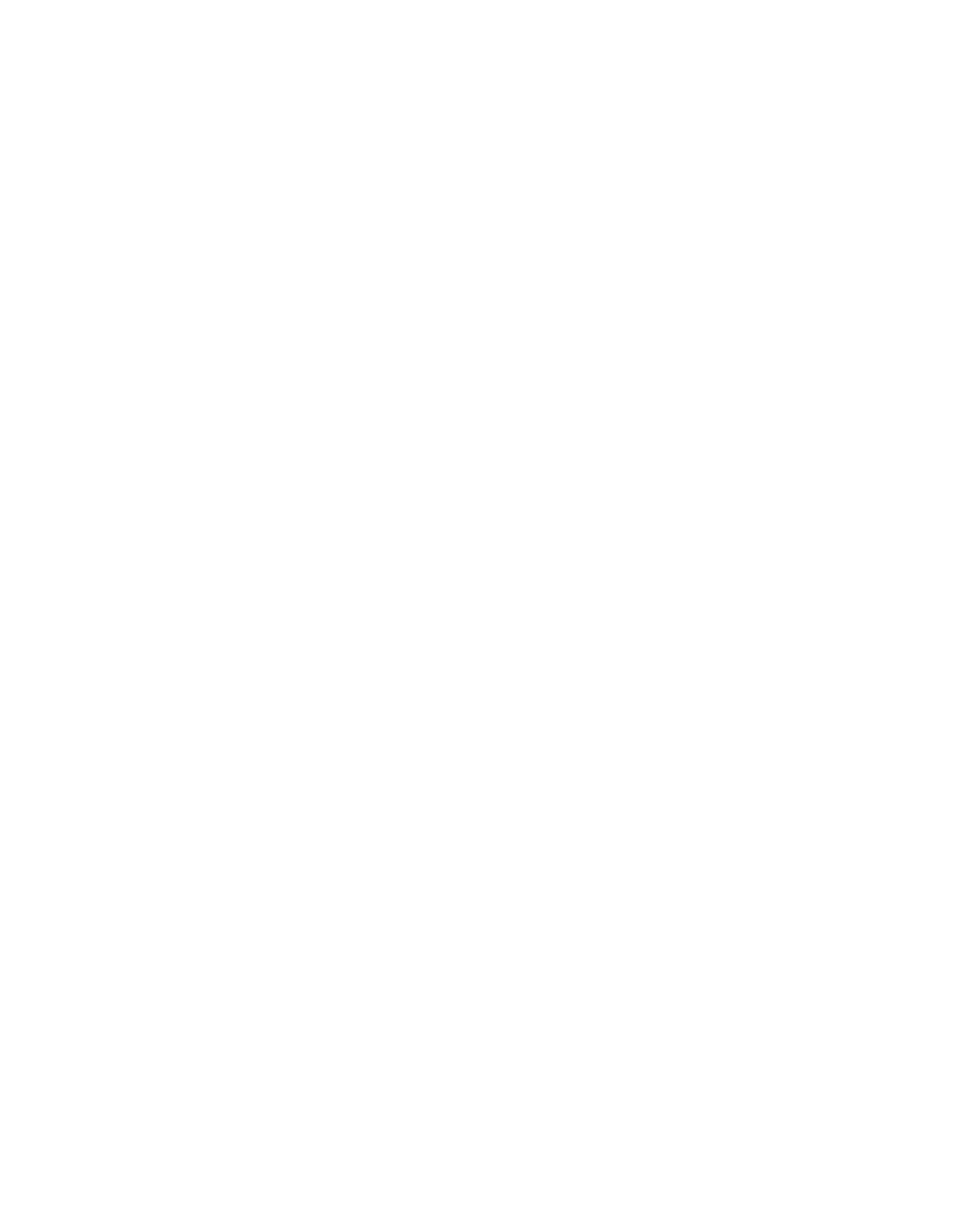# <span id="page-4-0"></span>From the Minister

As Minister of Indigenous Services, I am pleased to present the 2022–23 Departmental Plan for Indigenous Services Canada (ISC).

Using the fundamental principles of equity, honesty, and transparency to guide our work, we will continue to partner with First Nations, Inuit and Métis to achieve substantive equality for Indigenous Peoples.

Over the past two years, COVID-19 has presented a significant and prolonged challenge. Indigenous partners and communities have worked tremendously hard to protect each other. We will continue to be there for Indigenous leaders and communities as they continue to prevent and respond to respond to COVID-19. The response by Indigenous communities has demonstrated that self-determined approaches to health are the best solutions, and inspires us to work



harder and faster on the many mechanisms that empower communities to have control over their affairs – from health, to infrastructure to child and family services.

None of us can predict what happens next with the COVID-19 virus but we will continue to provide supports to Indigenous businesses as we manage this next stage and focus on economic recovery. Reconciliation rests on many things, but economic opportunity is a critical component of healthy and vibrant communities. Our economic recovery must deliberately inclusive, leaving nobody behind.

The pandemic has highlighted the importance of delivering on our Department's core mandate. We will continue to work together to improve access to high quality services for First Nations, Inuit and Métis, to support self-determination and Indigenous-led service delivery, and to address the fundamental issue of closing socio-economic gaps. We will be deliberate and create strategies to better measure the gaps and report on them, so we can all show progress for our work and investments. We will advance health care priorities of Indigenous Peoples, support families, help to build sustainable communities, and support Indigenous communities in their work of selfdetermination. We will measure and work to end the profound systemic inequities and disparities in Canada, including in our institutions.

We must all demand an end to anti-Indigenous racism in Canada's health systems. We will work with First Nations, Inuit and the Métis, as well as with provinces and territories, to improve access to high quality and culturally-relevant health services. Joyce's Principle will remain our guiding star as we co-develop distinctions-based Indigenous health legislation.

We will focus relentlessly on improving our work together to support families and future generations. On December 31, 2021, two Agreements-in Principle were reached with Parties, namely the Assembly of First Nations, the First Nations Child and Family Caring Society, the Chiefs of Ontario, the Nishnawbe Aski Nation, and counsel for the plaintiffs in the Moushoom and Trout class actions. One Agreement-in Principle set the frame for a global resolution related to compensation for those harmed by discriminatory underfunding of First Nations child and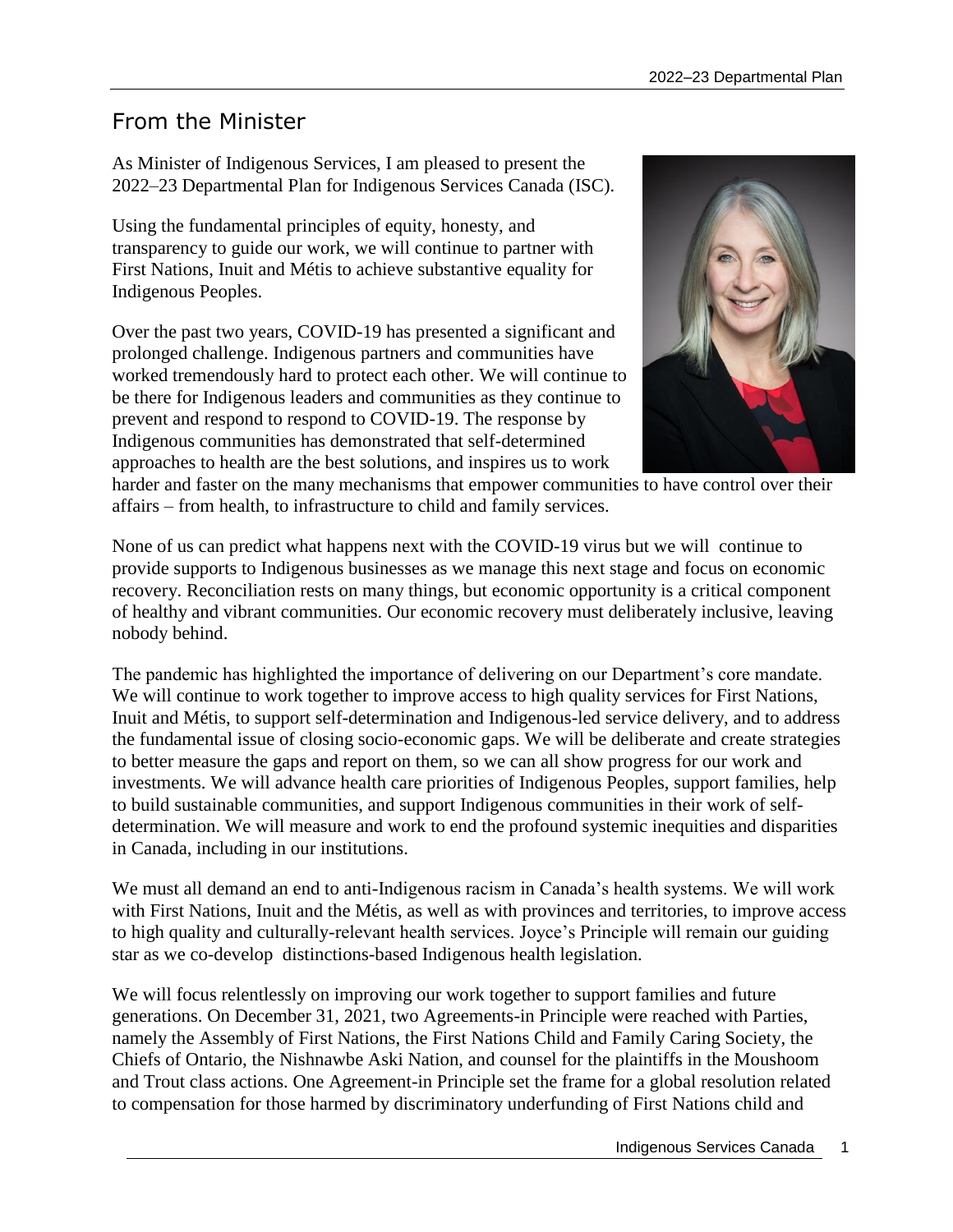family services and the narrow application of Jordan's Principle. The other charts a path for long term reform of the First Nations Child and Family Services program and a renewed approach to Jordan's Principle, reducing the number of First Nations children in care, keeping children connected to their families, communities and cultures and ensuring that First Nations children have access to the products, services and supports they need, when they need them.

These Agreements-in Principle provide a basis for final settlement agreements to be negotiated with the Parties. Once the final settlement agreements are reached and the necessary Canadian Human Rights Tribunal and Federal Court orders are made, children and families harmed by discriminatory underfunding will be compensated and measures will be implemented to better meet the needs of children, youth and families to prevent this type of discrimination from recurring.

We will support the path laid out by First Nations, Inuit and Métis partners. This work will include initiatives like the ongoing development of coordination agreements to support Indigenous control of child and family services and the implementation of Indigenous designed postsecondary strategies that can support the dreams and aspirations of young people as they pursue further education.

We must also address urgent issues which that affect the safety and well-being of all Indigenous people, with a focus on those that experience disproportionate rates of violence, such as women, girls, and 2SLGTBQQIA+ people. We will continue to work in partnership with Indigenous Peoples and organizations and provincial and territorial governments, and other partners to develop effective and culturally appropriate solutions, such as the construction and operation of Indigenous-led emergency shelters and transition homes.

We will remain focused on our urgent commitment of identifying and closing infrastructure gaps. Clean drinking water. Safe and affordable housing. Health infrastructure. Educational facilities. The absence of any of these put our progress risk and hurts successive generations.

The effects of climate change and extreme weather events, such as wildfires and flooding, continue to pose tremendous challenges for communities. ISC will continue to work with First Nations, as well as federal, provincial and territorial partners to support First Nations communities in emergency situations. ISC will work in partnership to help strengthen First Nations' capacity to mitigate and prepare for emergency events as well as support First Nations in emergency response and recovery.

Finally, we will put the support of self-determination and reconciliation in all that we do. Whether through ongoing service transfer initiatives across sectors, supporting economic development opportunities, continuing to support the implementation of the 10-year grant, or other initiatives, these two principles remain central. We will also continue to support the Department of Justice's ongoing dialogue and work with Indigenous partners to develop an action plan to achieve the objectives of the *United Nations Declaration on the Rights of Indigenous Peoples.*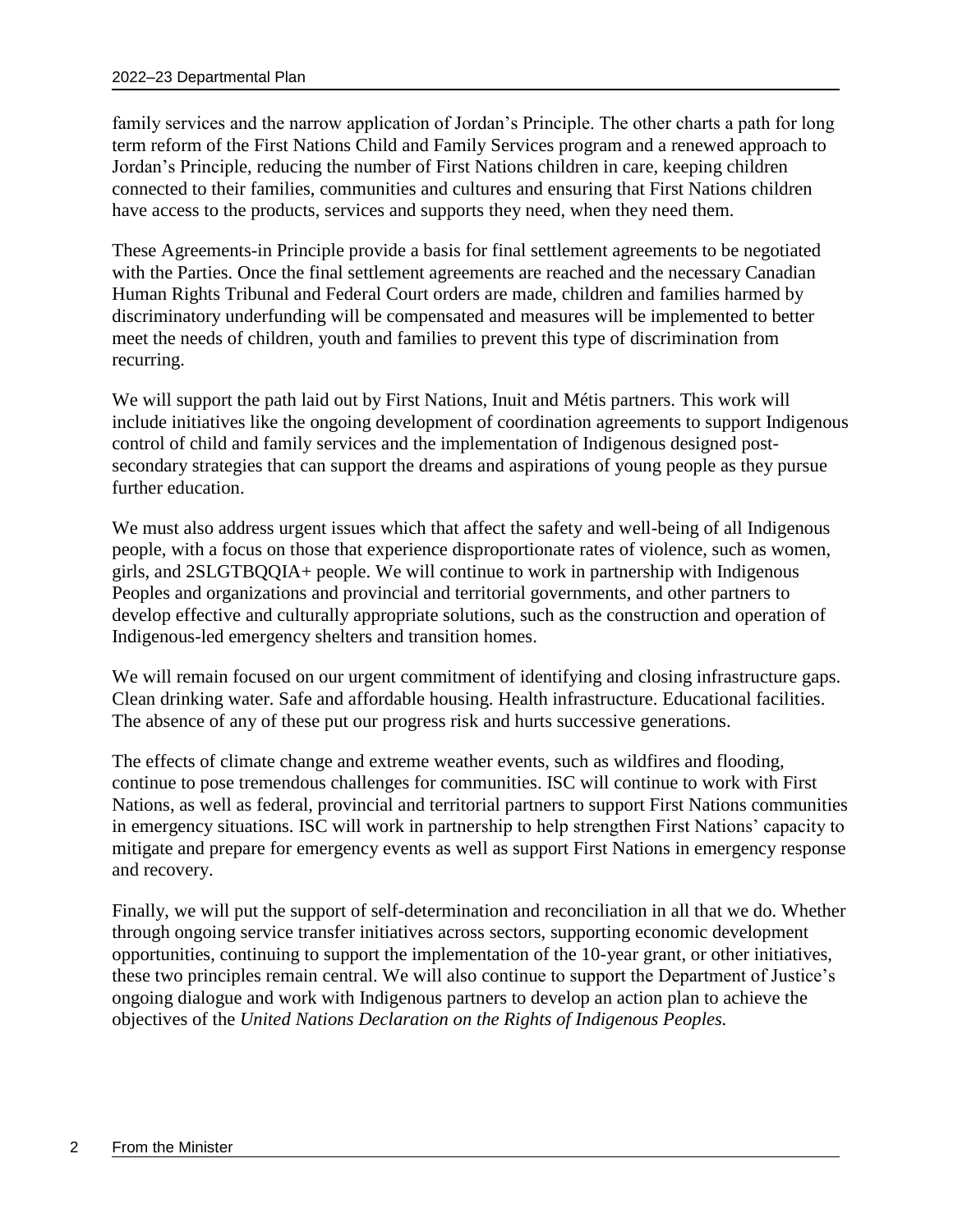As I look toward the year ahead, I look forward to building on the progress we have made, to listening to partners about how we improve our work, and to continuing to walk the path of selfdetermination and reconciliation.

The Honourable Patty Hajdu, P.C., M.P. Minister of Indigenous Services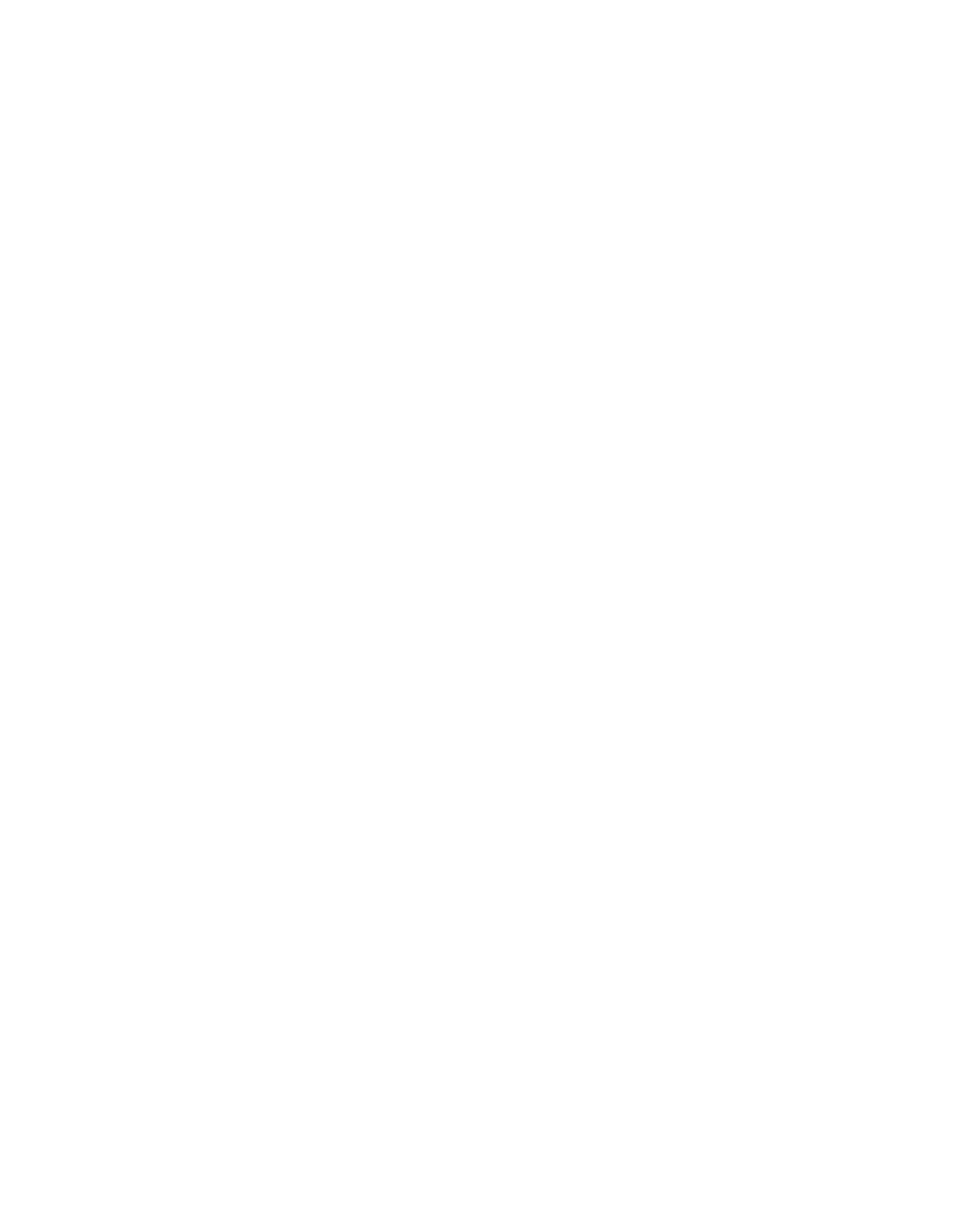# <span id="page-8-0"></span>Plans at a glance

Indigenous Services Canada (ISC) works with partners to improve access to high quality services for First Nations, Inuit and Métis Peoples. We want to work with Indigenous Peoples and communities to close the socio-economic gaps they face and to ensure they can independently deliver services they need to their people.

In 2022-23, ISC will be addressing key priority areas as well as focusing on core services linked to advancing health, supporting families, helping build sustainable communities, and supporting Indigenous communities in self-determination. These priorities work together to ensure that the needs and concerns of First Nations, Inuit and Métis Peoples are recognized and addressed.

## **Advancing Health**

As part of supporting Indigenous communities in health-related services, ISC will continue to deliver distinctions-based support in response to COVID-19. The Government of Canada recognizes that Indigenous Peoples have been among the most at risk during the COVID-19 pandemic and face unique challenges in addressing ongoing needs. During this pandemic and beyond, the health and well-being of First Nations, Inuit, and Métis Peoples have been and will remain ISC's primary focus. The top priorities will continue to include vaccine roll-out and support for public health measures in combatting new variants of concern. We will continue to work in close collaboration with First Nations, Inuit and the Métis, to support response and recovery to the COVID-19 pandemic.

To address the stresses that the COVID-19 pandemic has placed on individuals and communities, as well as the ongoing trauma of identification of unmarked graves, we will continue working with partners to develop and implement a distinctions-based mental health and wellness strategy to meet the needs of First Nations, Inuit and the Métis, including culturally appropriate wraparound services for substance use and trauma, suicide and life promotion and the building of treatment centres.

We will also engage partners to develop a longer-term national approach for eliminating racism in Canada's health systems and co-develop distinction-based Indigenous health legislation informed by the elements and spirit of Joyce's Principle. These important pieces will advance shared commitments to ongoing reconciliation efforts, such as the Truth and Reconciliation Commission's Calls to Action, the National Inquiry into Missing and Murdered Indigenous Women and Girls' Calls for Justice, commitments made through the Common Statement on Principles of Shared Health Priorities, and implementation of the *United Nations Declaration on the Rights of Indigenous Peoples Act*.

Following the three National Dialogues, ISC will continue to engage and work with partners to develop a longer-term approach for eliminating anti-Indigenous racism in Canada's health systems. The longer-term approach will be informed by measures outlined in Budget 2021, ongoing national and regional dialogues, the renewal of Canada's Anti-Racism Strategy and the co-development of distinctions-based Indigenous health legislation. In 2022-23, ISC is investing in four key areas to address anti-Indigenous racism in health systems, including: improving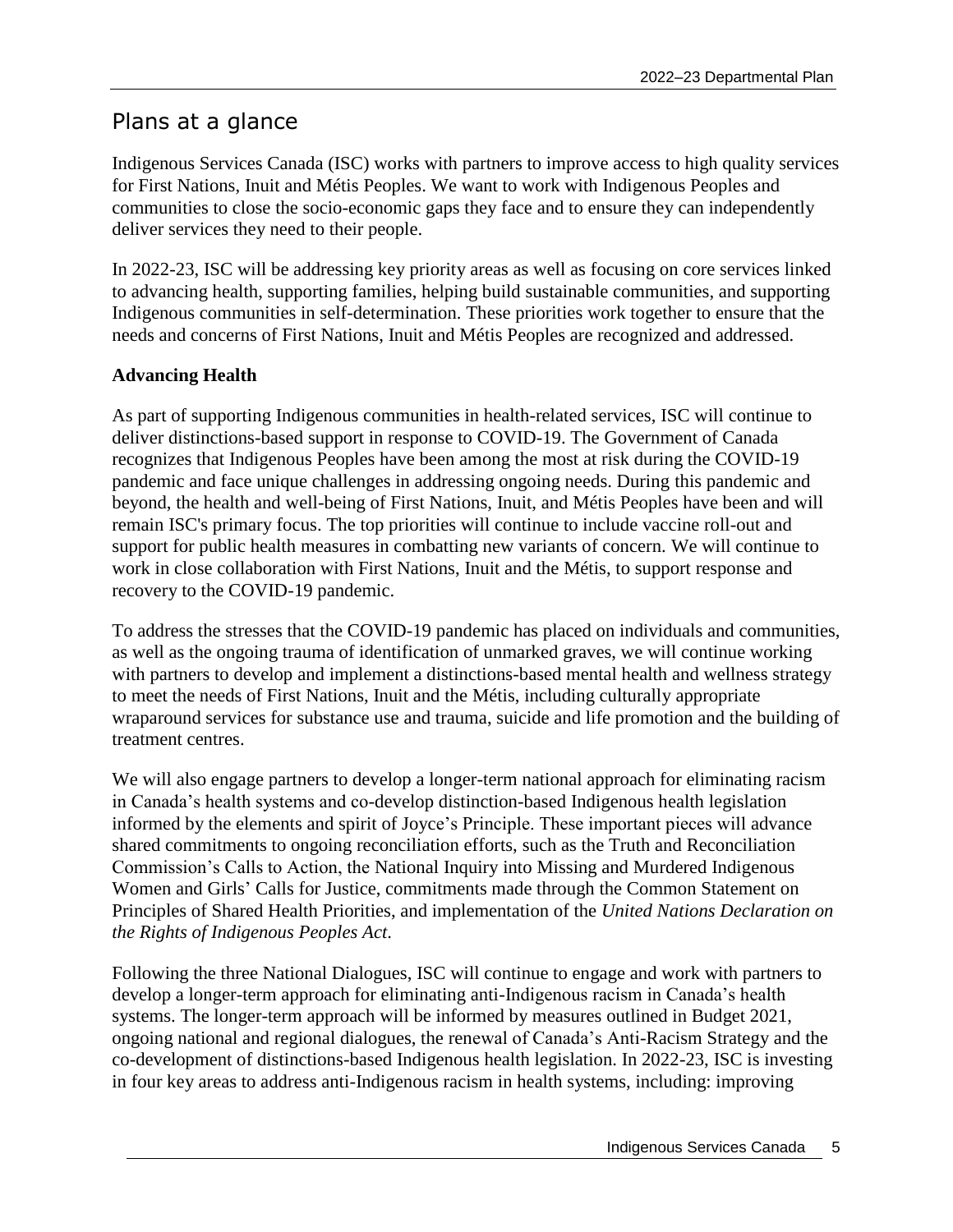access to culturally safe services; adapting health services; improving supports and accountability; and providing federal leadership.

#### **Supporting Families**

Child and family services, education and income are all important social elements that support families and determine their well-being. The ongoing implementation of the *Act respecting First Nations, Inuit and Métis children, youth and families* supports families and the work to reform the system to be truly child centered and community directed and focused on prevention. For families at-risk, this means they can receive support to keep them together. We will work with partners to identify targets so communities can assert greater control over the well-being of their children. This includes the long-term reform of child and family services in First Nations communities.

Education not only positively impacts individuals and their overall success, but that of their communities as well. To help support student success and closing the education gap between Indigenous and non-Indigenous students, ISC will continue working alongside First Nations partners to advance their control of First Nations elementary and secondary education, strengthen student success, and prepare First Nations children and youth for post-secondary education and skills training. The department will also implement co-developed distinctions-based postsecondary education strategies.

In addition, the department will begin reporting on the number of First Nations served under transformative education models, including models as reflected in regional education agreements, to demonstrate advancement of First Nations control of First Nations education.

#### **Helping Build Sustainable Communities**

From safe drinking water to housing, to building and renovating school facilities to enabling community infrastructure, ISC works to ensure important sustainable infrastructure is in place to support Indigenous communities and their people. In alignment with the 2021 Speech from the Throne, ISC is working with First Nations partners to eliminate all remaining long-term drinking water advisories on reserve by identifying causes, investing in appropriate infrastructure, and preventing short-term advisories from becoming long-term. Initiatives are underway to assess timelines, estimate appropriate target dates, and advance projects in a way that respects public health measures.

Investments in housing will support ongoing work to close the infrastructure gap by 2030. ISC will work in partnership with the Assembly of First Nations to advance the co-developed First Nations National Housing and Related Infrastructure Strategy. This will include support to build, renovate, and repair housing on reserve.

ISC has begun implementing the Canadian Human Rights Tribunal order (2021 CHRT 41), as it was modified in January 2022, for the purchase or construction of capital assets, such as buildings to support the delivery of the First Nations Child and Family Services program and Jordan's Principle services. Discussions with the Assembly of First Nations, the First Nations Child and Family Caring Society, the Chiefs of Ontario, and the Nishnawbe Aski Nation will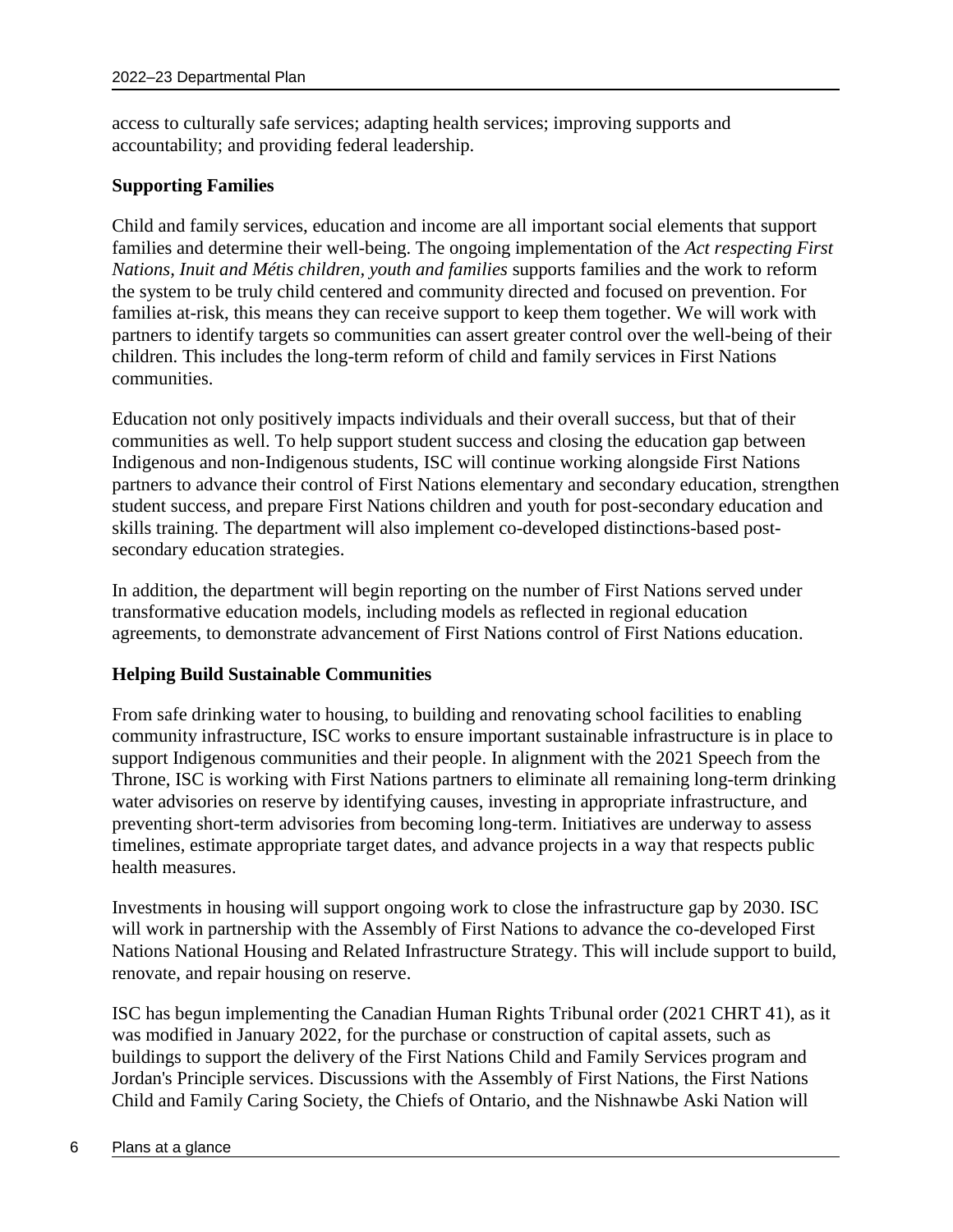continue to determine how best to implement the order. These investments in community infrastructure will support First Nations child and family services agencies, First Nations and Jordan's Principle service providers in delivering quality services to First Nations children and families.

#### **Supporting Indigenous Communities in Self-Determination**

Self-determination for Indigenous communities is woven throughout our department's enabling legislation, mandate, programs and services. ISC's ultimate goal is to advance the priorities of Indigenous communities to reclaim full jurisdiction in all areas that matter, such as child and family services, education, health care, and the administration of justice.

The department will work increasingly with Indigenous partners over the next two years on a comprehensive strategy for this component of self-determination and service transfer, and for the department to transition to a new intergovernmental relations role more in line with Nation-to-Nation, Inuit-Crown and government-to-government relationships.

The mandate to support self-determination through the transfer of service design, development and delivery to Indigenous-led organizations is also closely linked with the mandate to close socio-economic gaps between Indigenous Peoples and non-Indigenous Canadians. This legislated commitment responds to what has consistently been heard from First Nations, Inuit and the Métis: recognition of jurisdiction and increased control over services results in improved outcomes. To help advance this commitment ISC will also engage provincial and territorial governments to better align efforts to support Indigenous communities.

We will advance self-determination through strong economic recovery and growth, including ensuring accessibility of Indigenous business supports. This will include implementing a funding escalator for the New Fiscal Relationship Grant, as announced in Budget 2021, and expanding eligibility to additional First Nations communities. This also includes supporting First Nations in developing their own community election system through the Policy on Conversion to Community (Customs) Elections or responding to requests to convert to elections under the *First Nations Elections Act*.

As recognized in the 2021-2022 Departmental Results Report and 2021-2022 Annual Report the COVID-19 pandemic ISC has continued to work towards closing socio-economic gaps and advancing Indigenous self-determination. Social and economic factors, including health, education, income, employment and community infrastructure, are major determinants of wellbeing. We know that the pandemic will likely have long-lasting impacts on mental wellness in Indigenous Communities magnifying the current issues and widening the gaps. The department will shift to recognize economic development as a key social determinate of health. A commitment to sufficient, predictable and sustained funding will accelerate the government's commitment to closing socio-economic gaps.

The federal government acknowledges that more investments are required to address the socioeconomic gaps adequately. As we continue to strengthen the federal government's ability to report on the socioeconomic gaps, we commit to providing a more detailed aggregate breakdown of what the total funding gap is in future reports.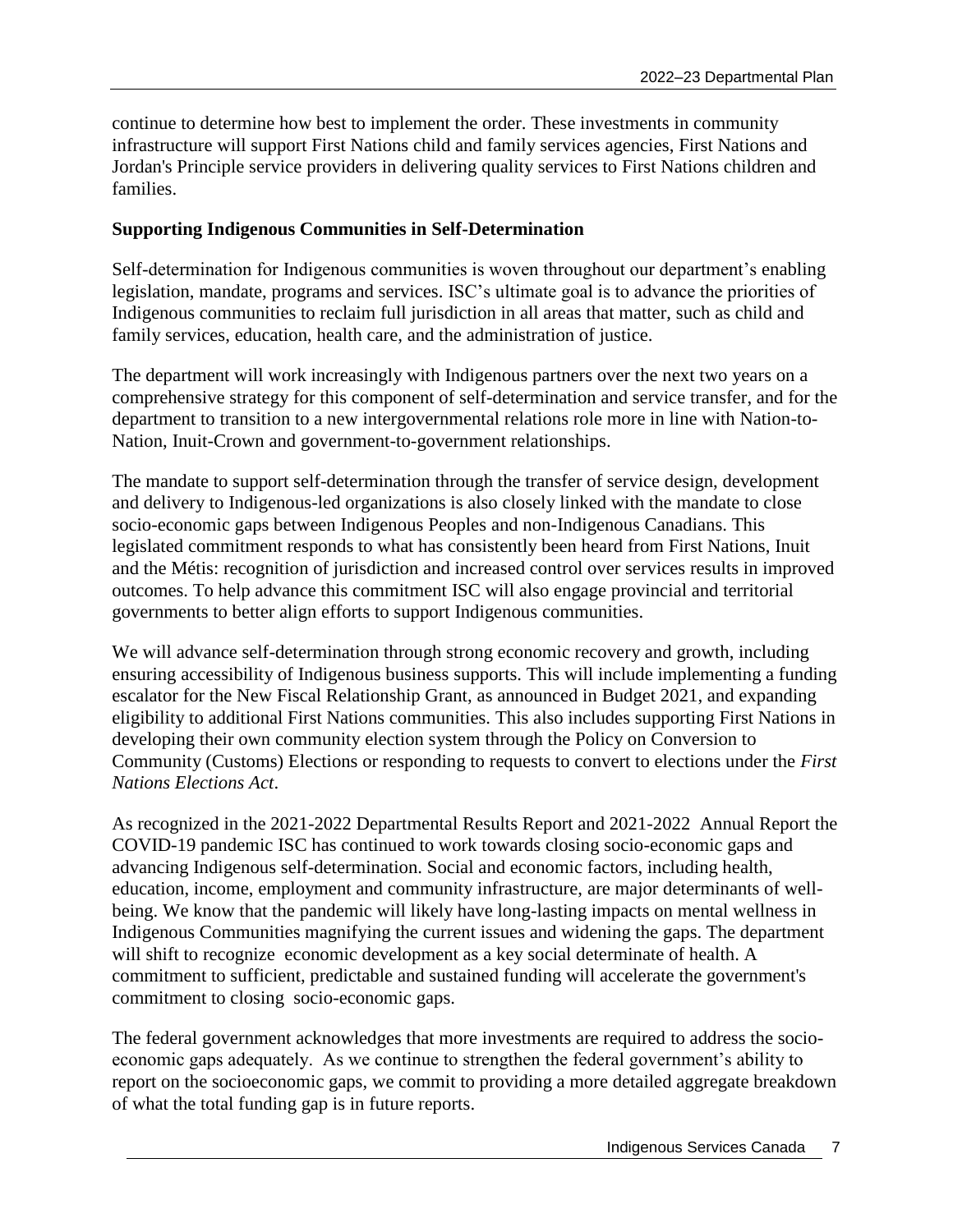As mentioned in the Annual Report tabled in December 2021 ad 2021-2022 Departmental Result Report, many studies from Indigenous and non-Indigenous partners have tried to measure what the total funding gap between Indigenous and non-Indigenous People in Canada. For example, the Government recognizes more investment is needed to address the gap in adequate housing between Indigenous and non-Indigenous People.

A recent Parliamentary Budget Office study showed a \$636 million annual shortfall in investments for adequate housing and shelter<sup>i</sup>. Another Parliamentary Budget Office study highlighted a gap of \$138 million in funding (between 2017-2017 and 2026-2027) for Water and Waste Water management on-reserve and what is needed for overall operation and maintenance for those systems<sup>ii</sup>. Canadian Council for Public-Private Partnerships released a study that found that First Nations face an overall infrastructure gap of roughly \$30 billion<sup>iii</sup>. Finally, while the National Indigenous Economic Development Board's 2019 Economic Progress Report readily pointed out that while socio-economic gaps are closing between First Nations, Inuit, Métis and the rest of Canada, they are closing too slowly – and that more must be done to achieve parity.

By understanding the importance and impacts of these factors, and by working in partnership with the communities and peoples facing challenges, governments can design and deliver services to address disparities among populations. This report shows the work underway to being to address these gaps in health care, education, infrastructure and business supports.

For more information on Indigenous Services Canada's plans, see the "Core responsibilities: planned results and resources, and key risks" section of this plan.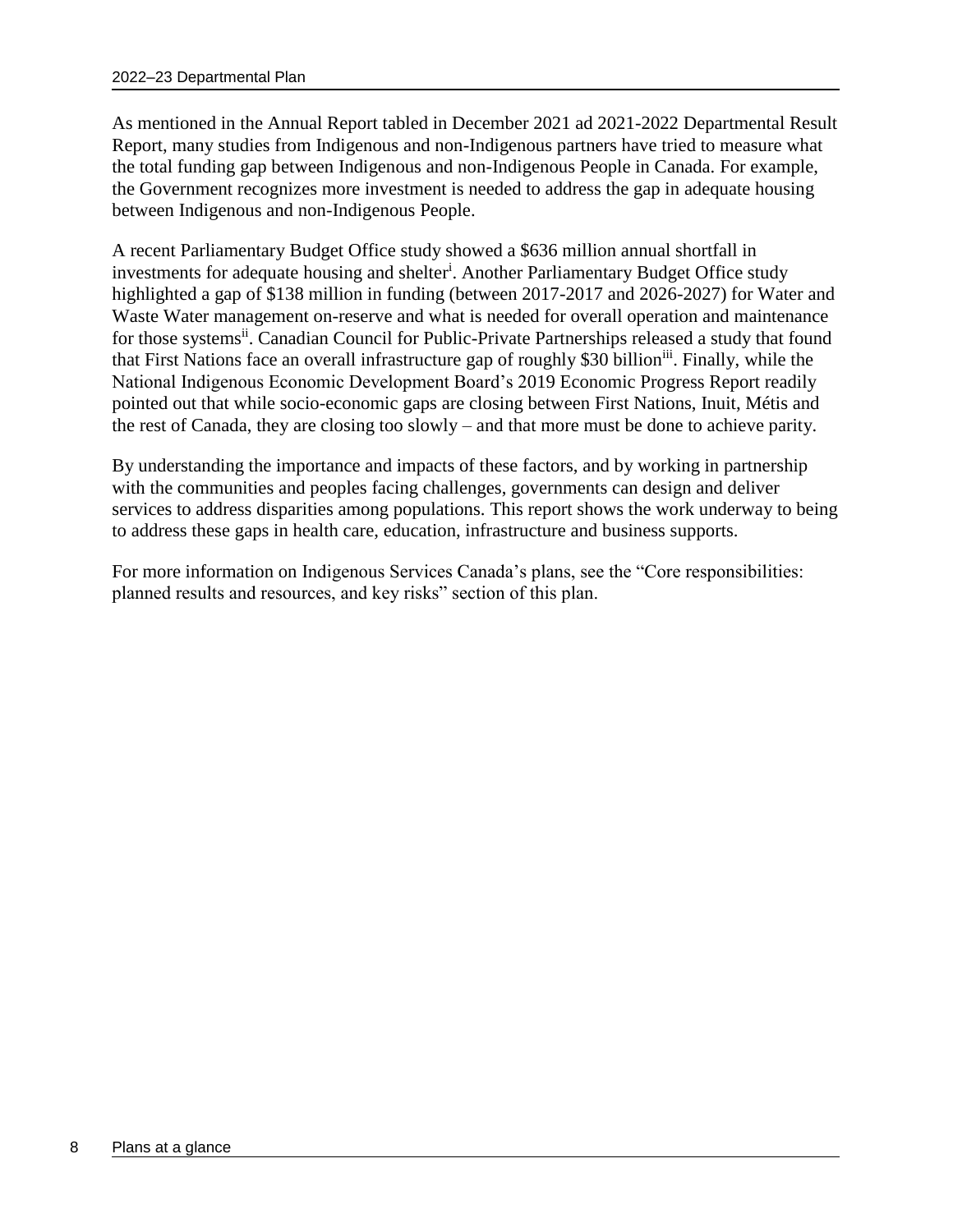# <span id="page-12-0"></span>Core responsibilities: planned results and resources, and key risks

This section contains information on the department's planned results and resources for each of its core responsibilities. It also contains information on key risks related to achieving those results.

# <span id="page-12-1"></span>Services and Benefits to Individuals

These services and benefits are mainly delivered directly to Indigenous Peoples by the department. They include, among other services and benefits, individual First Nations and Inuit clinical care and health-related benefits such as pharmacy, dental and vision care. The department is also responsible for determining individuals' entitlement to Indian registration and for the issuance of various proofs of registration, including the Secure Certificate of Indian Status (SCIS), which can be used to access various programs and services.

# Planning highlights

To achieve progress in this area, ISC will focus on two departmental results.

## **1. Quality and timely services are delivered directly to Indigenous Peoples**

The COVID-19 pandemic has continued to highlight the need for high quality, timely health services for Indigenous Peoples. ISC will continue to work to improve health outcomes in all Indigenous communities through its programs, with a focus on improving the quality of services.

In particular, to facilitate the implementation of the ISC patient safety policies and procedures, an electronic solution that facilitates incident reporting will be piloted. This electronic solution will enable the reporting of patient safety indicators in the form of a quarterly dashboard that will shed light on gaps in service delivery and professional practice and will focus departmental efforts to improve the delivery of quality and timely services.

Existing accreditation investments for nursing stations and community health centers serve to provide Indigenous Peoples with a standard of care comparable to anywhere else in the country. This includes advancing Indigenous led health systems by supporting increased health human resource capacity in communities, building and sustaining high quality safe healthcare services in Indigenous communities through accreditation efforts to implement standards and address gaps.

Currently over 200 Indigenous health organizations are in the program, with more organizations hoping to join in coming years. A voluntary continuous ongoing process that is embraced by Indigenous communities, it is administered by an independent accreditation body that provides ongoing assessment tools, site visits, recommendations and oversight anchored in evidence based standards.

ISC will also look to make improvements to address quality assurance issues in the delivery of oral health service. In 2019, ISC's Community Oral Health Services developed a mandatory National Calibration Training program to assist in identifying quality assurance issues related to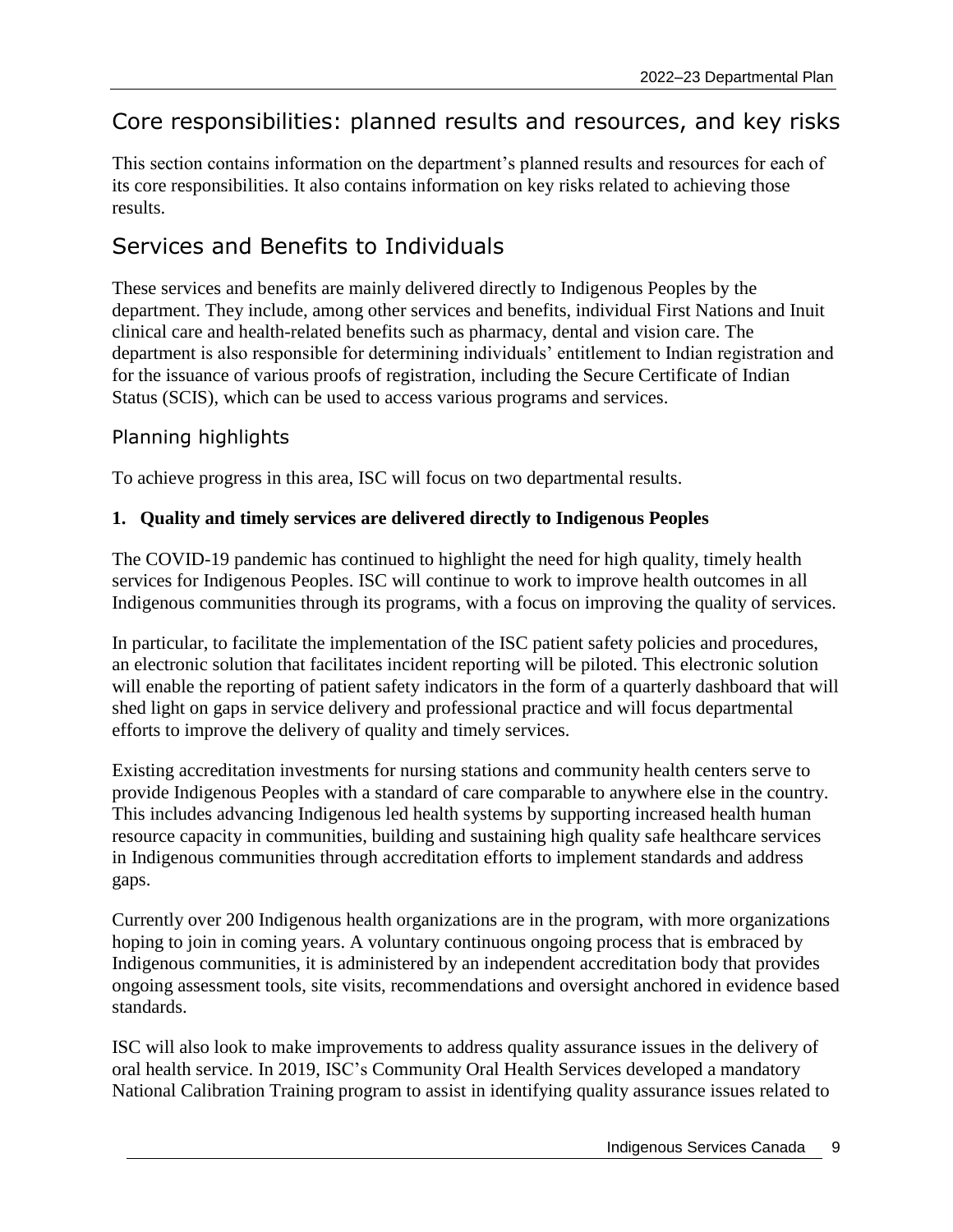data collection, analysis and reporting. This program will ensure that all oral health providers and regions are collecting data on oral screening records in a robust and similar manner, thereby improving overall delivery. Implementation of the training program was delayed due to the COVID-19 pandemic, however, the department will look to resume implementation at the national and regional level as the situation improves.

The [Aboriginal Health Human Resources Initiative](https://www.apcfnc.ca/health/the-aboriginal-health-human-resource-initiative/#:~:text=The%20Aboriginal%20Health%20Human%20Resources%20Initiative%20%28AHHRI%29%20seeks,bursaries%20for%20Indigenous%20students%20pursuing%20post-secondary%20health%20education.) aims to increase the number of Indigenous Peoples entering health careers. Increasing the health care delivery workforce in Indigenous communities is an important way to advance health equity, particularly in rural and remote communities where health human resource challenges are greatest. It also provides training to community-based workers and health managers delivering health services in First Nations and Inuit communities.

The Supplementary Health Benefits Program (Non-Insured Health Benefits – NIHB) provides eligible First Nations and Inuit individuals with access to health programs and services. In 2022- 23, ISC will improve client access to the Supplementary Health Benefits Program by:

- continuing to engage with the Assembly of First Nations on a multi-year joint review of the program to identify and implement actions that enhance client access to benefits; and
- continuing to engage with Inuit Tapiriit Kanatami and the National Inuit Committee on Health to find ways of improving the delivery of benefits to Inuit clients.

These benefits are an essential component of ongoing efforts to diminish the substantial health disparities faced by many First Nations and Inuit individuals.

Building on work that has carried throughout the pandemic, ISC will continue to maintain a particular focus on addressing the unique challenges created by the COVID-19 pandemic and will continue to explore innovative ways and solutions to ensure continued access to necessary health services.

The pandemic has highlighted the importance of virtual connection and digital approaches for people in need of primary care in Indigenous communities. In many of these communities, access to high-speed internet adds a layer of complexity. ISC is working to meet the unparalleled demand for virtual care. During the past year, ISC has supported the delivery of treatments varying from collaboration on the rollout of COVID-19 vaccines, to diabetes care, to specialized optical care, to virtual emergency services.

As a department, the strength of ISC lies in its partnerships. Regarding virtual care/digital health, the people served by ISC receive treatment primarily through Indigenous organizations working with the health facilities in each community. The need for health IT in Indigenous communities is a gap that virtual care/digital health can fill. There is opportunity for alignment with the accreditation process, by increasing the skills of onsite professionals and providing the necessary equipment for virtual services. ISC will continue to contribute toward greater quality of care as Indigenous peoples move toward self-determination.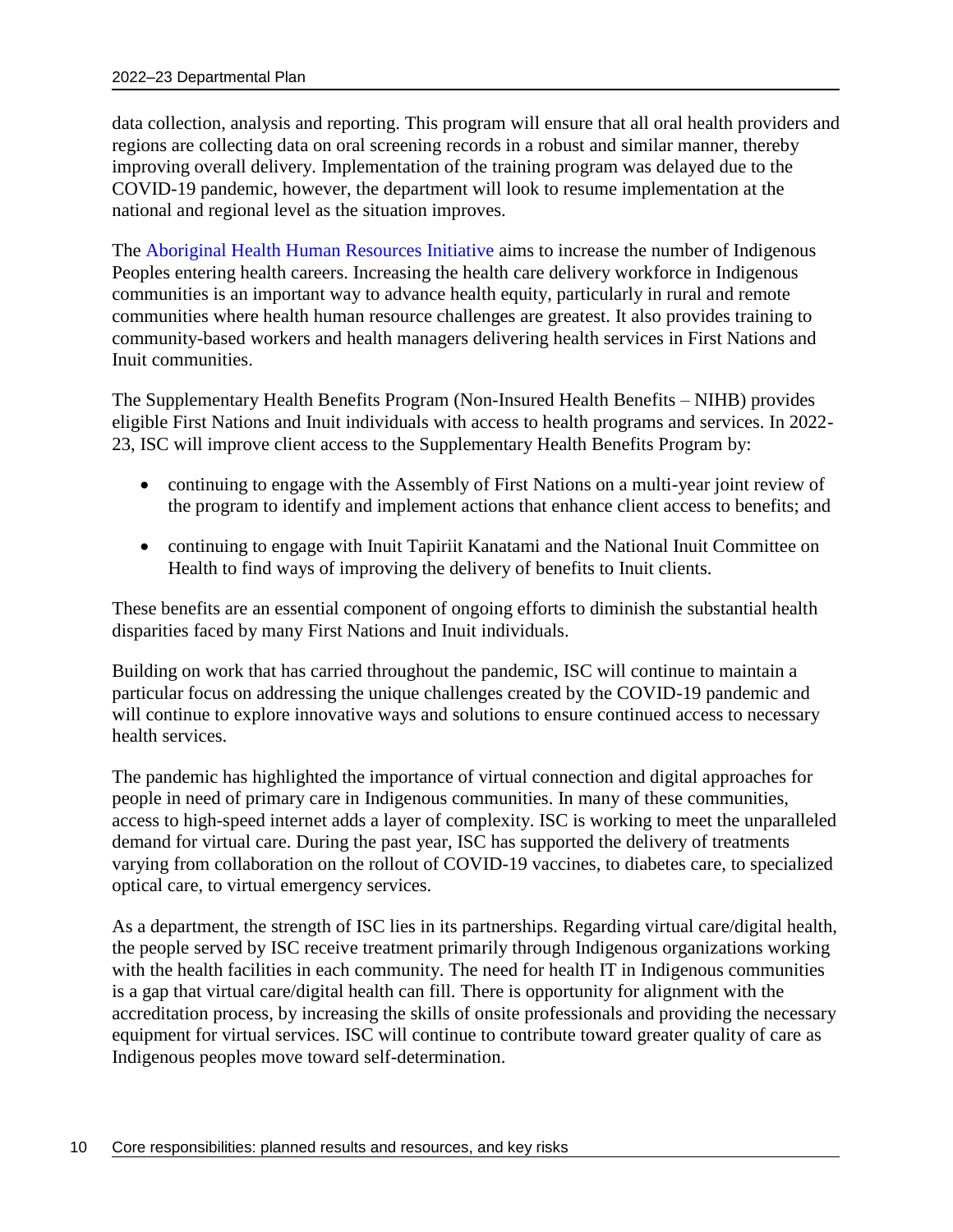In addition to health services, ISC will continue to provide quality and timely client services for registration under the *Indian Act*. This includes the issuance of Secure Certificate of Indian Status to registered individuals, as well as support to empower Indigenous Peoples in the administration of estates, trust moneys, and treaty annuity payments. ISC will look to improve these client services by implementing recommendations from a completed evaluation. These recommendations include working with First Nation partners to create a training program for Indian Registration Administrators, in which they receive increased access to the Indian Registration System and will eventually be able to complete simple registrations on reserve, providing more clarity and precision to ISC Living Estate administrators by updating training and guidance materials to better support administrators on the management of property and financial affairs of dependent adults, creating a renewed National Workload Management system for Registration and explore options for addressing registration backlog by developing a consistent strategic national approach and bringing services closer to urban clients by expanding access to client services in urban areas, including but not limited to, digitizing access to service, urban treaty annuity payment events, and expansion of trusted source partnerships.

ISC will continue to pursue partnerships with other government departments and Indigenous organizations, as well as with provincial and territorial governments, to continue improving the quality and accessibility of services delivered directly to Indigenous Peoples.

#### **2. Health services delivered to Indigenous Peoples contribute to improved health outcomes**

The services and benefits delivered by the department support clinical care and health-related benefits. To ensure inclusive outcomes for First Nations communities supported by these services, the Clinical and Client Care program will implement safety and security policies in support of the occupational health and safety of healthcare professionals delivering care. Additionally, complementing the occupational health and safety of the workforce is the Patient Safety program which will also be implementing patient safety protocols and policies to improve service quality for patients including a thorough analysis of any incidents, making remedial recommendations and assigning accountability for the implementation of recommendations.

ISC will continue to take action to address anti-Indigenous racism in Canada's health systems. National dialogues and regional and themed roundtables will continue to be held in 2022-23 to prompt further action by health system partners and to measure progress for eliminating anti-Indigenous racism in Canada's health systems. Budget 2021 added \$111.8 million over three years, beginning in 2021-22, to support Indigenous-led projects that promote cultural safety and humility. This will include the ongoing implementation of the Nursing Recruitment and Retention Strategy to support nurses working in Indigenous communities and improve health care services and health outcomes by improving cultural safety and humility training in nursing schools.

ISC's accreditation and quality improvement program serves to ensure Indigenous individuals have access to reliable and safe health care services that meet national health standards comparable to anywhere else in the country. The link to improved health services and outcomes has been demonstrated by a recent national evaluations which yielded a 93 % affirmative response that the accreditation process resulted in accredited organizations being prepared to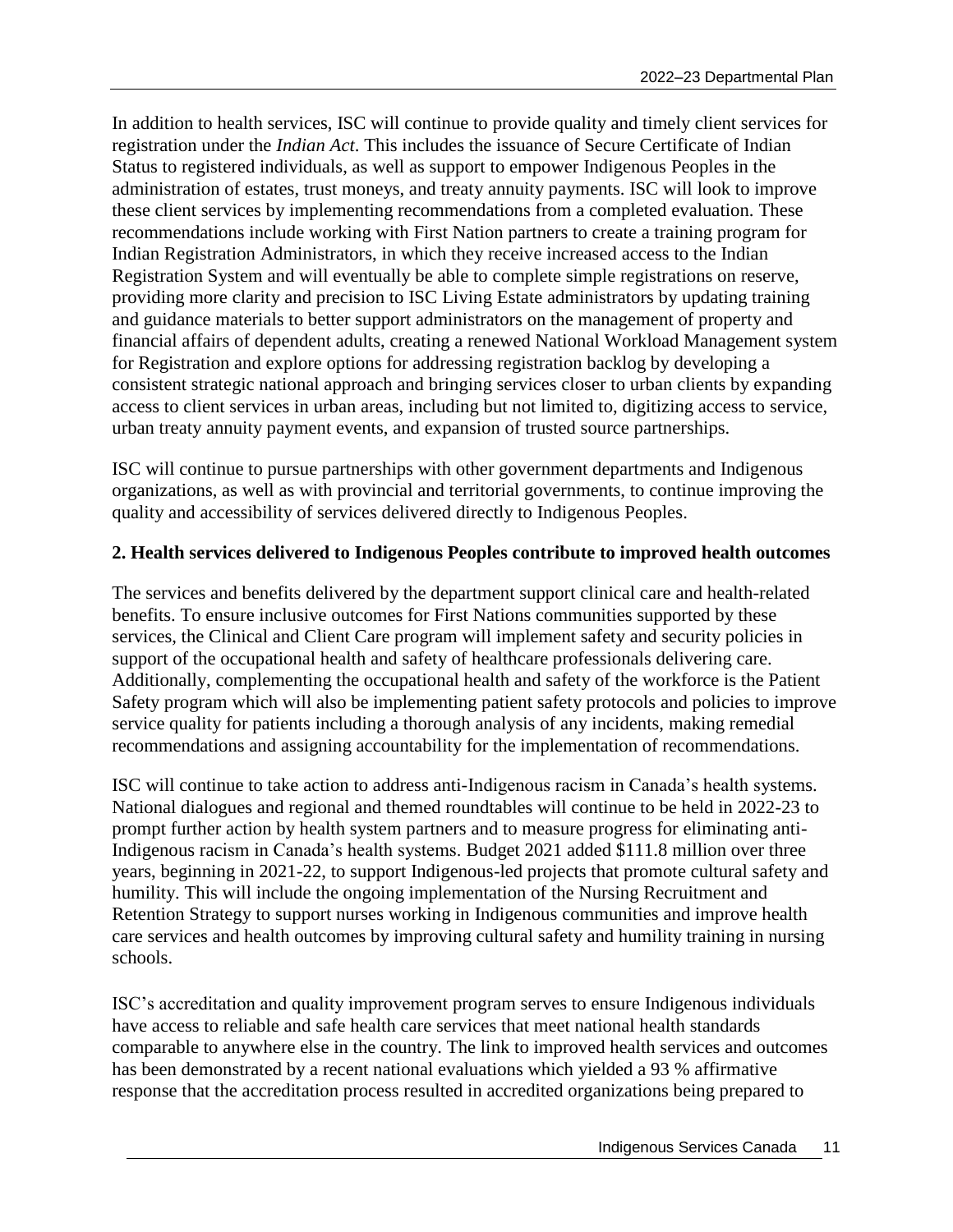manage COVID-19 and continue serving clients in some instances where other health centres had to shut down. Accreditation requirements such as comprehensive infection prevention and control policies, validated communication mechanisms, quality reviews of emergency and pandemic planning and coordination with partners were all cited. In addition, last year, an Indigenous research firm completed a national evaluation of the effectiveness of accreditation. It was found that over 81% of the 90 respondents indicated that accreditation had a direct impact on safer and higher quality care outcomes, including coordination of care across of a continuum of health services and timely access to health services.

The health status of Indigenous populations is well below the Canadian average. Indigenous access to health services is limited, especially for those living in remote and/or isolated communities. ISC's accreditation process includes a strong focus on rural and remote communities, as these communities are particularly underserved and experience unique challenges and inequities.

# Gender-based analysis (GBA) plus

ISC will continue to strengthen its application of GBA Plus internally by building enhanced governance structures, establishing a more systematic challenge-function, and supporting department specific training. The department will also work with Crown-Indigenous Relations and Northern Affairs Canada (CIRNAC) and Indigenous partners to develop distinctions-based culturally-competent GBA Plus approaches and tools. In addition, ISC will continue its work with CIRNAC, Women and Gender Equality Canada and the Canada School of Public Service to include Indigenous considerations in GBA Plus training and tools for all public servants.

In 2022-23, improvements to health-related services and benefits will be supported in First Nations communities in alignment with the [Poverty, reduction, health and well-being](https://women-gender-equality.canada.ca/en/gender-results-framework/poverty-reduction-health-well-being.html) goal under the [Gender Results Framework.](https://women-gender-equality.canada.ca/en/gender-results-framework.html)

- The Clinical and Client Care program form for reporting patient safety incidents will be revised to allow for the identification of sexual orientation, gender or anti-Indigenous racism as contributing factors to an incident. In such cases, recommendations and action will be required to be address issues such as discrimination, lack of respect and lack of cultural awareness. To ensure inclusivity, a gender diverse option will be available for identification purposes.
- The Supplementary Health Benefits program (Non-Insured Health Benefits) program provides more than 898,000 eligible First Nations and Inuit individuals with coverage for a range of medically necessary services that are not covered by other public or private health insurance plans, regardless of their sex, gender, age, income or geographic location. Through ongoing data collection, ISC will continue to monitor implementation of the program to ensure that desired results are being achieved and identify any further unintended differential impacts. For example, where demand is less than anticipated, the reason for the reduced uptake will be explored using an intersectional approach to ensure that unknown or unintended barriers to access are identified and addressed.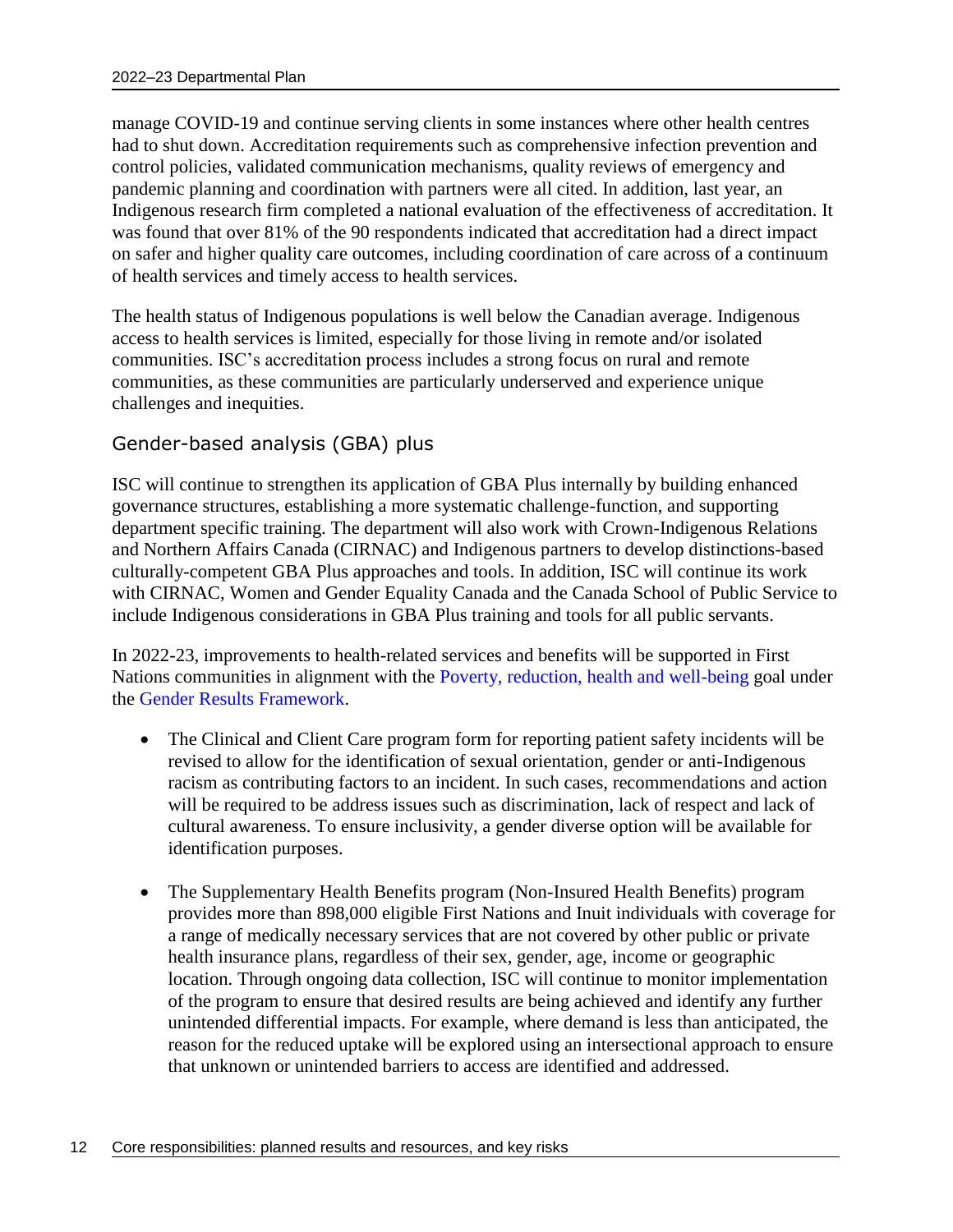# United Nations' (UN) 2030 Agenda for Sustainable Development and the UN Sustainable Development Goals

The programs delivered by ISC support Canada's efforts to implement the United Nations 2030 Agenda and the Sustainable Development Goals (SDGs) and the United Nations Declaration on the Rights of Indigenous Peoples (UNDRIP). The health services and benefits provided through this core responsibility contribute to the Sustainable Development Goals (SDG) 3 - [Good Health](https://sdgs.un.org/goals/goal3)  [and Well-Being.](https://sdgs.un.org/goals/goal3)

The Clinical and Client Care program looks to improve the access and quality of essential health care in First Nations communities. It provides primary care services to First Nations individuals, families, and communities in remote and isolated First Nations communities. Clinical and Client Care services are crucial in improving the health status of First Nations in communities where primary care services would otherwise be hours away.

The benefits provided through the NIHB program are an essential component of ongoing efforts to diminish the substantial health disparities faced by many First Nation and Inuit individuals, and contribute to the ultimate outcome of healthier Indigenous peoples. Building on work initiated in 2020–21, ISC will maintain a particular focus on addressing the unique challenges created by the COVID-19 pandemic to ensure eligible NIHB program clients have continued access to necessary medical items and services.

# Results-Based Innovation<sup>1</sup>

ISC maintains an emphasis on results-based innovation to ensure it continually seeks new ways of improving its service design and delivery. In 2022-23, ISC plans to move its status registration services towards an improved, client-centric approach by focusing all activities and transactions associated with an individual client in one overarching online solution. This online tool will first be applied for Secure Certificate of Indian Status applications and incrementally expand to support other business lines relating to registration, estates management, treaty payments and trust moneys. The tool will provide a more user-friendly experience for Indigenous clients and facilitate the timely delivery of services.

# Key risks

There is a risk that health services will not be able to resume business operations at full capacity due to the ongoing COVID-19 pandemic. This has impacted the delivery and availability of health-related benefits and registration services for Indigenous Peoples. To mitigate risks of COVID-19 transmission for oral health services, ISC's regions have been provided with funding for innovative solutions to upgrade infrastructural requirements.

 $\overline{a}$ 1 ISC refers to Treasury Board Secretariat's term "experimentation" as "results-based innovation" given the negative connotation in the Indigenous services context due to Canada's colonial history, including the impact on residential schools. Evidence-based decision making will continue to be achieved at ISC through recognized tools such as innovation challenges, demonstration and systems transformation projects, and recognized methods including usercentred design, behavioural insights, data analytics, and modelling, and open policy making.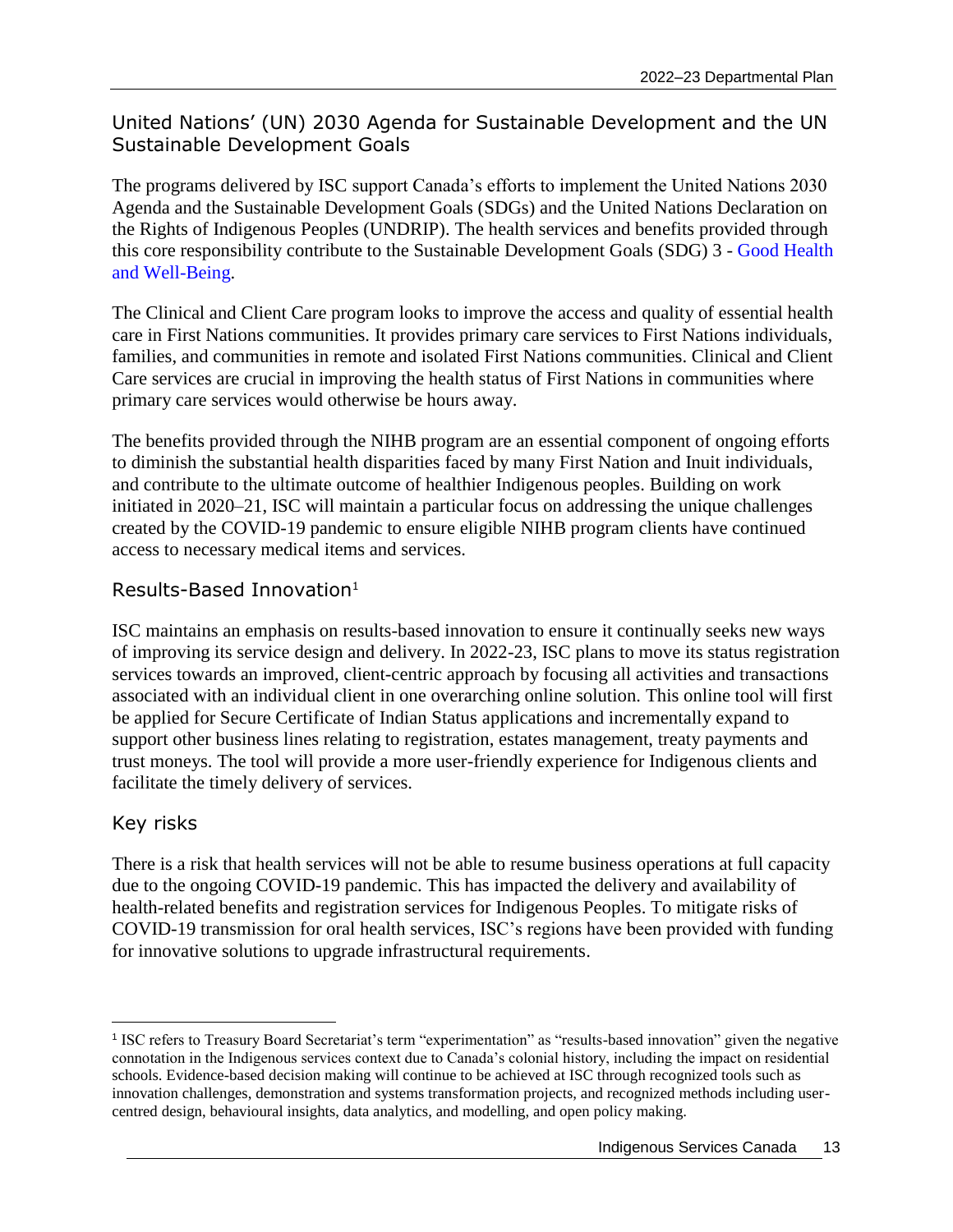There is a risk that the high demand for health professionals, increased workload and challenging working conditions may limit the department's ability to attract and retain health resources. This may impact the delivery of quality and timely services and limit the ability to address cultural sensitivity training needs in alignment with anti-racism, discrimination, anti-harassment and antiviolence policies. To mitigate this, ISC is continuously exploring new and innovative retention and recruitment strategies. For example, a nursing health human resources framework has been developed to coordinate these strategies. Safety and security policies and procedures will also be developed to address challenges that threaten ISC's ability to maintain a stable health workforce. In addition, Budget 2021 provided an investment of \$354 million over five years to meet these growing demands and increase the number of medical professionals, particularly in remote or isolated communities.

There is a risk that individuals seeking health and registration services may not be able to fully leverage new technologies or other potential solutions given the infrastructure challenges faced by some communities. These can include limited physical access, limited broadband connectivity, and other social or technological obstacles. This creates an ongoing challenge for the delivery of high quality, timely, and safe in-person services. In order to mitigate this, the department will continue to test an online/digital process for status card applications in a number of ISC service kiosks. This will provide a digital solution to confirm registration documents and will evolve to an online application for straightforward registrations.

## Planned results for Services and Benefits to Individuals

The following tables show the planned departmental results for Services and Benefits to Individuals, as well as the result indicators, the targets and the target dates for 2022–23, and the actual results for the three most recent fiscal years for which actual results are available.

#### **Departmental Result: Quality and timely services are delivered directly to Indigenous Peoples**

| <b>Departmental result</b><br>indicator                                                                                                       | <b>Target</b> | Date to<br>achieve target | 2018-19<br>actual result | 2019-20<br>actual result | 2020-21<br>actual result |
|-----------------------------------------------------------------------------------------------------------------------------------------------|---------------|---------------------------|--------------------------|--------------------------|--------------------------|
| Percentage of First Nations<br>adults who rate the quality of<br>health care services<br>delivered in their community<br>as good or excellent | 57%           | March 2028 <sup>1</sup>   | 55.2%1                   | 55.2%1                   | 55.2%1                   |
| Percentage of prior approval<br>requests for medication<br>coverage completed within<br>24 hours                                              | 100%          | March 2023                | Introduced in<br>2019-20 | 99.6%                    | 98.4%                    |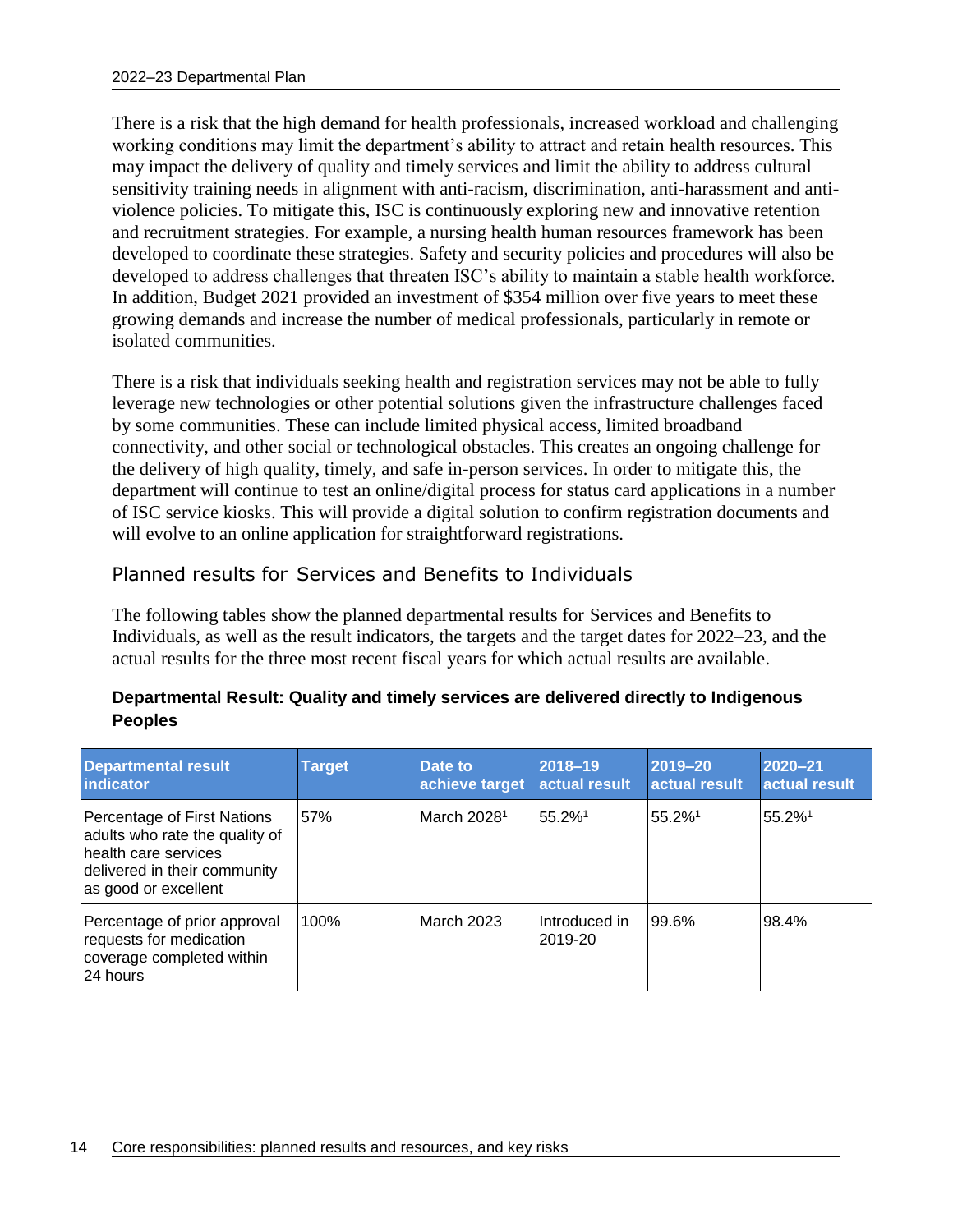| Percentage of eligible First<br>Nations and Inuit who<br>received at least one non-<br>linsured health benefit in a<br>year          | 74% | March 2023 | 72.6%                    | 72.9%  | 67.1% |
|--------------------------------------------------------------------------------------------------------------------------------------|-----|------------|--------------------------|--------|-------|
| Percentage of eligible<br>applicants issued a Secure<br>Certificate of Indian Status<br>within 16 weeks from the<br>application date | 90% | March 2023 | Introduced in<br>2019-20 | 94.12% | 92%   |

1- Results are based on the First Nations Regional Health Survey which collects data on a five-year cycle. Due to the pandemic, there have been delays in conducting the current cycle of the survey. As a result, the last available data is from 2015-16. The target date has been moved from March 2023 to March 2028 to align with when the subsequent cycle of the survey is expected to be conducted. New results will be reported once the survey is complete and results are made available.

#### **Departmental Result: Health services delivered to Indigenous Peoples contribute to improved health outcomes**

| <b>Departmental result</b><br>indicator                                                                   | <b>Target</b> | Date to<br>achieve target | 2018-19<br>actual result | $ 2019 - 20 $<br>actual result | $2020 - 21$<br>actual result |
|-----------------------------------------------------------------------------------------------------------|---------------|---------------------------|--------------------------|--------------------------------|------------------------------|
| Percentage of First Nations<br>adults who reported being in<br>very good or excellent health <sup>1</sup> | 44%           | March 2028                | $37.8\%^2$               | 37.8% <sup>2</sup>             | 37.8% <sup>2</sup>           |
| Percentage of Inuit adults<br>who reported being in very<br>good or excellent health <sup>1</sup>         | 44%           | March 2028                | $36.9%^{3}$              | 36.9% <sup>3</sup>             | $36.9%^{3}$                  |

1- These indicators were reframed in 2022-23 to disaggregate data by distinction group as distinctions-based data is available.

2- Data is based on the First Nations Regional Health Survey which collects data on a five-year cycle. The last available data is from 2015-16. New results will be reported once the next survey cycle is complete.

3- Data is based on the Aboriginal Peoples Survey which collects data on a five-year cycle. The last available data is from 2017.

# Planned budgetary spending for Services and Benefits to Individuals

The following table shows the 2022-23 budgetary spending for Services and Benefits to Individuals, as well as planned spending for that year and for each of the next two fiscal years.

| 2022-23 budgetary<br>spending (as indicated<br>in Main Estimates) | 2022-23 planned<br>spending | 2023-24 planned<br>spending | 2024-25 planned<br>spending |
|-------------------------------------------------------------------|-----------------------------|-----------------------------|-----------------------------|
| 2,570,793,254                                                     | 2,570,793,254               | 2,343,418,643               | 2,374,953,984               |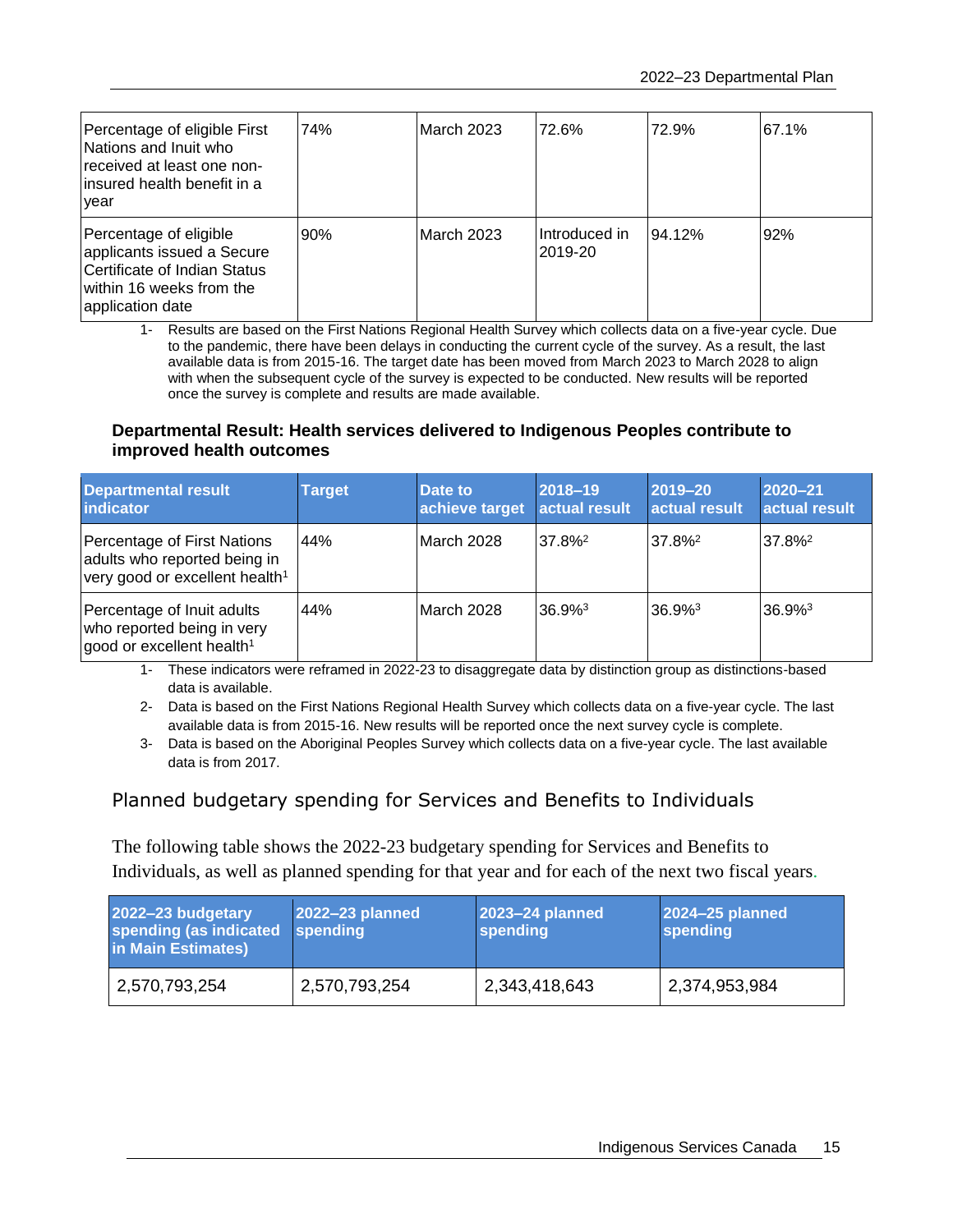# Planned human resources for Services and Benefits to Individuals

The following table shows, in full-time equivalents, the human resources the department will need to fulfill this core responsibility for 2022–23 and for each of the next two fiscal years.

| 2022-23 planned full-time | 2023-24 planned full-time | 2024-25 planned full-time |
|---------------------------|---------------------------|---------------------------|
| equivalents               | equivalents               | <b>equivalents</b>        |
| 1.704                     | 1,608                     | 1,618                     |

Financial, human resources and performance information for Indigenous Services Canada's program inventory is available on [GC InfoBase.](https://www.tbs-sct.gc.ca/ems-sgd/edb-bdd/index-eng.html#infographic/dept/348/intro)<sup>iv</sup>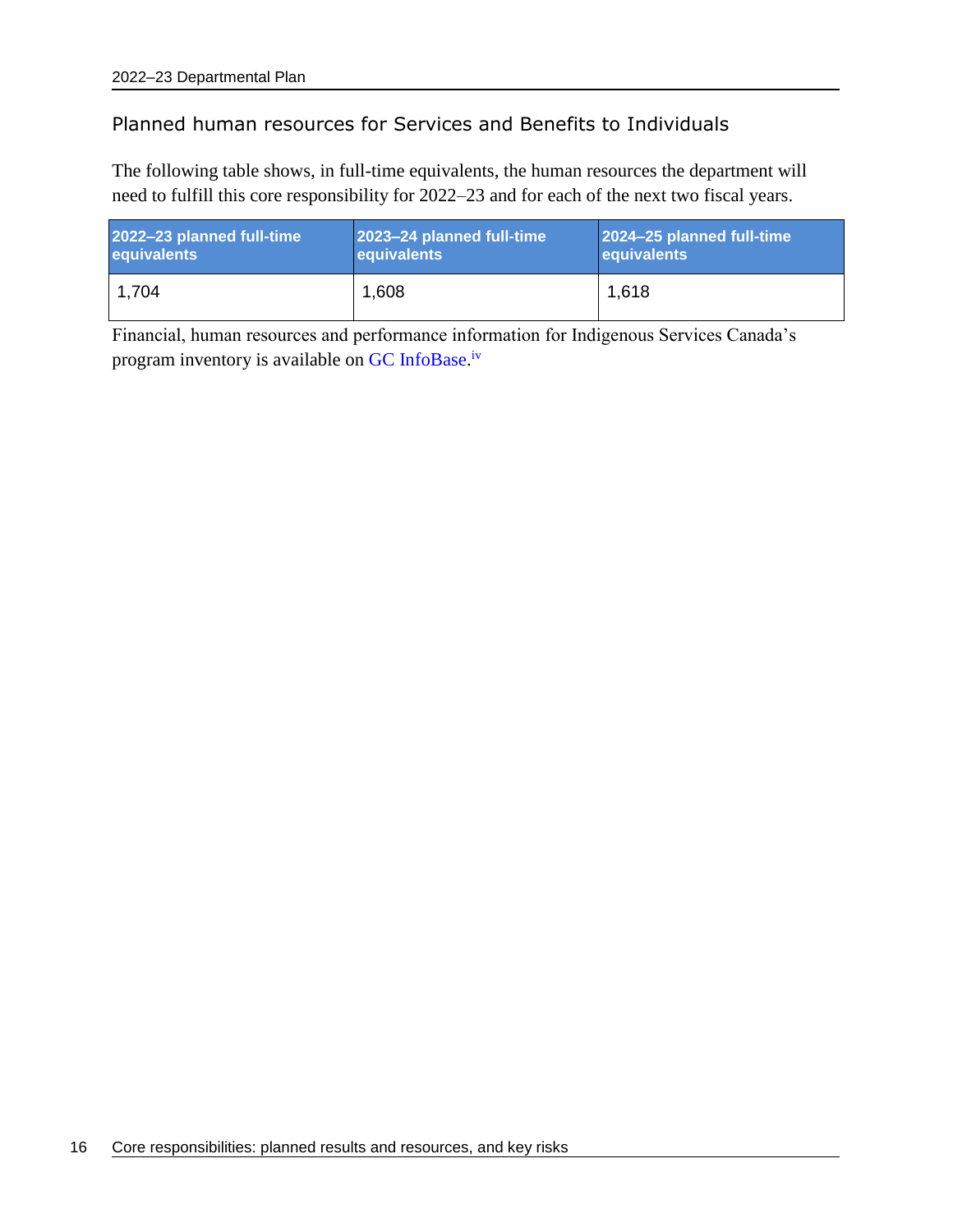# <span id="page-20-0"></span>Health and Social Services

These services are primarily delivered in partnership with Indigenous communities and organizations, provinces/territories and agencies. Together, they focus on health and well-being for Indigenous Peoples. They include health services to strengthen Indigenous communities in areas such as healthy living, communicable disease control, healthy child development and community care. They also include social services with an emphasis on children and families, as well as education services from kindergarten to post-secondary.

# Planning highlights

To achieve progress in this area, ISC will focus on three departmental results.

#### **1. Indigenous Peoples and communities are healthier**

ISC will adapt lessons learned from the COVID-19 pandemic to improve health outcomes for Indigenous Peoples and communities. In 2022-23, ISC will continue to support Indigenous-led [COVID-19 initiatives](https://www.sac-isc.gc.ca/eng/1602703831334/1602703863331) at the community, regional, and national levels by:

- providing culturally-safe access to vaccines and vaccine information for all Indigenous Peoples regardless of where they live;
- distributing personal protective equipment and vaccine administration supplies to First Nations and Inuit communities and Indigenous organizations; and
- supporting COVID-19 case and vaccine surveillance, including Indigenous-led surveillance initiatives.

The department will coordinate core environmental public health programming to identify and prevent public health risks that could adversely impact the health of community residents. As an example of how ISC will facilitate the delivery of these core services, a strategy to support the recruitment and retention of Environmental Public Health Officers will be implemented to ensure the safe delivery of services on reserve.

In addition, the department will continue to promote the health and well-being of Indigenous Peoples and communities through additional health and social service programming. In 2022-23, ISC will:

• Provide sustained funding for community-driven and designed health emergency management preparedness and mitigation activities to support health emergency management capacity in First Nations and Inuit communities. The department will also prioritize culturally-informed health emergency management capacity development and training opportunities with First Nations and Inuit partners, including outbreak management support and COVID-19 preventative measures, among other community supports.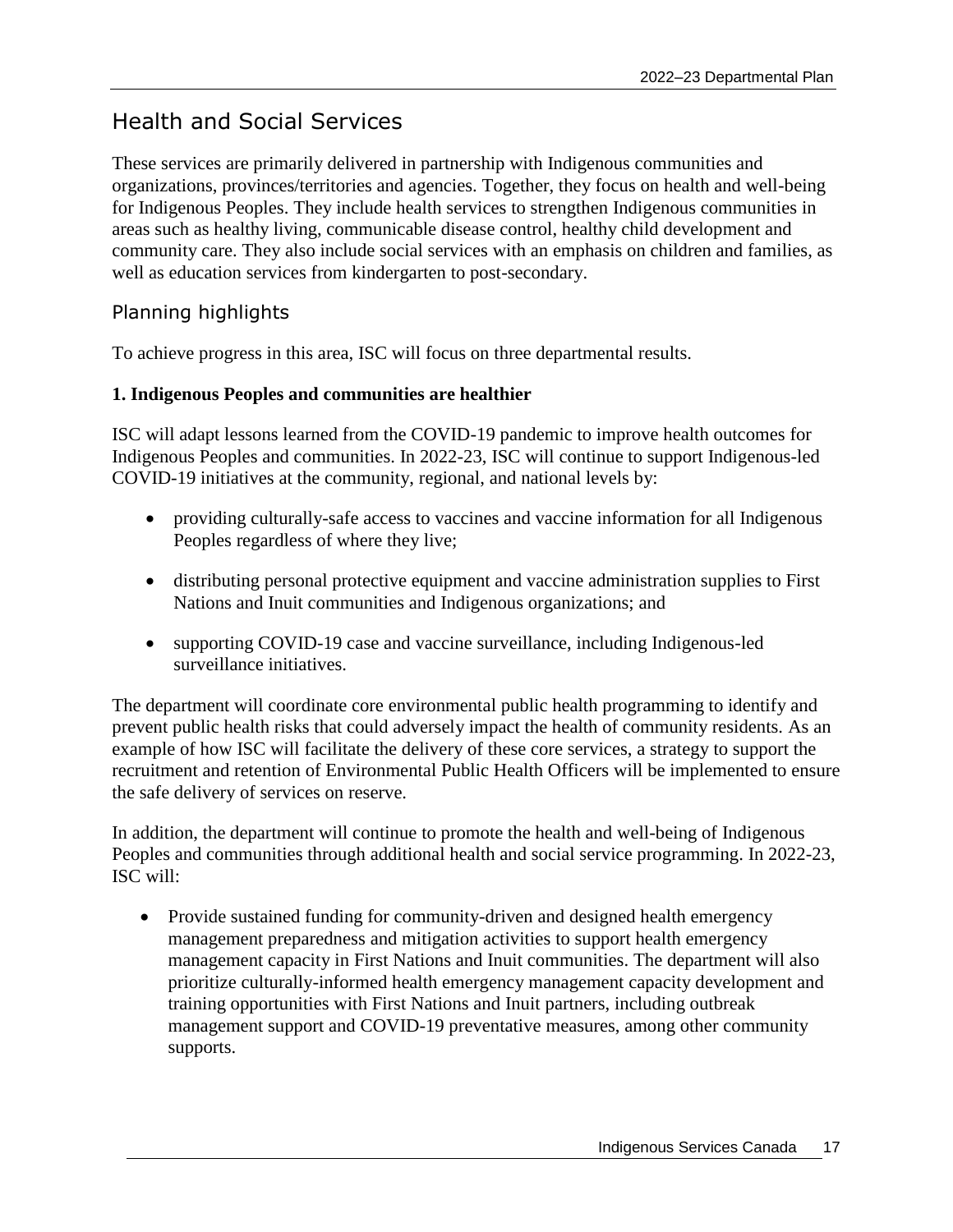- Work directly with First Nations to assist in monitoring drinking water quality at tap in all water systems, including the review of infrastructure project proposals from a public health perspective.
- Continue to support community-directed programming and services related to promoting healthy living, including improved access to healthy foods, physical activity, and preventing and reducing commercial tobacco use.
- Collaborate with Inuit partners to address food insecurity by advancing objectives and deliverables as set out in the Inuit-Crown Food Security Work Plan and support the codevelopment of a cost-effectiveness analysis of the projected costs and benefits of establishing school food programs across Inuit Nunangat.
- Address ongoing tuberculosis outbreaks in First Nations and Inuit communities and continue working toward eliminating the disease through outbreak management support.
- Support community-led distinction-based approaches to the prevention, education, and awareness of sexually transmitted infections and blood borne infections.

#### **2. Indigenous Peoples receive social services that respond to community needs**

ISC's work in keeping families together forms a foundational part of providing distinctions-based social services that respond to community needs. In 2022-23, the department will ensure that families at-risk receive support and prevention services designed to keep them together and to keep children in their communities, connected to their language and culture.

The ongoing implementation of the *Act respecting First Nations, Inuit and Métis children, youth and families* is a key part of this work. Co-developed in response to the [Truth and Reconciliation](https://www.rcaanc-cirnac.gc.ca/eng/1524494379788/1557513026413)  [Commission's Call to Action #4](https://www.rcaanc-cirnac.gc.ca/eng/1524494379788/1557513026413) (which calls upon the government to enable Indigenous childwelfare legislation that establishes national standards for Indigenous child apprehension and custody), the Act is a major step in allowing Indigenous communities to fulfill their own visions for child and family services in their communities. To date, 37 Indigenous Governing Bodies have indicated their intent to exercise jurisdiction and 19 Indigenous Governing Bodies have formally provided a request to enter Coordination Agreement Discussions. An additional 40 coordination tables are expected to be put in place within the next four years. ISC will continue supporting governance engagement mechanisms that contribute to addressing policy issues related to implementing the Act at the community, regional and national level.

In the 2021 Economic and Fiscal Update, the government committed to full and fair compensation to those First Nations children and their families who experienced harms and to address discrimination related to First Nations child welfare. Although negotiations are still ongoing, the government has allocated \$40 billion to respond to the order of the Canadian Human Rights Tribunal; to compensate for harms by the First Nations Child and Family Services program such as delays or denials in needed children's services; and to support long-term program reforms to make sure communities have the support they need to keep families together. The department will continue to fully implement the orders of the Canadian Human Rights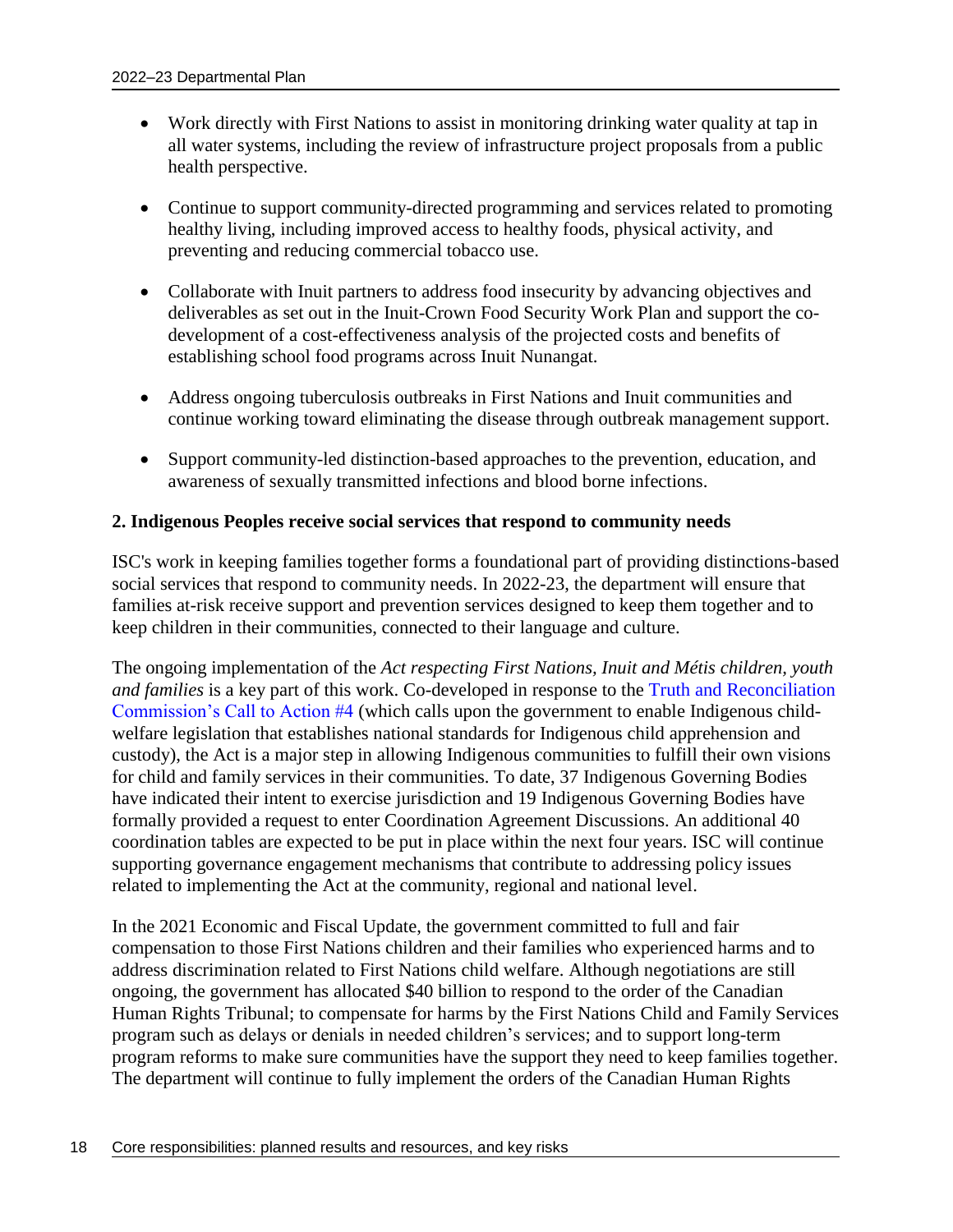Tribunal, begin implementing immediate measures and continue discussions with partners toward reform of the First Nations Child and Family Services Program.

The department also provides funding to First Nations communities to lead, develop and deliver prevention services. These services must be culturally appropriate; in the best interest of the child, as determined by the community; and supports First Nations capacity in child and family well-being. This funding enables multi-year projects that complement and expand prevention programming provided by First Nations Child and Family Services agencies or provincial and territorial agencies, while also supporting First Nations in developing and implementing jurisdictional models.

To ensure Indigenous children get the care they need, Canada is committed to taking a substantive equality approach to minimize gaps and barriers in accessing government services.

ISC also delivers social services tailored to the specific needs of First Nations, both on and off reserve, as well as Inuit and Métis in rural communities and urban centres.

- ISC will work toward the finalization of the First Nations- and Inuit-led engagement activities on a holistic long-term care strategy for First Nations and Inuit communities. These engagements, which were delayed due to the COVID-19 pandemic, are expected to lead to co-developed options in 2023-24 on a new continuum approach which could cover the full spectrum of services. This could include supports for people living with disabilities, to aging in place approaches, improvements to facility-based care, and services like those required by young adults that were previously served under the Jordan's Principle.
- The department will support the construction of at least 38 new emergency shelters and at least 50 second-stage shelters, in collaboration with the Canadian Mortgage and Housing Corporation. The 2020 Fall Economic Statement announced \$724.1 million to develop a comprehensive violence prevention strategy. Through this investment, ISC will provide funding to support culturally appropriate enhanced services and violence prevention activities.
- ISC will provide funding to Indigenous organizations that support Indigenous Peoples living in urban centers. This includes \$19.1 million infrastructure funding through the Urban Programming for Indigenous Peoples program and \$88 million for urban and rural Indigenous service delivery organizations through the Indigenous Community Infrastructure Fund.
- The department will continue to work in collaboration with First Nations partners to codevelop options informing future Income Assistance program changes and funding requirements. These will aim to meet community-specific needs and lead to selfdetermination through employment and education opportunities.
- ISC will implement distinctions-based mental wellness initiatives linked to a three-year investment of \$597 million in Budget 2021, in partnership with Indigenous leadership and communities. This will support access to increased and expanded local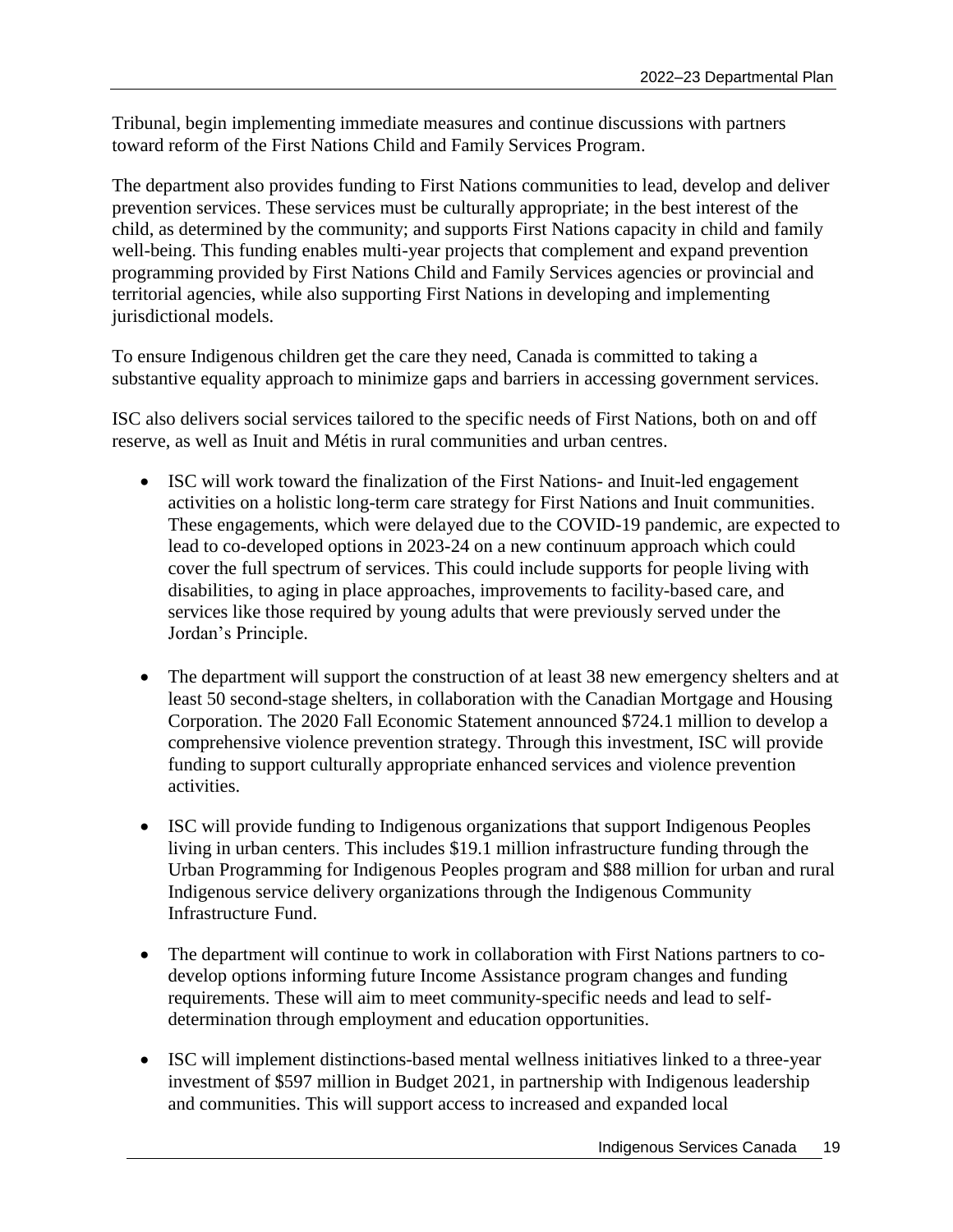multidisciplinary mental wellness teams, wrap-around services at opioid agonist therapy sites, and life promotion and suicide prevention initiatives.

- The department will support holistic Indigenous community safety and well-being initiatives with the new Pathways to Safe Indigenous Communities program.
- ISC will continue to support access to trauma-informed cultural, emotional, and mental health supports linked to the intergenerational trauma of residential schools and colonization.

#### **3. Indigenous students receive an inclusive and quality education**

Education is a foundational piece to closing socio-economic gaps between Indigenous Peoples and non-Indigenous Canadians. It supports individuals, families and communities to contribute to and fully benefit from the Canadian economy.

ISC will continue to work with First Nations partners to transform First Nations elementary and secondary education on reserve by implementing Budget 2021 investments for: before- and afterschool programing, refinements to interim regional funding formulas in critical areas (such as transportation), providing stable funding for First Nations education programs, developing and concluding regional education agreements, and expanding access to adult education for First Nations by supporting First Nations on reserve who wish to complete their high school education.

As part of its transformative agenda, ISC will continue to work with First Nations partners to inform the future of High-Cost Special Education and the Education Partnerships Programs. The Education Partnerships Program supports various First Nations education-related priorities: supporting capacity development of First Nations education administration organizations, establishing partnerships between First Nations and provincial or territorial education systems, and developing and implementing of transformative education models such as regional education agreements. These agreements define roles and responsibilities among First Nations communities and service providers, establish mutual accountability mechanisms to support improved student outcomes, and address the education goals and priorities of communities.

ISC will continue to implement co-developed distinctions-based post-secondary education strategies for First Nations, Inuit, and Métis students. These strategies will provide funding and strengthen governance capacity to support increased access and success in post-secondary education for Indigenous students. ISC will continue to support First Nations-led engagement in the development and implementation of long-term regional post-secondary education models that respect First Nations control over First Nations education.

ISC is committed to ongoing collaboration with Indigenous partners to identify ongoing needs and emerging priorities for Indigenous education. In addition, the department will continue to implement funding to continue to support post-secondary education needs for First Nations, Inuit and Métis during the pandemic.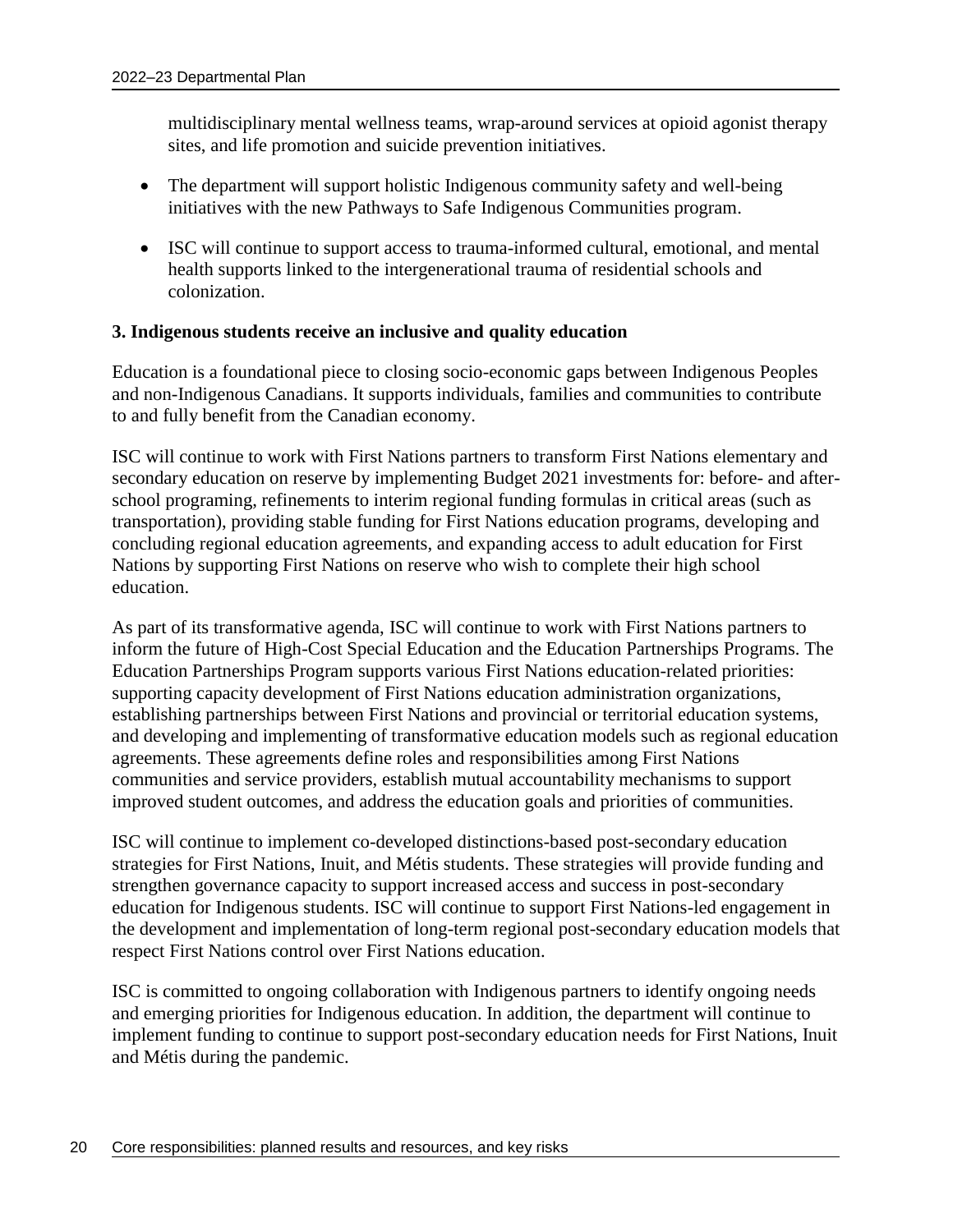These improvements to education programming will help students complete their education and reduce barriers to employment opportunities. In 2022-23, ISC is looking to complete engagements on its [First Nations and Inuit Youth Employment Strategy,](https://www.sac-isc.gc.ca/eng/1100100033607/1533125081187) which falls under the broader Youth Employment and Skills Strategy, led by Employment and Social Development Canada. The department will also look to modernizing the strategy based on recommendations stemming from these engagements. In the meantime, the department will continue delivering First Nations and Inuit youth programming and employment supports to promote access to skills, work experience and information about career options.

# Gender-based analysis plus

Health and social services not only focuses on the well-being of Indigenous Peoples, it also strengthens Indigenous communities. These services support the goals outlined in Canada's Gender Results Framework related to [Poverty Reduction, Health and Well-Being,](https://women-gender-equality.canada.ca/en/gender-results-framework/poverty-reduction-health-well-being.html) [Economic](https://women-gender-equality.canada.ca/en/gender-results-framework/economic-participation-prosperity.html)  [Participation and Prosperity,](https://women-gender-equality.canada.ca/en/gender-results-framework/economic-participation-prosperity.html) [Education and Skills Development,](https://women-gender-equality.canada.ca/en/gender-results-framework/education-skills-development.html) and [Gender-based Violence and](https://women-gender-equality.canada.ca/en/gender-results-framework/gender-based-violence-access-justice.html)  [Access to Justice.](https://women-gender-equality.canada.ca/en/gender-results-framework/gender-based-violence-access-justice.html)

- The Assisted Living program helps low-income First Nations individuals, including women, seniors and persons with disabilities, cover the cost of home care and long-term care services. While the staffing to deliver home and community care is diverse, it creates employment opportunities in industries where women are predominant, including personal support providers and homecare services. These employment opportunities are likely to be taken by individuals who are resident on reserve, many of whom may be currently unemployed or are low-income. Consideration will be given as to how to increase uptake of Indigenous men and 2SLGBTQQIA+ people in these professions.
- Income Assistance program helps individuals and families meet their essential living expenses. There is an overrepresentation of single individuals who receive this assistance compared to the total on reserve population - single men account for 42.6% of Income Assistance clients; single mothers make up 86% of single parent families receiving Income Assistance. To monitor and evaluate the intersectional impacts, the program collects data disaggregated by gender and provides information on level of education, household composition, and reasons for exiting the program. ISC continues to work with First Nations partners to improve the outcomes of the Income Assistance Program such as improvements to the program and its data collection instruments.
- Child and family services in First Nations communities work to ensure equity in the provision of prevention support and services. The federal government's Six Points of Action for Child Welfare Reform includes the co-development of a data and reporting strategy, including gender-based indicators, with provinces, territories and Indigenous partners. ISC is also working with some partners and the Public Health Agency of Canada to determine if information related to Indigenous children, disaggregated by sex/gender can be included in the development of the Canadian Child Welfare Information System. The need for new performance measures and data systems to address the unique requirements of child and family services and respect Indigenous data sovereignty is being communicated from communities, agencies and organizations across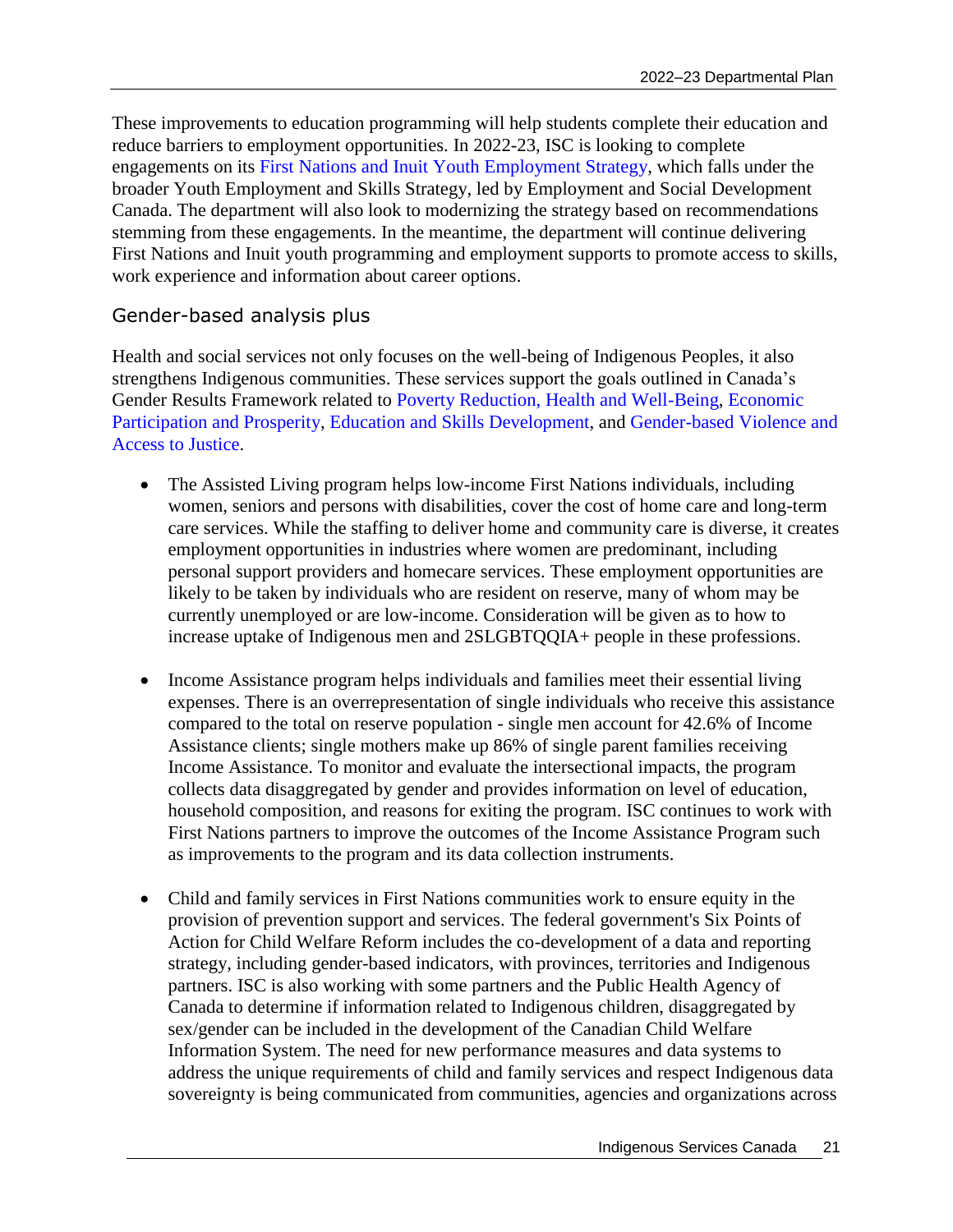the country. These data improvements will allow for continued monitoring of outcomes, particularly those related to sex and gender, and ensure equity in the provision of prevention support and services to meet the needs of children, youth and families. The department will work with the Public Health Agency of Canada to determine if new distinctions-based performance measures can be used to monitor outcomes to ensure equity in the provision of prevention support and services to meet the needs of children, youth and families, as determined by Indigenous communities.

- Jordan's Principle helps First Nations children living in Canada access the products, services and supports they need. The department will engage with Indigenous partners on developing data-informed decision-making tools to minimize barriers and fill products/service gaps for eligible First Nations children in Canada. These tools will cater to meet the needs of a child's identity. Analysis from an intersectional lens will also be used to identify trends and forecast needs for products and services to monitor and track their short, medium, and long-term outcomes. As the program is demand-based, understanding these outcomes will allow adjustment to its business processes to meet the diverse needs of eligible children.
- Education programs support the equality of opportunities and diversified paths in education and skills development, equal and full participation in the economy, and reduced poverty and improved health outcomes. In respect of the principle of First Nations control of First Nations education, a new indicator has been introduced to measure the number of First Nations under regional education agreements. This will support progress toward achieving the department's mandate of service transfer.

#### United Nations' (UN) 2030 Agenda for Sustainable Development and the UN Sustainable Development Goals

The social programs delivered by ISC and its partners provide essential supports to individuals and families that are faced with extremely challenging circumstances. These programs support Canada's efforts by providing these essential supports and a level of stability to participants with no other means.

#### SDG 1 – [No Poverty:](https://sdgs.un.org/goals/goal1)

The On [reserve Income Assistance Program](https://www.sac-isc.gc.ca/eng/1100100035256/1533307528663) provides essential supports to eligible on reserve residents across Canada and in the Yukon to cover the costs of daily living and access preemployment supports.

The [Assisted Living Program](https://www.sac-isc.gc.ca/eng/1100100035250/1533317440443) ensures eligible low-income individuals on reserves and in the Yukon have access to in-home, group-home and institutional care supports in their home communities when services are available. It has a long track record of delivering social supports on reserve and providing a level of long-term care and home care services, which are substantively equal to those offered off reserve.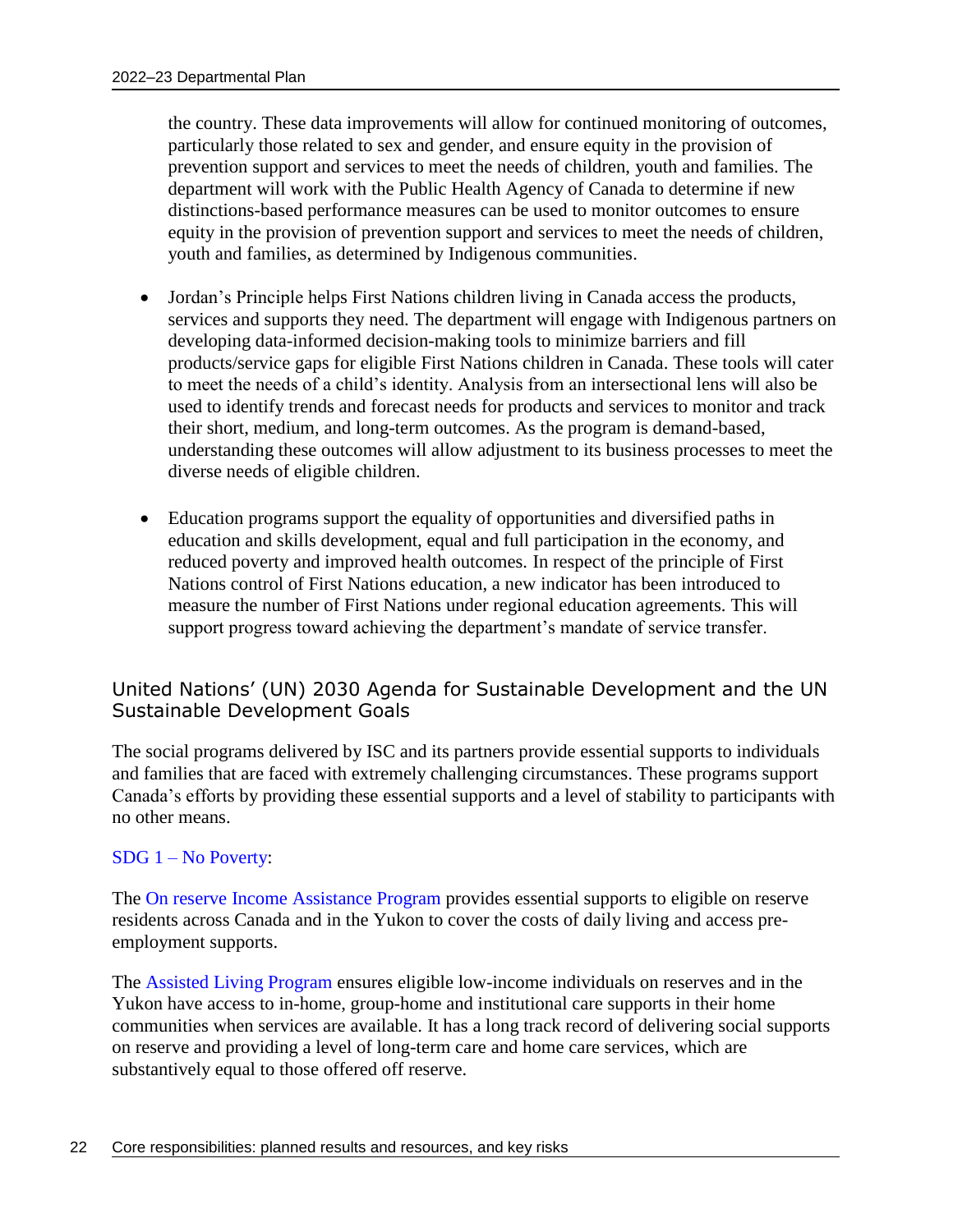[Jordan's Principle](https://www.sac-isc.gc.ca/eng/1568396042341/1568396159824) and [Inuit Child First Initiative](https://www.sac-isc.gc.ca/eng/1536348095773/1536348148664) work to minimize barriers and address gaps for eligible First Nations and Inuit children in Canada in accessing needed government services. The programs respond to the unmet needs of First Nations and Inuit children no matter where they live in Canada by providing funding to eligible children to access a wide range of health, education and social services they need, when they need them. This initiative also contributes to SDG 3 and 4.

## SDG 3 – [Good Health and Well-Being:](https://sdgs.un.org/goals/goal3)

The Government of Canada is working to improve health outcomes in Indigenous communities by maintaining essential health care services for First Nations and Inuit, working in partnership to transform First Nations health systems, and responding to the health impacts of climate change. This includes funding and supporting mental health-related programs and services and other community based health programs and services.

The Government of Canada is also supporting First Nations and Inuit communities in preparing for, monitoring and responding to COVID-19. The [Indigenous Community Support Fund](https://www.sac-isc.gc.ca/eng/1585189335380/1585189357198) and COVID-19 Public Health Fund have provided funds to help Indigenous communities to meet the unique health and wellness needs of their communities during the pandemic.

ISC's 2020 to 2023 Departmental Sustainable Development Strategy outlines additional contributions made by programs in support of SDG 2 – Zero Hunger and SDG 3 – Good Health and Well-Being.

#### SDG 4 – [Quality Education:](https://sdgs.un.org/goals/goal4)

ISC's Education program supports inclusive and quality education. In 2019-20, the department implemented a new policy and funding framework to transform First Nations elementary and secondary education on reserve. The formula-based funding approach aims to support students in First Nations schools with predictable core funding that is more directly comparable to funding in provincial education systems. Post-secondary investments have increased access and the success of Indigenous students, and Budget 2019 announced investments for distinctions-based Indigenous post-secondary education strategies aimed at increasing the access and success of Indigenous students. In addition, through the [First Nations and Inuit Youth Employment](https://www.sac-isc.gc.ca/eng/1100100033607/1533125081187) Strategy, the youth living on reserve and outside of their land-claim area develop skills to help gain employment. This strategy also contributes to SDG 10 – Reduced inequalities.

ISC will also continue to co-develop and implement transformative models such as regional education agreements with First Nations that respond to education goals and priorities set by First Nations partners, and advance First Nations control over self-determined education services. These agreements identify First Nations-developed education strategies and commit to supporting First Nations leaders' vision for high quality, culturally and linguistically appropriate education for their students. The department will continue to work with First Nations, Inuit and Métis through established Permanent Bilateral Mechanisms to identify joint education priorities, as well as co-develop policies, programs and service options and monitor progress.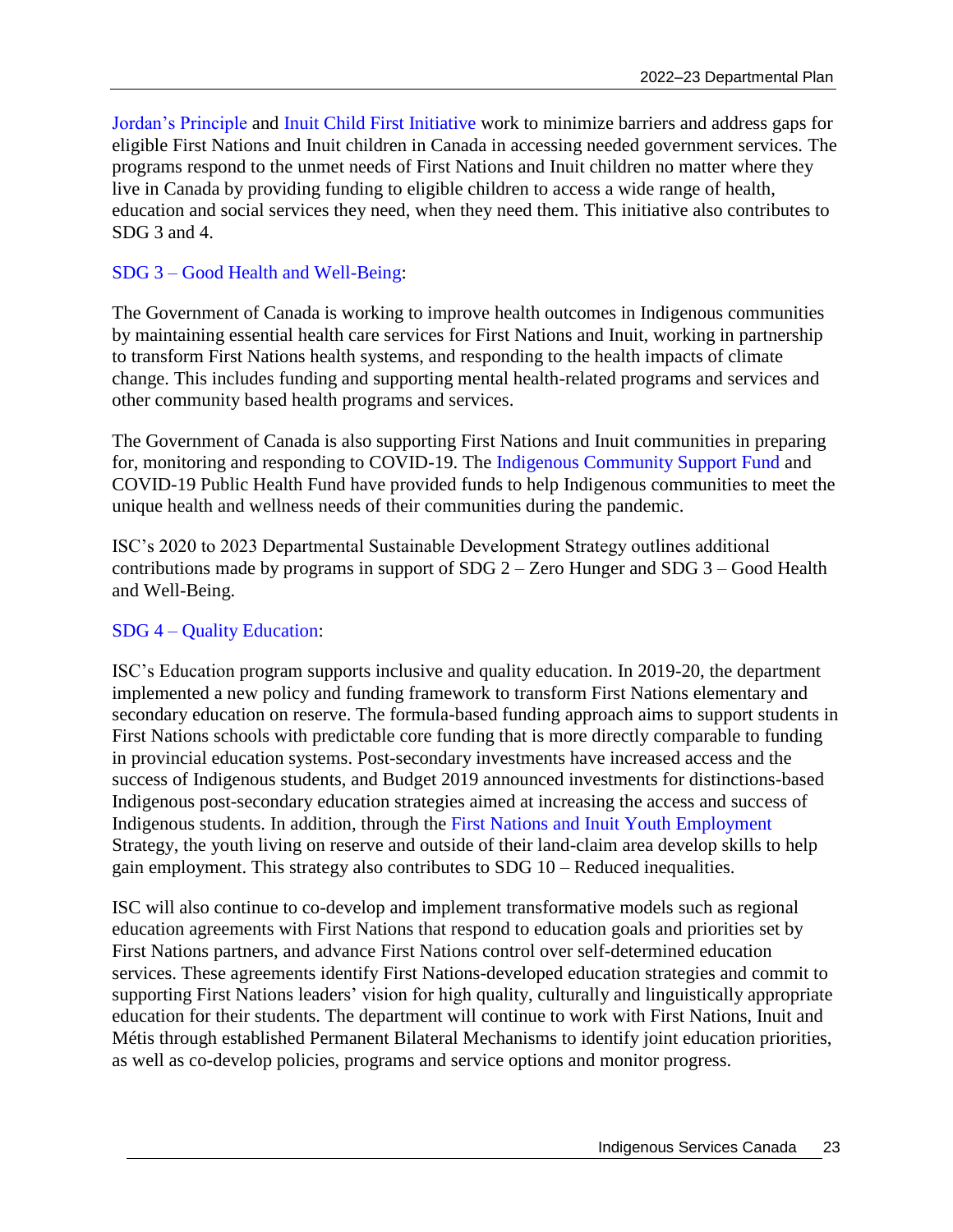To support early learning and child care, ISC is working with federal and Indigenous partners to implement the co-developed [Indigenous Early Learning and Child Care Framework.](https://www.canada.ca/en/employment-social-development/programs/indigenous-early-learning/2018-framework.html) This Framework serves as guide for all actors in the early learning and child care sphere to work towards achieving a shared vision that all Indigenous children have the opportunity to experience high quality and culturally strong early learning and child care. Budget 2021 announced additional funding that builds upon the original Budget 2017 investments, as well as investments from the 2020 Fall Economic Statement to support early learning and child care programs and services for Indigenous children and families.

#### SDG 5 – [Gender Equality:](https://sdgs.un.org/goals/goal5)

The Family Violence Prevention program supports the operation of emergency shelters and transition homes for Indigenous Peoples facing gender-based violence, as well as funding violence prevention activities across Canada. This program also supports UNDRIP 22.2 – Full protection against all forms of violence and discrimination.

ISC is supporting the work led by CIRNAC, along with Indigenous partners, and provinces and territories, to develop a National Action Plan to address violence against Indigenous women, girls, and Two-Spirit and LGBTQQIA. This will respond to the issues identified in the Calls for Justice, as part of the whole-of-Canada response to the Final Report of the National Inquiry into Missing and Murdered Indigenous Women and Girls.

The new Pathways to Safe Indigenous Communities program will support holistic Indigenous community safety and well-being initiatives that prioritize and address the safety and well-being of Indigenous women and girls.

The National Aboriginal Capital Corporations Association's [Indigenous Women's](https://nacca.ca/resources/iwe/) Entrepreneur [Program](https://nacca.ca/resources/iwe/) offers support to Indigenous women in various stages of engagement with entrepreneurship, in alignment with the Government's strategy to increase access to start up needs for women-owned businesses.

#### Results-Based Innovation

ISC's Environmental Public Health program will expand the scope of project proposals submitted under the [First Nations Environmental Contaminants Program](https://www.sac-isc.gc.ca/eng/1583779185601/1583779243216) to include risk factors with clear impact on human health, such as exposure to radon. Proposals that exceed Health Canada guidelines are given the option to broaden the scope of their work by adding radon mitigation into research project objectives, allowing for more efficient radon mitigation. The program is currently supporting radon mitigation in two First Nation communities to reduce the risk of lung cancer.

The [Innovation in Education Program](https://www.sac-isc.gc.ca/eng/1488201235288/1531315804884) (\$6 million annually) supports the development and implementation of innovative First Nations education program pilots, for example, projects related to technology, land-based learning, and, Indigenous language and culture. These program pilots aim to improve education outcomes for First Nations students, schools and communities.

Key risks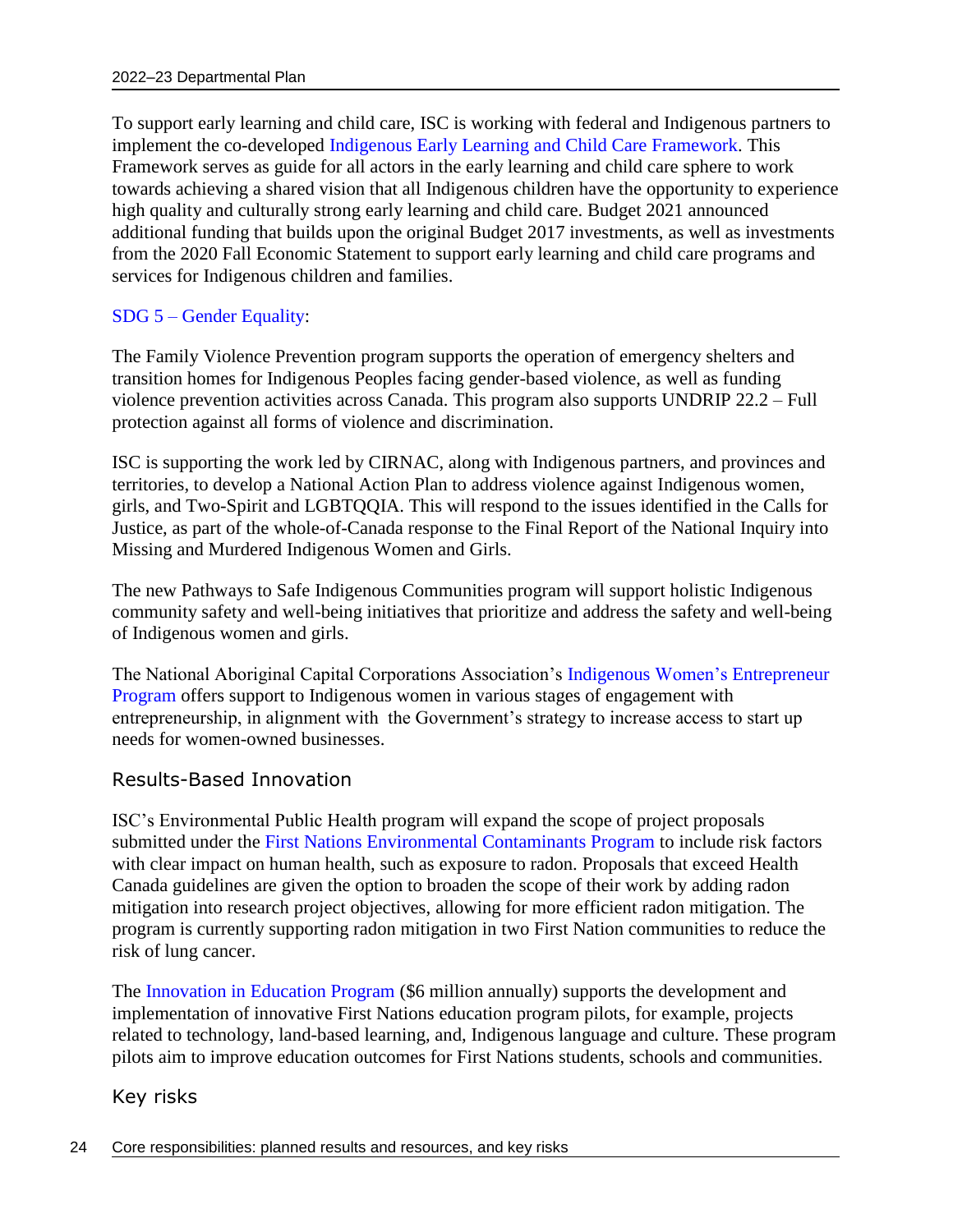The pandemic and associated public health restrictions have caused a wide range of challenges and uncertainties for the delivery of ISC's health and social services, including challenges relating to consultation and engagement processes and program operations. There is a risk that further lockdown and social distancing measures may lead to under-reporting on some key social metrics (e.g. family violence, mental wellness, number of students attending school, etc.), and may reduce the ability to adequately identify and address community needs. The department will continue to work closely with partners to ensure needs are identified and addressed in as timely a manner as possible.

There is a risk that the increase in volume of incoming requests for health and social programs may affect the department's ability to process them and make decisions within the various compliance timelines for Jordan's Principle. One of the main uncertainties is the redirection of health and social services resources to address the effects of the global pandemic. The pandemic may continue to impact the capacity for the program to minimize and address service gaps and barriers to accessing services for First Nations communities, eligible children and their families. In addition, increased demands for products and services have impacted the department's ability to process and deliver decisions within compliance timelines as set by the Canadian Human Rights Tribunal orders. To mitigate this, continuous monitoring and assessment of request trends are being conducted from an analytical perspective to mitigate the risks of the pandemic and increase efficiency and effectiveness of service provision.

There is a risk that the department's capacity to provide services to communities may be further impacted by the ongoing COVID-19 pandemic. ISC's health emergency capacity has been in high demand since the start of the pandemic, responding to a variety of health and/or healthrelated emergencies affecting Indigenous communities. Health and social resources have been redirected to address the pandemic and this could hinder the department's capacity to mitigate other pressing health and social services, many of which are delivered in-person and may result in staff experiencing burnout. To mitigate these capacity risks, ISC is continuing active recruitment and securing surge support from departmental and intradepartmental partners to ensure that efficient and effective response capacity is available. This includes staffing and recruitment in rural and isolated communities, as well as front-line health professionals, such as nurses and environmental public health officers. To mitigate risks of transmission for in-person services, ISC developed up-to-date practices for home and community care to prevent or slow the spread of the virus.

## Planned results for Health and Social Services

The following table shows, for Health and Social Services, the planned results, the result indicators, the targets and the target dates for 2022–23, and the actual results for the three most recent fiscal years for which actual results are available.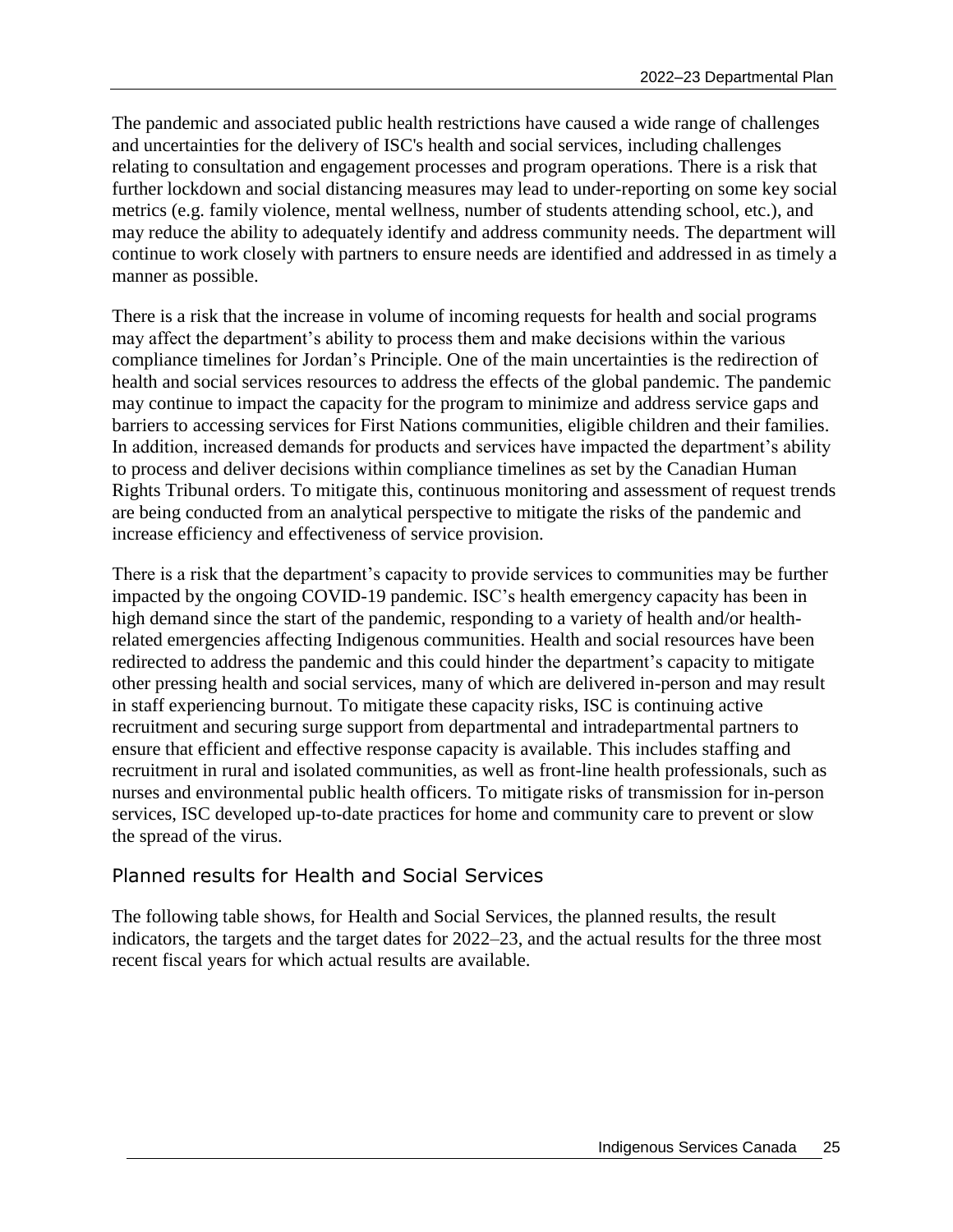| <b>Departmental result</b><br>indicator                                                                            | <b>Target</b>                                                     | Date to<br>achieve target | 2018-19<br>actual result | 2019-20<br>actual result                                                         | $2020 - 21$<br>actual result |
|--------------------------------------------------------------------------------------------------------------------|-------------------------------------------------------------------|---------------------------|--------------------------|----------------------------------------------------------------------------------|------------------------------|
| Active tuberculosis<br>incidence rate among Inuit<br>living in Inuit Nunangat                                      | Three-year<br>average of 0<br>cases per<br>100,000<br>population  | <b>March 2030</b>         | Introduced in<br>2019-20 | 200.0<br>$(2015 - 2017)$<br>189.9<br>$(2014 - 2016)$<br>181.3<br>$(2013 - 2015)$ | 211.2<br>$(2016 - 2018)$     |
| Active tuberculosis<br>incidence rate among First<br>Nations on reserve                                            | Three-year<br>average of 22<br>cases per<br>100,000<br>population | March 2028                | Introduced in<br>2019-20 | 26.3<br>$(2015 - 2017)$<br>26.5<br>$(2014 - 2016)$<br>26.7<br>$(2013 - 2015)$    | 24.3<br>$(2016 - 2018)$      |
| Rate of newly reported<br>cases of HIV among First<br><b>Nations</b>                                               | Three-year<br>average of 19<br>cases per<br>100,000<br>population | <b>March 2028</b>         | Introduced in<br>2019-20 | 14.7<br>$(2016 - 2018)$<br>13.4<br>$(2015 - 2017)$<br>13.1<br>$(2014 - 2016)$    | 13.7<br>$(2017 - 2019)$      |
| Percentage of First Nations<br>adults with diabetes<br>accessing newer, novel<br>medications and not on<br>insulin | 30%1                                                              | <b>March 2023</b>         | Introduced in<br>2019-20 | 24.5%                                                                            | 29.8%                        |

## **Departmental Result: Indigenous Peoples and communities are healthier**

1- The target has been increased to 30% based on the trajectory of results reported to date (previously reported as 20% in 2021-22).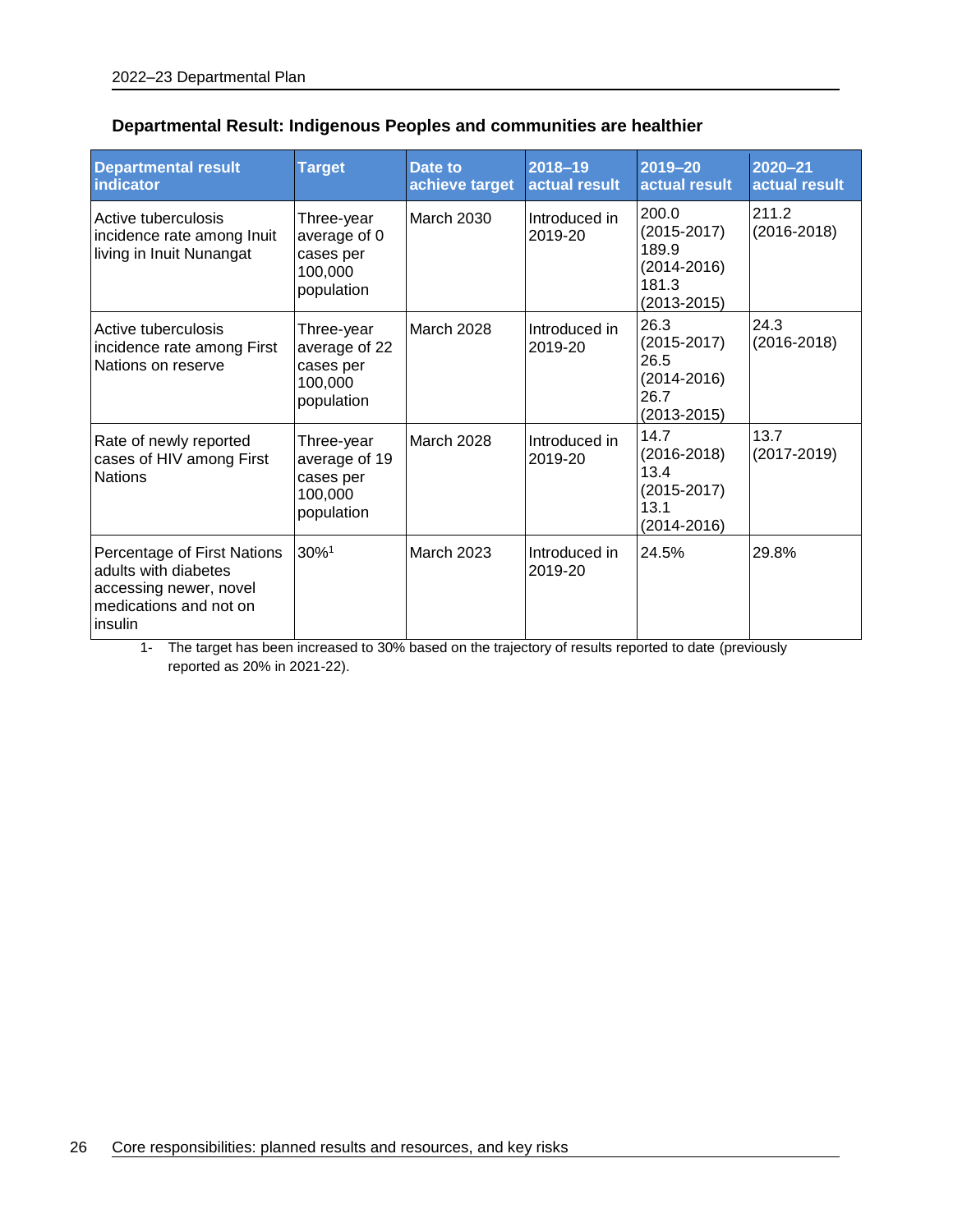### **Departmental Result: Indigenous Peoples receive social services that respond to community needs**

| <b>Departmental result</b><br>indicator                                                                              | <b>Target</b>                                      | Date to<br>achieve target | 2018-19<br>actual result | $2019 - 20$<br>actual result | $2020 - 21$<br>actual result |
|----------------------------------------------------------------------------------------------------------------------|----------------------------------------------------|---------------------------|--------------------------|------------------------------|------------------------------|
| Percentage of First Nations<br>and Inuit communities with<br>access to mental wellness<br>team services              | 55%                                                | <b>March 2023</b>         | 50%                      | 50%                          | Not available <sup>1</sup>   |
| Percentage of First Nations<br>communities offering family<br>support services aimed at<br>keeping families together | To be<br>established by<br>March 2023 <sup>2</sup> | To be<br>determined       | Introduced in<br>2019-20 | 51%                          | Not available <sup>1</sup>   |
| Percentage of First Nations<br>children on reserve in care                                                           | To be<br>established by<br>March 2023 <sup>2</sup> | To be<br>determined       | 5.77%                    | 5.89% <sup>3</sup>           | Not available <sup>1</sup>   |
| Percentage of residents living<br>on reserve who are<br>supported through Income<br>Assistance                       | To be<br>established by<br>March 2023 <sup>4</sup> | To be<br>determined       | 27.7%                    | Not available <sup>1</sup>   | Not available <sup>1</sup>   |
| Number of individuals who<br>received services under<br>Urban Programming for<br><b>Indigenous Peoples</b>           | To be<br>established by<br>March 2023 <sup>5</sup> | To be<br>determined       | Introduced in<br>2019-20 | Not available <sup>1</sup>   | Not available <sup>1</sup>   |

1- Data collection was delayed due to COVID-19. It is anticipated reporting results will be finalized in 2022-23.

2- Efforts are underway to establish targets in the context of co-development and engagement with Indigenous partners rather than being set unilaterally. The establishment of new targets and baselines is required for program reform and is subject to confidential negotiations with partners.

3- The actual result for 2019-20 has been calculated as 5.89%. This result was previously not available as recipient and reporting data collection was delayed due to COVID-19.

- 4- A national engagement process and joint technical working group with the Assembly of First Nations continues to co-develop indicators and targets. In the meantime, the department will aim to decrease the percentage. Target and date to achieve will be defined with First Nations partners by March 2023 through the evaluation response plan since the program is expected to undergo reforms and changes to indicators may occur. COVID-19 may also impact the timelines.
- 5- The work to establish the target and date to achieve has been delayed due to COVID-19 and revised to be established by March 2023. Efforts are underway to establish targets in the context of co-development and engagement with Indigenous partners rather than being set unilaterally.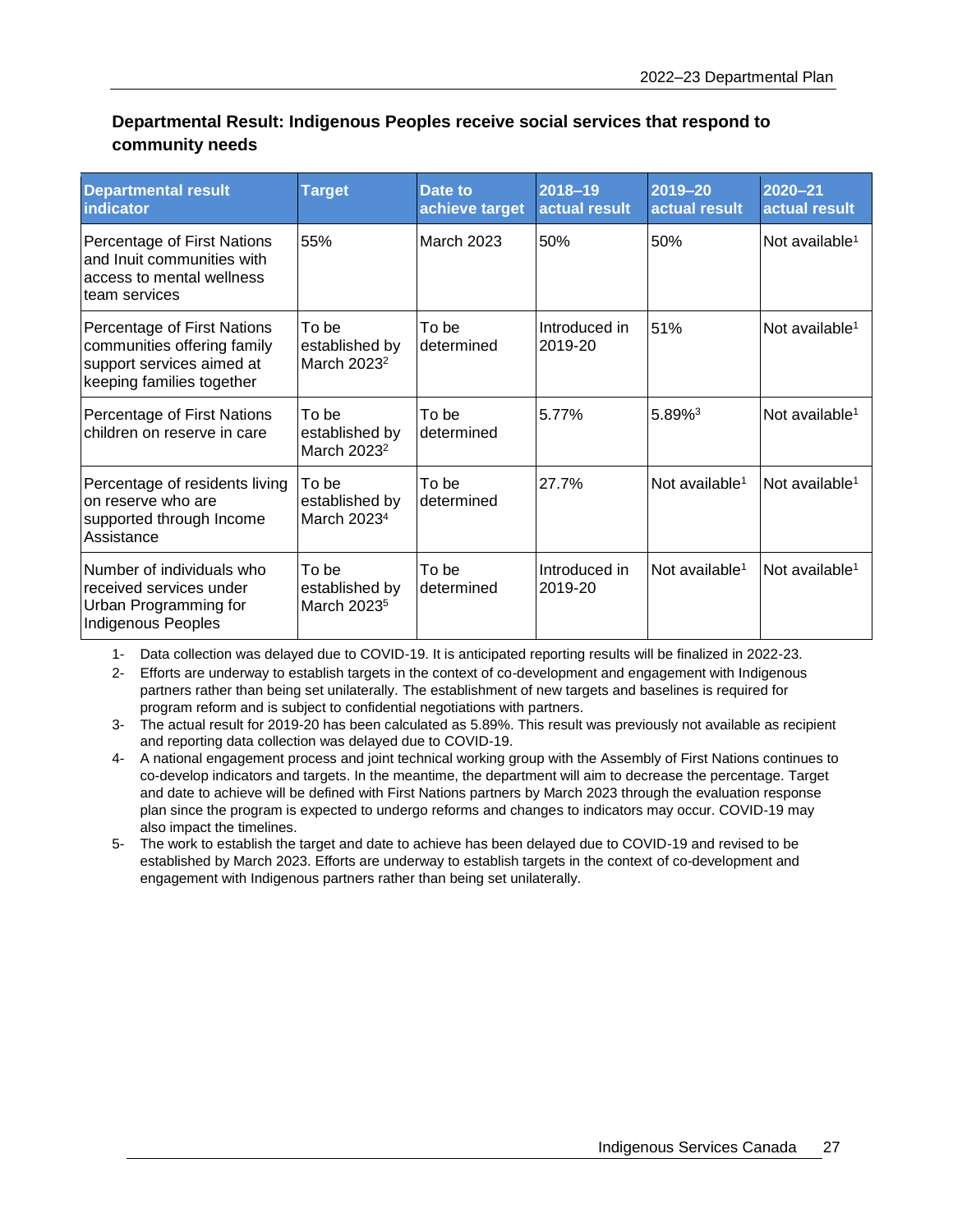#### **Departmental Result: Indigenous students receive an inclusive and quality education**

| <b>Departmental result</b><br>indicator                                                                                                            | <b>Target</b>                                      | <b>Date to achieve</b><br>target | 2018-19<br>actual result                             | 2019-20<br>actual result | 2020-21<br>actual result |
|----------------------------------------------------------------------------------------------------------------------------------------------------|----------------------------------------------------|----------------------------------|------------------------------------------------------|--------------------------|--------------------------|
| <b>Number of First Nations</b><br>students who are provided<br>full-day kindergarten<br>services in First Nations<br>administered schools          | To be<br>established by<br>March 2023 <sup>1</sup> | To be determined                 | Introduced in<br>2019-20                             | 8,089                    | 7,859                    |
| Percentage of students<br>attending First Nations<br>administered schools who<br>are taught at least one<br>subject in a First Nations<br>language | To be<br>established by<br>March 2023 <sup>1</sup> | To be determined                 | 88.6%                                                | 82.0%                    | 90.7%                    |
| Percentage of First Nations<br>on reserve students who<br>graduate from secondary<br>school (on-time graduation<br>rate) $2$                       | To be<br>established by<br>March 2023 <sup>2</sup> | To be determined                 | Introduced in<br>2022-23                             | Introduced in<br>2022-23 | Introduced in<br>2022-23 |
| Percentage of First Nations<br>on reserve students who<br>graduate from secondary<br>school (extended-time<br>graduation rate) <sup>2</sup>        | To be<br>established by<br>March 2023 <sup>2</sup> | To be determined                 | Introduced in<br>2022-23                             | Introduced in<br>2022-23 | Introduced in<br>2022-23 |
| Number of funded First<br>Nations students who<br>graduate with a post-<br>secondary degree /<br>diploma / certificate 3                           | To be<br>established by<br>March 2023 <sup>3</sup> | March 2025                       | Introduced in<br>2022-23                             | Introduced in<br>2022-23 | Introduced in<br>2022-23 |
| Number of funded Inuit<br>students who graduate with<br>a post-secondary degree /<br>diploma / certificate 3                                       | To be<br>established by<br>March 2023 <sup>3</sup> | To be determined                 | Introduced in<br>2022-23                             | Introduced in<br>2022-23 | Introduced in<br>2022-23 |
| Number of funded Métis<br>students who graduate with<br>a post-secondary degree /<br>diploma / certificate 3                                       | To be<br>established by<br>March 2023 <sup>3</sup> | To be determined                 | Introduced in Introduced in Introduced in<br>2022-23 | 2022-23                  | 2022-23                  |
| <b>Number of First Nations</b><br>under a transformative<br>model (e.g. regional<br>education agreement or<br>school board) 4                      | To be<br>established by<br>March 2023 <sup>4</sup> | To be determined                 | Introduced in<br>2022-23                             | 1774                     | 1804                     |

1- The work to establish the target and date to achieve has been delayed due to COVID-19 and revised to be established by March 2023. Efforts are underway to establish targets in the context of co-development and engagement with Indigenous partners rather than being set unilaterally. In the interim, the department will aim to achieve an increase in the number.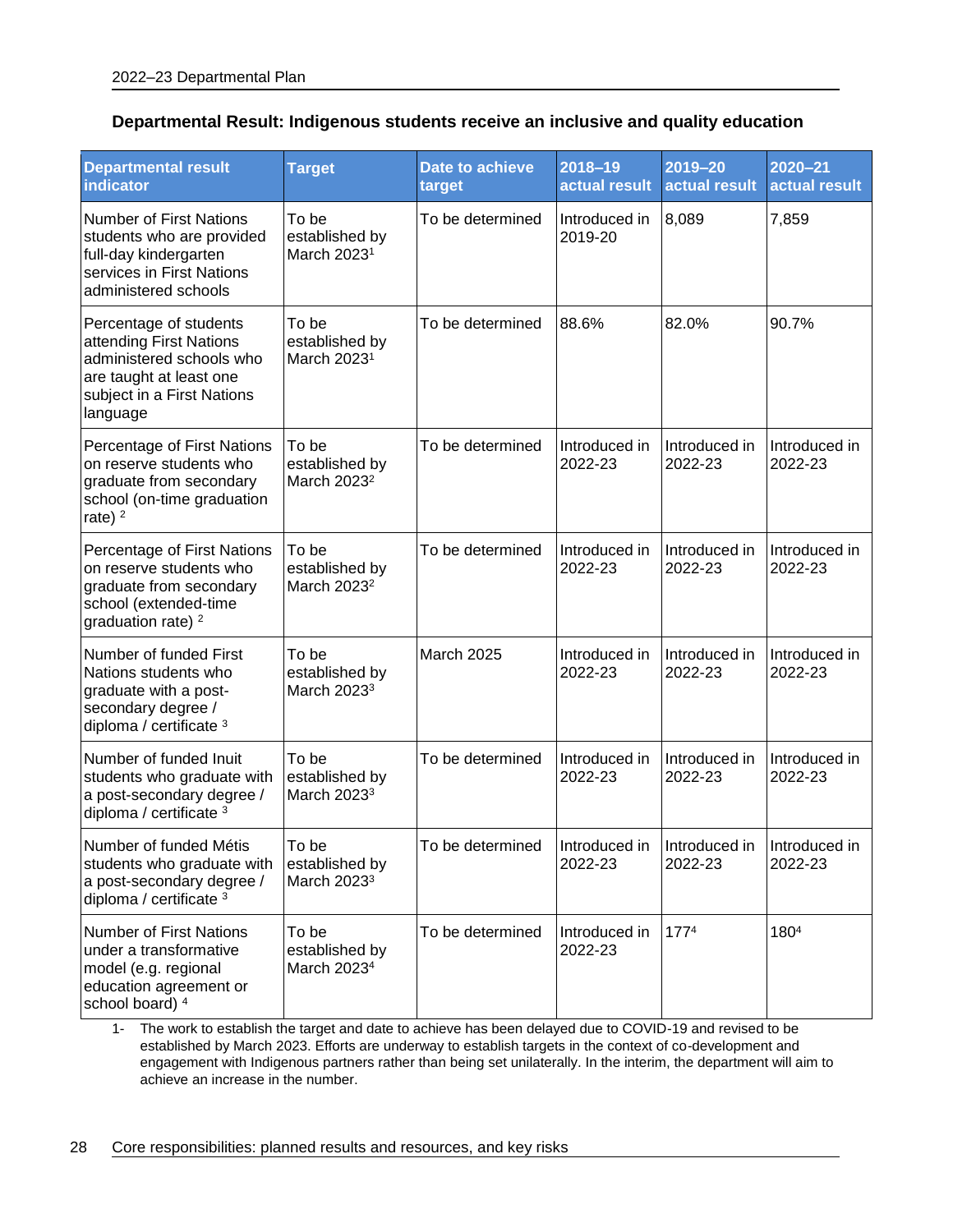- 2- The "Percentage of First Nations on reserve students who graduate from secondary school" has been replaced by two distinct graduation rate indicators reflecting students who graduate "on time" (3 years after beginning Grade 10) or over an "extended term" (5 years after beginning Grade 10). The new Grade 10 cohort-based graduation rate methodology was developed in compliance with the Office of the Auditor General Report. Targets will be established with partners by March 2023. In the interim, the department will aim to achieve an increase in the number.
- 3- In keeping with the Departmental mandate and in the spirit of GBA Plus, ISC has disaggregated these indicators by Indigenous Distinctions Groups as distinctions-based data is available. Previously, ISC reported the total number of First Nations, Inuit and Métis students who graduated with a post-secondary degree/diploma/certificate as 3,853 (2018-19), 3,602 (2019-20), and 1,434 (2020-21). Targets will be established with partners by March 2023. In the interim, the department will aim to achieve an increase in the number.
- 4- A new indicator introduced in 2022-23 to measure the number of First Nations under regional education agreements thereby indicating First Nations control of First Nations education. Results have been provided retroactively as of April 1, 2021.

# Planned budgetary spending for Health and Social Services

The following table shows the 2022-23 budgetary spending for Health and Social Services, as well as planned spending for that year and for each of the next two fiscal years.

| 2022-23 budgetary<br>spending (as indicated spending<br>in Main Estimates) | 2022-23 planned | 2023-24 planned<br>spending | 2024-25 planned<br>spending |
|----------------------------------------------------------------------------|-----------------|-----------------------------|-----------------------------|
| 28,344,912,699                                                             | 28,344,912,699  | 7,522,881,423               | 7,274,621,237               |

#### Planned human resources for Health and Social Services

The following table shows, in full-time equivalents, the human resources the department will need to fulfill this core responsibility for 2022–23 and for each of the next two fiscal years.

| 2022-23 planned full-time | 2023-24 planned full-time | 2024-25 planned full-time |
|---------------------------|---------------------------|---------------------------|
| equivalents               | equivalents               | equivalents               |
| 1.746                     | 1,594                     | 1,532                     |

<span id="page-32-0"></span>Financial, human resources and performance information for Indigenous Services Canada's program inventory is available on [GC InfoBase.](https://www.tbs-sct.gc.ca/ems-sgd/edb-bdd/index-eng.html#infographic/dept/348/intro)<sup>v</sup>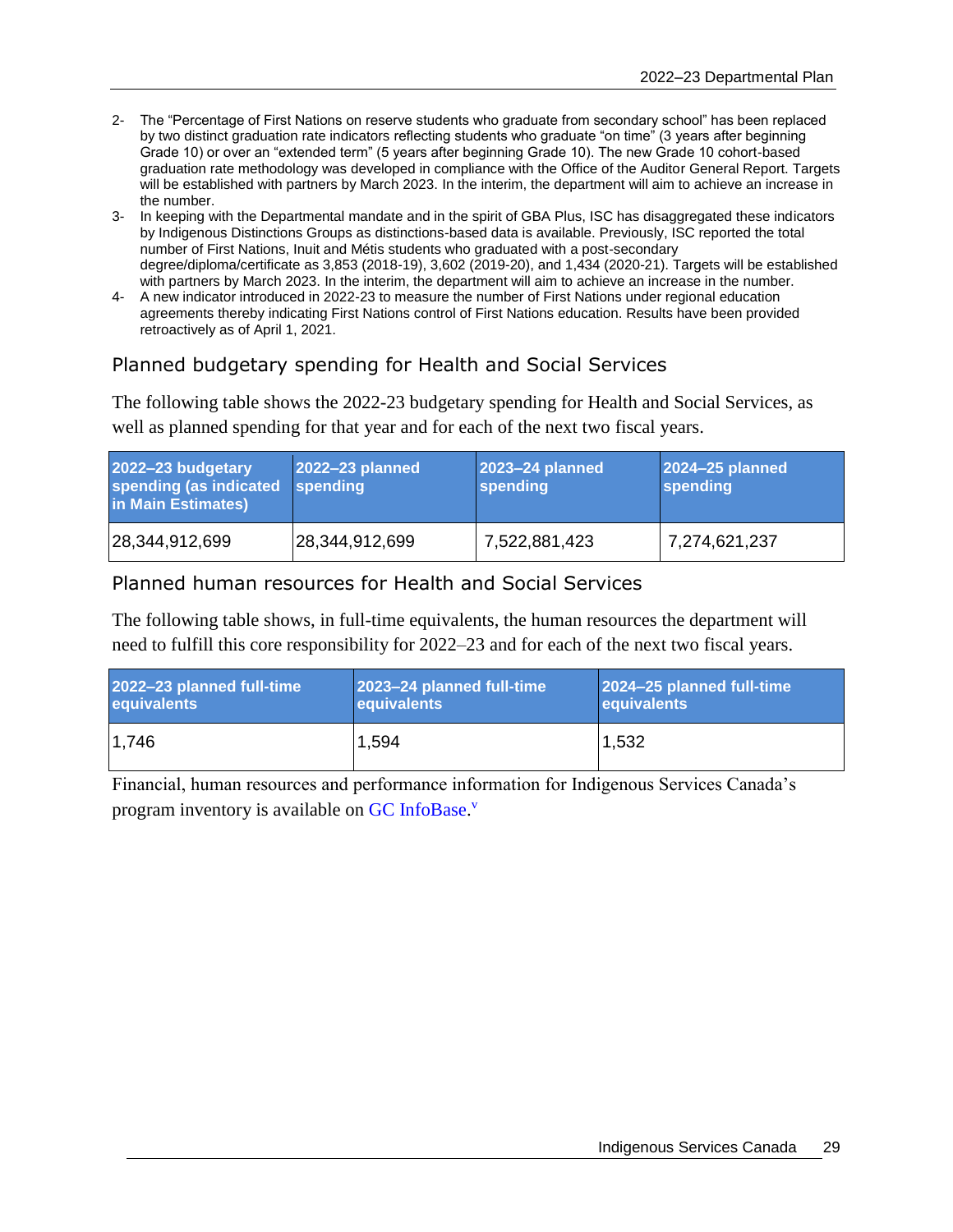# Governance and Community Development Services

These services are commonly delivered in partnership with Indigenous communities and institutions and are focused on strong community governance and physical foundations. They include supports for governance capacity in areas such as community planning and financial management. They also include support for investments in community infrastructure, land and resource management, and economic development.

# Planning highlights

To achieve progress in this area, ISC will focus on four departmental results.

#### **1. Indigenous communities advance their governance capacity**

Indigenous governance is key to building socio-economic progress and improving the overall well-being of Indigenous communities. Strong Indigenous governance will also support ISC's transfer of responsibilities to Indigenous governments and institutions. ISC will continue to provide funding and other supports for Indigenous governments to enhance their governance capacity and carry out the day-to-day business operations of government. Through additional investments identified in Budget 2021 (\$49.5 million in 2021-22 and \$55.3 million in 2022-23), ISC will augment its support for the administrative capacity of First Nations governments and other organizations that deliver critical programs and services.

The 2022-23 fiscal year will see continued advancement of the Indigenous Community Development National Strategy in collaboration with Indigenous partners. This strategy recognizes the importance of embracing new pathways for providing integrated responses to priorities identified through Indigenous community development and community-led planning. In keeping with the spirit of the strategy, new initiatives that provide a wraparound approach to supporting communities will be developed. The department will continue to uphold and implement the [Truth and Reconciliation Commission Call to Action #57](https://www.rcaanc-cirnac.gc.ca/eng/1524504124015/1557514077713) (providing increased cultural and historical training to public servants) through the delivery of Indigenous Community Development training to federal employees to enhance cultural competency in the federal public service.

ISC will continue to support First Nations to conduct elections and effect lawmaking that best represents their community needs and aspirations. This will include supporting First Nations in developing their own community election system through the Policy on Conversion to Community (Custom) Elections or responding to requests to convert to elections under the *First Nations Elections Act*. It also includes the possibility of modernizing the *First Nations Elections Regulations* to include an option for First Nations to use online voting when selecting their leadership. As well, First Nations governments will be supported in the exercise of their by-law lawmaking authorities provided under the *Indian Act* through the provision of training and advice.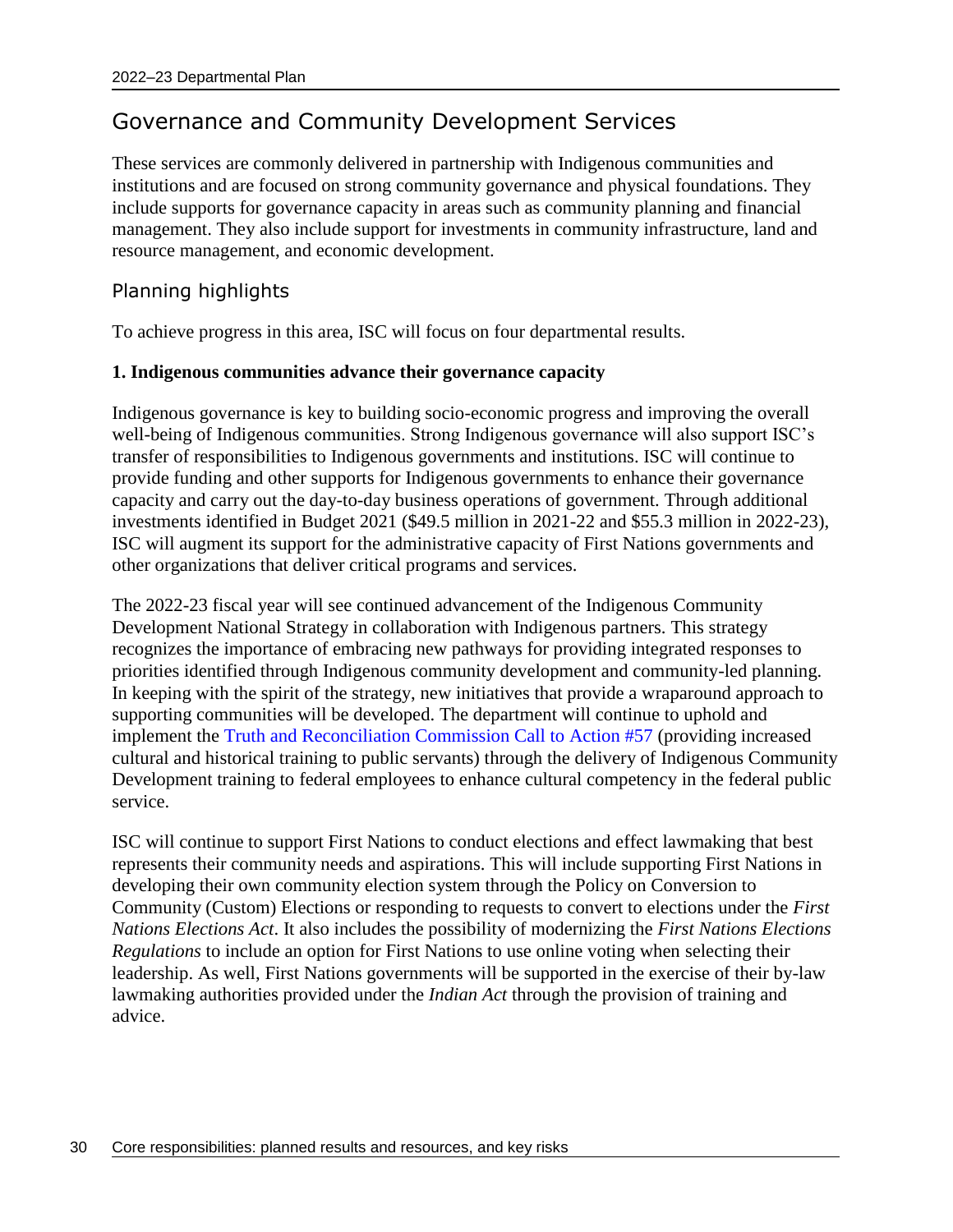#### **2. Indigenous Peoples have reliable and sustainable infrastructure**

In 2022-23, ISC will continue to work with First Nations communities to develop and manage effective health plans that respond to local health priorities (such as the COVID-19 pandemic) and assess resources within community health infrastructure.

ISC will support First Nations health infrastructure through multi-year capital projects and high priority repairs and renovations. This includes continued funding and implementation of the Social Infrastructure Fund (Budget 2017), substance use treatment and prevention services (Budget 2018), Indigenous Community Infrastructure Fund and other initiatives (Budget 2021), and Ventilation Improvement Initiative in relation to COVID-19 mitigation. ISC aims to utilize technology to modernize, transform, improve and sustain the delivery of health care services and programs in First Nations communities. Implementation will vary by region and community with support provided for establishing and improving operational telehealth sites, increasing connectivity, establishing digital health record systems and public health information systems.

In 2022-23, ISC will focus on building resiliency and capacity at the community-level to bolster First Nations' ability to respond to and recover from emergencies. First Nations communities often face significant barriers when responding to and recovering from emergencies. Due to their remoteness, First Nations communities and reserves are at a higher risk for experiencing climate change-related emergencies, such as wildland fires and floods. To address these barriers, ISC will continue to support mitigation projects through the Emergency Management Assistance Program's FireSmart stream, which supports community-based projects that improve the capacity of First Nations communities to prevent and prepare for wildland fires.

ISC will continue to bolster the Building Back Better strategy, which supports evacuees to return to safer, more sustainable, and resilient communities. The strategy supports a number of mitigation measures for First Nations communities on reserve aimed at eliminating or reducing the impact of future emergency events. For example, changes to existing and future structures can be made to lessen the impact of future floods by building larger homes without basements. ISC is able to provide holistic and timely support while enhancing the resiliency of First Nations communities across the country by establishing projects and policies that help communities prepare for and respond to emergencies.

Bilateral emergency management service agreements between the department and provincial/territorial governments or third party organizations, such as the Canadian Red Cross, help First Nations communities that are overwhelmed by an emergency event. These bilateral agreements, however, are not fully inclusive of First Nations partners. As a result, ISC is shifting its approach to focus on multilateral agreements that involve First Nations communities and/or First Nations-led organizations as full and equal partners, while also promoting the long term vision of service transfer. There are currently eight bilateral agreements and one Letter of Understanding in place to support First Nations communities on reserve.

The 2019 trilateral Memorandum of Understanding with the First Nations Leadership Council, the Province of British Columbia, and ISC was the first of its kind for the delivery of emergency management services for First Nations communities within the region. In response to extreme flooding in British Columbia in late 2021, ISC was able to provide an additional \$4.4 million in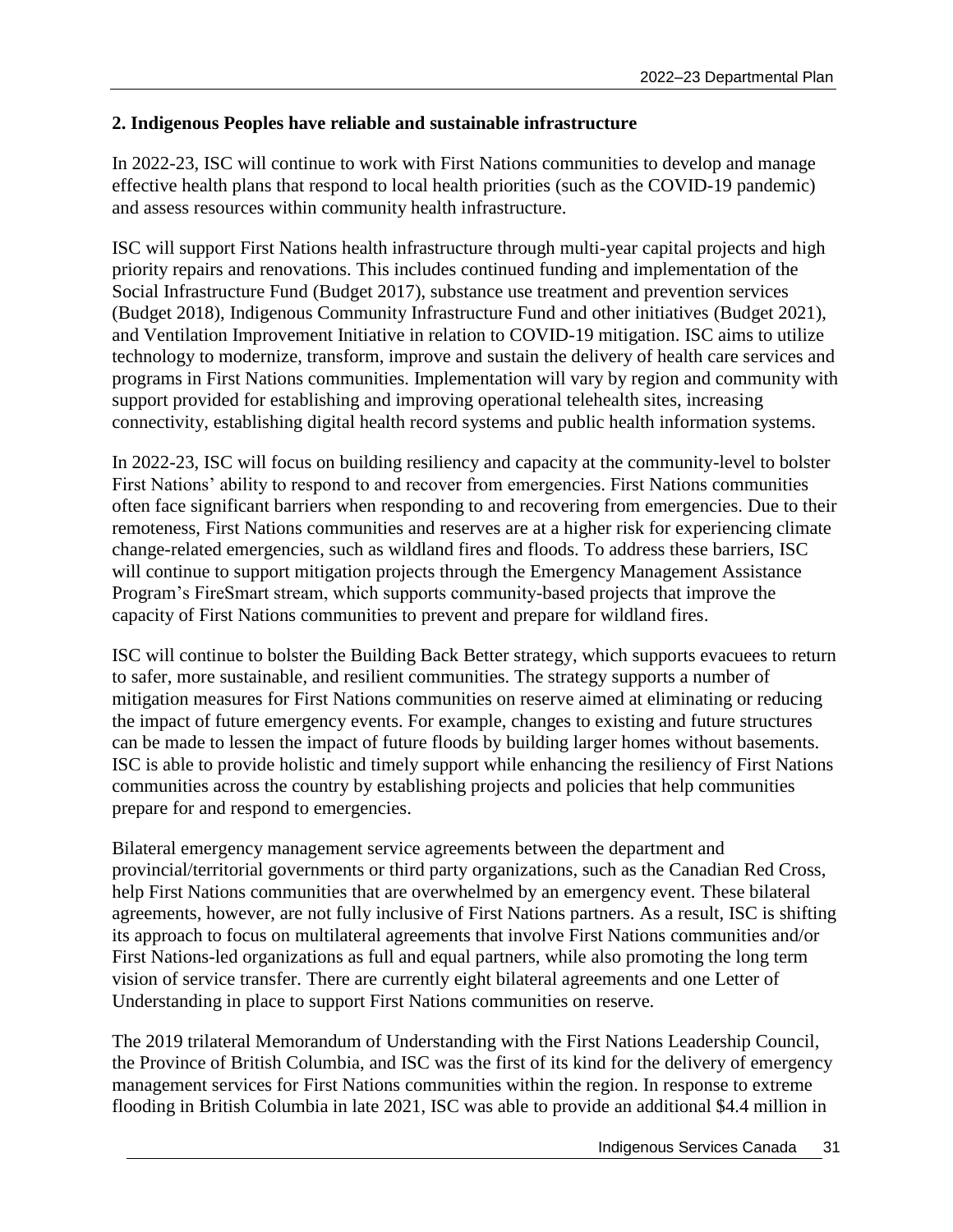emergency funding to the British Columbia First Nations' Emergency Services Society to help First Nations communities respond to the flooding.

Moving forward, ISC aims to continue supporting First Nations communities and organizations to take control over the creation and implementation of emergency services.

A community's ability to sustain its members depends on the availability of clean drinking water. ISC will continue to work with communities on projects aimed at lifting long-term drinking water advisories on reserve. Support will be provided to help communities enhance their capacity to operate water and wastewater facilities, resulting in longer facility lifespans and improved ability to produce clean drinking water. Support for Indigenousled engagement processes will continue, including a review of safe drinking water legislation that will allow for the development of regulations on reserve, which is a critical condition for building the right environment for the transfer of service delivery.

#### **Clean Drinking Water**

Under Budget 2021, \$1.043 billion over two years (2022-24) will be delivered under the First Nations Water and Wastewater Enhanced Program. These investments in water and wastewater will ensure that the department can continue to support the design, planning, procurement, construction, and commissioning of water and wastewater capital projects for both new builds, as well as system repairs and upgrades.

In 2022-23, communities will be supported in meeting

and reporting against environmental objectives, in compliance with Wastewater Systems Effluent Regulations, which set national standards for the treatment of pollution from entering water systems.

ISC will collaborate with the Assembly of First Nations to co-develop a Long-Term Water and Wastewater Strategy to support First Nations ownership and control, assuring sustainability of safe drinking water for First Nations. The department will also support innovative practices, such as piloting Indigenous-specific procurement processes and offering longer-term agreements. Recent procurement pilots have offered an alternative approach to tendering, by including indigenous-only tendering for projects of a given size. Early results indicate this approach improves local capacity and helps First Nations communities.

Aligned with the Safe Drinking Water Class Action Settlement Agreement, ISC will make all reasonable efforts to develop and introduce, in collaboration with First Nations, new safe drinking water for First Nations legislation by December 2022. As part of the settlement, ISC will also: provide \$1.5 billion in compensation for individuals deprived of clean drinking water; create a \$400 million First Nation Economic and Cultural Restoration Fund; implement a renewed commitment to Canada's Action Plan for the lifting of all long-term drinking water advisories; create a First Nations Advisory Committee on Safe Drinking Water; support First Nations to develop their own safe drinking water by-laws and initiatives; and spend at least \$6 billion over 10 years to support reliable access to safe drinking water on reserves. ISC will continue to work with all First Nations to address water concerns and together, we will develop sustainable, long-term solutions so that future generations do not have to worry about the safety of their drinking water.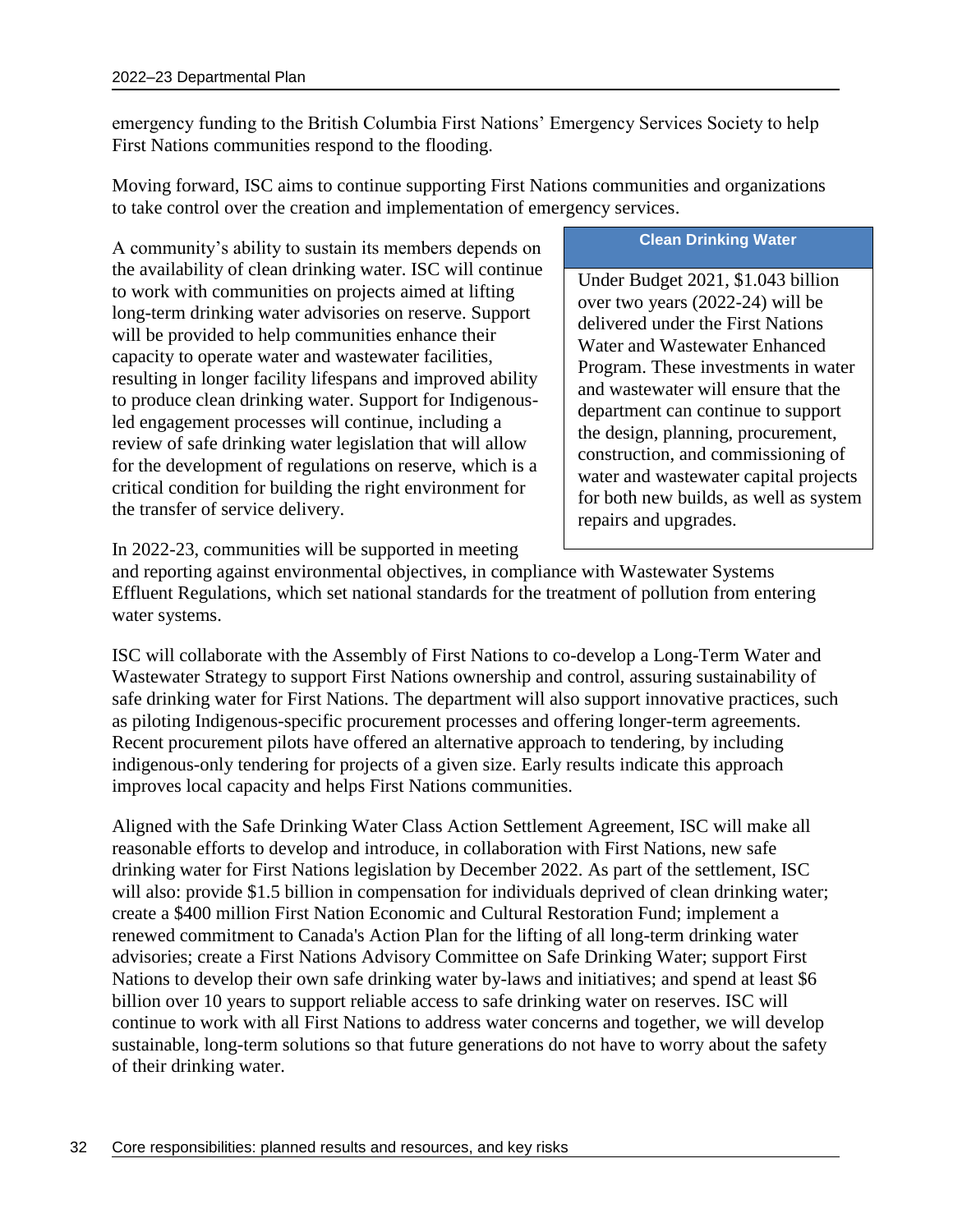In 2022-23, ISC will work with Indigenous partners on addressing known infrastructure gaps and critical infrastructure needs in Indigenous communities. Among other things, the pandemic has emphasized the need for safe and enhanced infrastructure. The department will continue to engage with Indigenous partners to co-develop distinctions-based community plans for repairing and improving roads, bridges, homes, schools, fire protection systems, waste management, administration offices and cultural and recreational centres. Simultaneously, ISC will collaborate with other federal government departments and Indigenous partners to review current policies and recommend improvements to help Indigenous communities close the infrastructure gap by 2030.

The department will also support capacity building in First Nation communities, including supporting communities in managing infrastructure throughout its lifecycle and actively codeveloping service delivery models that give Indigenous institutions control of housing and infrastructure programs.

ISC has begun implementing the Canadian Human Rights Tribunal order (2021 CHRT 41), as it was modified in January 2022, to fund First Nations child and family services agencies, First Nations and Jordan's Principle service providers for the purchase or construction of capital assets, such as buildings, to support the delivery of the First Nations Child and Family Services program and Jordan's Principle services.

The department will also continue to work with other government departments, as well as other levels of government, to provide First Nation communities access to clean energy, high-speed internet and to increase the resilience of high risk communities to the impacts of climate change.

ISC will advance the development of financing alternatives for First Nations on reserve, and promote First Nations capacity enhancement and innovation in the management and operations of community housing programs, with funding from Budget 2021 funding (\$596 million over 3 years, with \$201.2 million in 2022-23).

The Indigenous Homes Innovation Initiative, launched in 2019, provides funding for creative projects driven by Indigenous Peoples to design and build more effective, sustainable and culturally-relevant living spaces for Indigenous Peoples. The initiative will end in March 2023, and ISC will use the lessons learned to shape program policy and better support culturallyappropriate housing for First Nations, Inuit and Métis Peoples.

## **3. Land and resources in Indigenous communities are sustainably managed**

Land is one of the most valuable assets for First Nations, both economically and culturally. That is why the department will continue to support First Nations in achieving sustainable community and economic development through the co-development and co-implementation of modernized reserve land and natural resource policies, directives and tools. Strengthened land administration under the *Indian Act* helps First Nations build capacity to take more control over their lands and resources, promotes sound governance and proper land tenure, and ultimately supports their selfdetermination and self-government aspirations. Given the impacts of the COVID-19 pandemic and the need to reduce risks associated with physical gatherings, the department is exploring options to modernize the *Indian Referendum Regulations*. Regulatory amendments may increase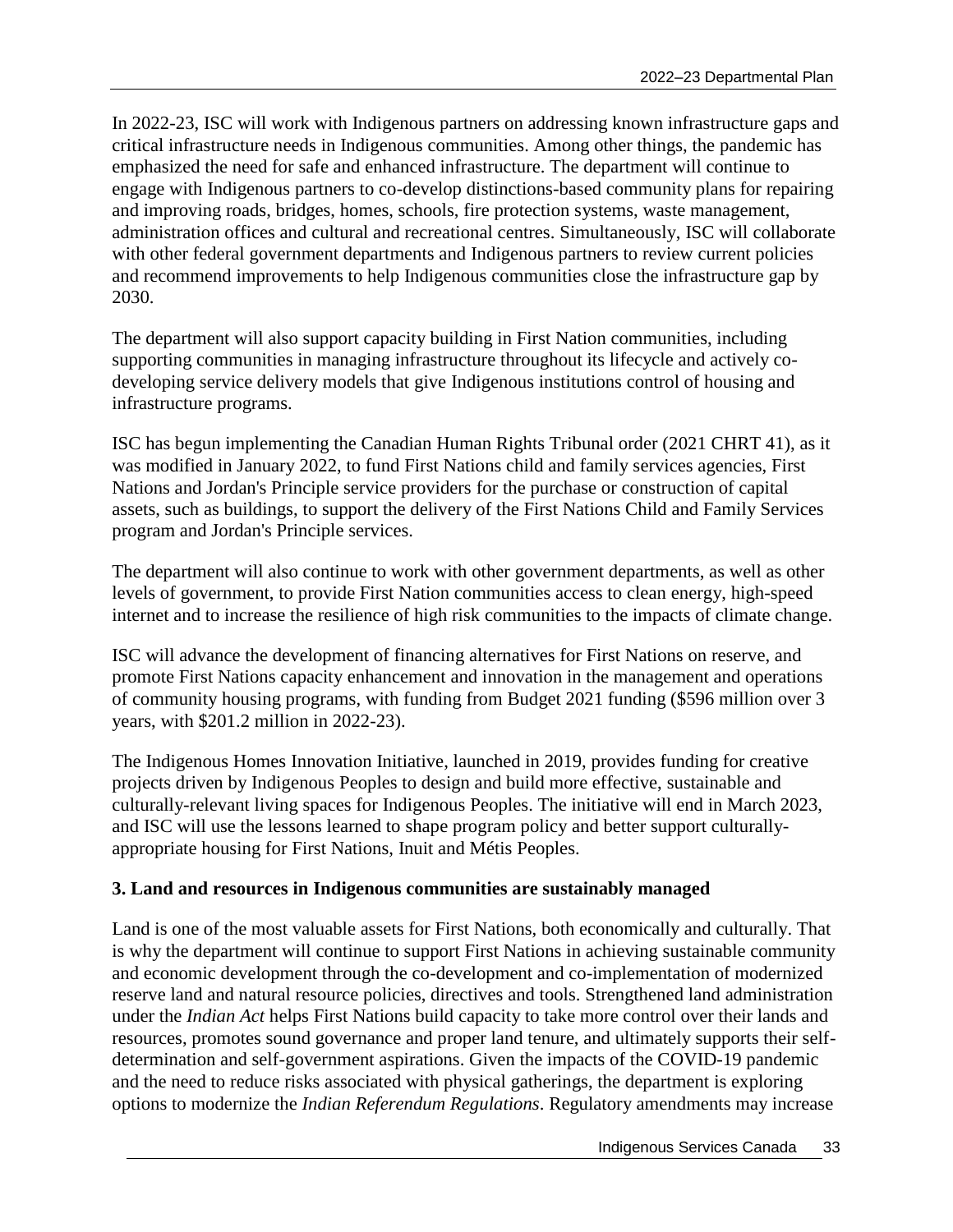an option for First Nations to increase their role in the administration of referenda and an option for First Nations to use online voting. These options would support First Nations in advancing their economic development and land management objectives.

The locating of unmarked graves at former residential school sites across Canada is a tragic reminder of the abuse that many Indigenous children suffered in those institutions. ISC is working with Survivors, Indigenous leaders, affected families and communities to address historical wrongs and the lasting physical, emotional, mental and spiritual harms related to the legacy of residential schools. For many, remaining residential school buildings and sites are a painful reminder of this traumatic legacy. Starting in 2022-23, ISC will begin to deliver an initial allocation of \$100.1 million to support community-led engagement activities regarding the future of any remaining residential school buildings; the demolition and planning activities related to the replacement or refurbishment of former residential school buildings; and the remediation of associated residential school sites.

The department will continue to support First Nations in advancing additions to reserve proposals in accordance with settlement agreements or to support community and economic development. Budget 2021 announced \$32.2 million to redesign the federal Additions to Reserve policy in collaboration with First Nations partners and to accelerate work on existing requests from First Nations across the country. With these funds, ISC will develop and implement a new Additions to Reserve funding program with the goal of addressing the existing inventory of addition to reserve proposals, and building technical and institutional capacity within First Nations and Indigenous organizations. Strong and reliable infrastructure must be accompanied by effective land and resource management in order to create and maintain sustainable communities for years to come.

Investments in areas such as waste management and the assessment and remediation of contaminated sites on reserve are critical to protect and reduce potential risks to the environment, human health and community safety. ISC will continue to support the environmental efforts of First Nations through the following:

- First Nations Waste Management Initiative providing First Nations communities with services comparable to those available off reserve. The initiative, which runs through to 2027-28, will also continue to increase the portion of funding and services delivered directly by Indigenous partner organizations, and will support Indigenous employment in the delivery of waste management services.
- Contaminated Sites on Reserve Program working with First Nations to improve general health and environmental conditions through assessments and remediation of contaminated sites on reserve and on lands under ISC's custodial responsibility. This program will also help increase the availability of lands for community use or economic development.
- Indigenous Centre for Cumulative Effects building the technical and scientific capacity of Indigenous communities in order to ensure proper assessment, monitoring and management of cumulative effects, as well as sustainable management of lands and waters.
- 34 Core responsibilities: planned results and resources, and key risks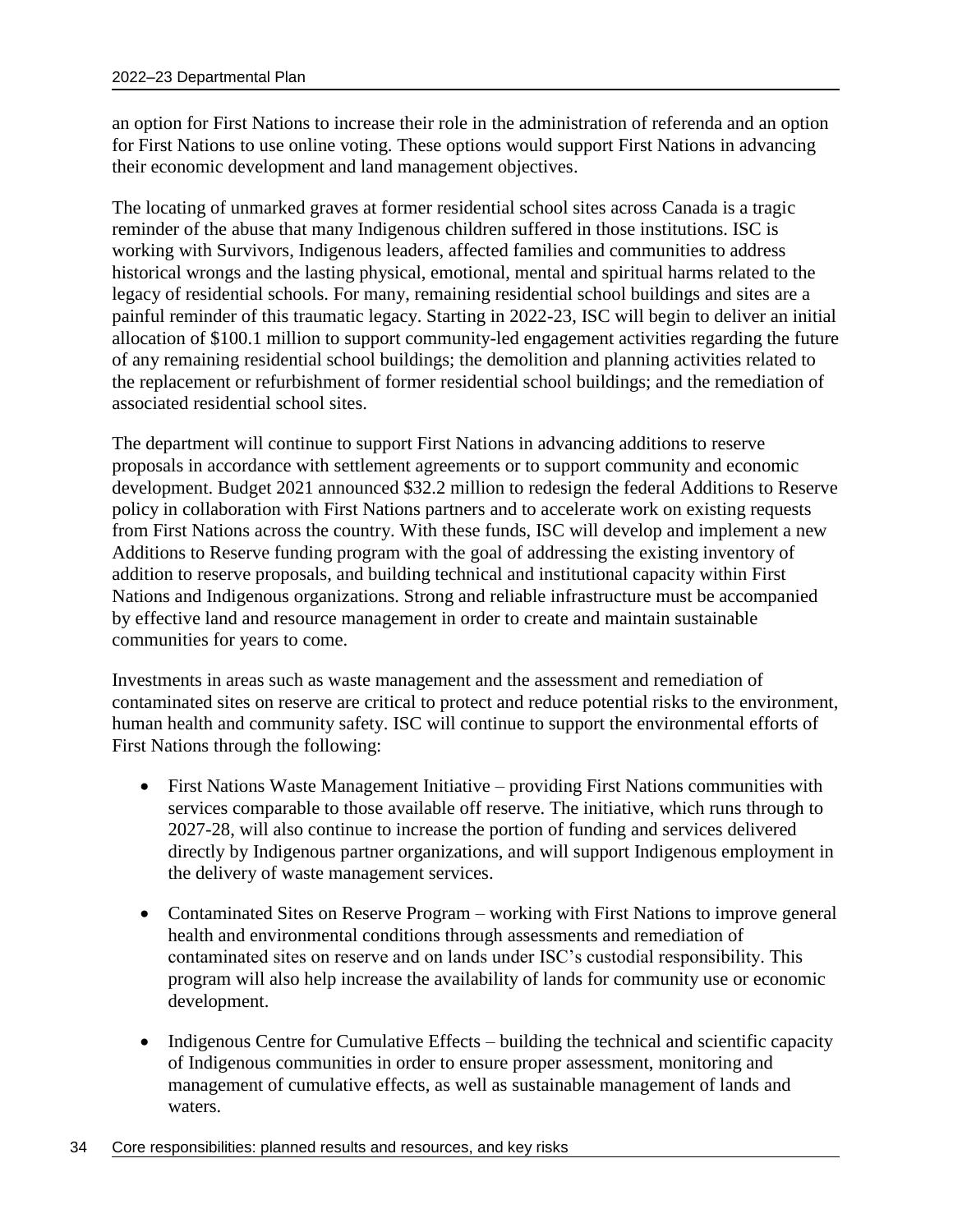- Environmental Protection continuing to work with First Nations to address environmental protection regulatory and capacity gaps on reserve in collaboration with Environment and Climate Change Canada. By closing these gaps, communities will be able to effectively manage and protect their environment while maximizing economic opportunities on their lands.
- Impact Assessment Processes continuing to support federal impact assessment processes for projects on and off reserve to ensure that potential adverse and/or positive impacts of developments on Indigenous lands and territories are properly assessed in respect of Indigenous communities.

First Nations land management capacity building supports the effective development of reserve lands and natural resources needed to secure subsequent economic opportunities. Simply put, land in and of itself does not generate economic returns; it must be actively managed for highest and best use. In 2022-23, ISC will continue to promote the establishment and growth of regional hubs to support First Nations with land management capacity-building efforts. In addition, the department will support nine new First Nations signatories to the Framework Agreement on First Nations Land Management to fulfill a Budget 2018 commitment, and continue to support Indigenous-led community land use planning for a minimum of 25 First Nations. ISC will increase support for the devolution of capacity development programming to national Indigenous institutions such as the First Nations Land Management Resource Centre and the National Aboriginal Land Managers Association, as well as the growth of regional service delivery hubs where appropriate.

## **4. Indigenous communities build economic prosperity**

Building economic prosperity includes the ability to advance business development and build stronger communities, an important step to self-determination. The department continues to cocreate and co-develop financial tools to foster self-sustainability and wealth creation, including throughout the pandemic and in the recovery stage.

ISC provides \$34.5 million in ongoing support through the [Aboriginal Entrepreneurship](https://www.isc-sac.gc.ca/eng/1582037564226/1610797399865)  [Program,](https://www.isc-sac.gc.ca/eng/1582037564226/1610797399865) which lowers barriers to access to affordable capital for First Nations, Inuit and Métis entrepreneurs by providing them with equity and business support services when they apply for business financing. It also offsets costs to Indigenous lenders and supports their capacity building. In support of self-determination, the Aboriginal Entrepreneurship program was devolved in 2015. It is administered by the National Aboriginal Capital Corporations Association and, since 2019, also administered b the five Métis Capital Corporations. The Program is delivered by a network of 54 Aboriginal Financial Institutions and give Métis Capital Corporations, Indigenous-led and community-based entities, making their own decisions with respect to funding of economic development. The department will continue its important work to further support capacity of the National Aboriginal Capital Corporations Association and other Indigenous-led institutions in the transfer of programs supporting economic development. The Program is undergoing a formative evaluation this year which will provide recommendations on how to better address the needs of Indigenous entrepreneurs.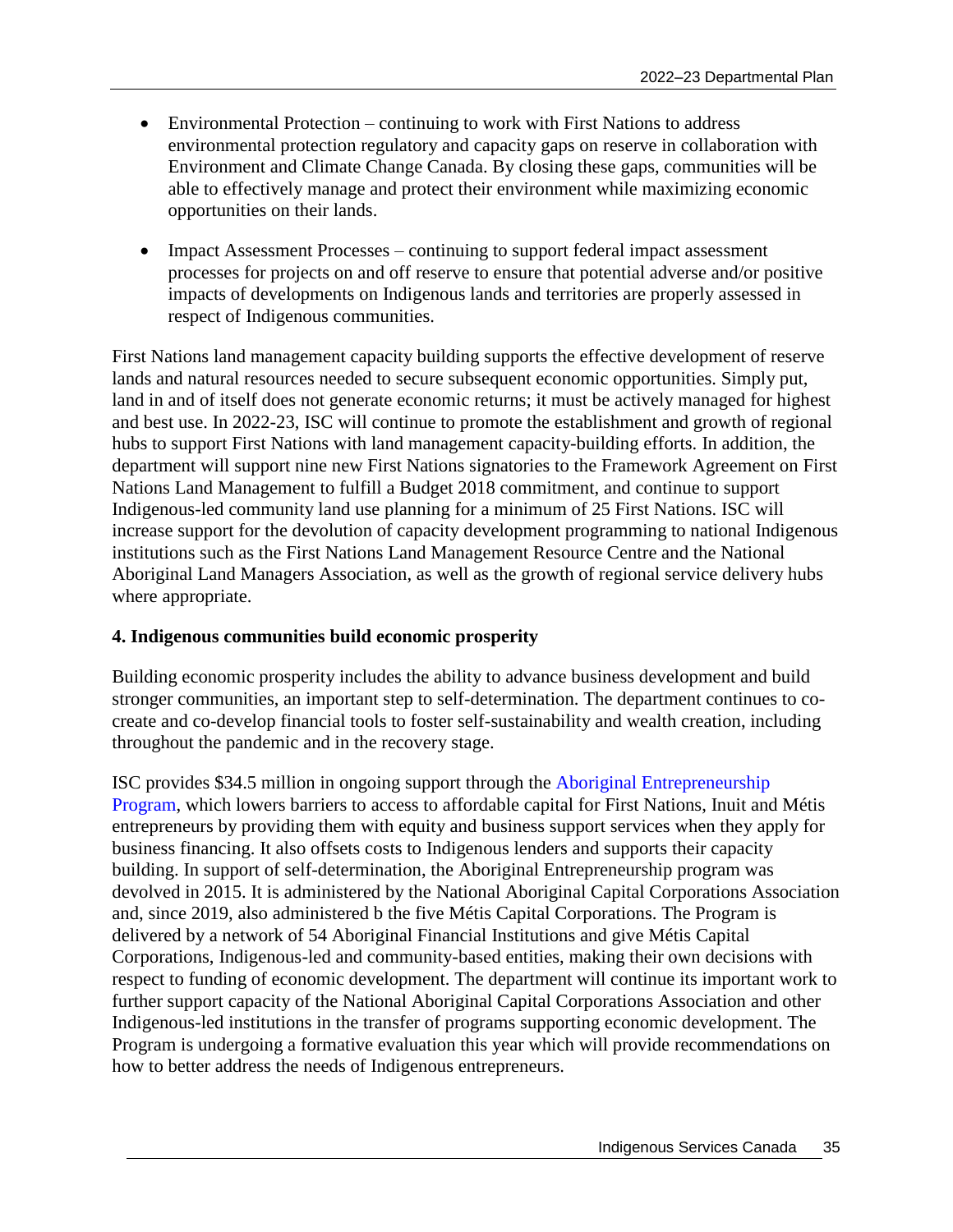The [Strategic Partnerships Initiative](https://www.sac-isc.gc.ca/eng/1330016561558/1594122175203) is a whole-of-government mechanism aimed at increasing Indigenous participation in large, complex, multi-year economic opportunities. In 2022-23, ISC will implement an investment framework focused on bringing together the interests of Indigenous Peoples, the federal government, and regional/provincial/territorial priorities. In addition, the initiative will continue implementing Budget 2021 investments of \$36 million to build capacity for local, economically-sustainable clean energy projects in First Nations, Inuit and Métis communities. This investment plays a complementary and enabling role in the advancement of Canada's Indigenous Climate Leadership and Strengthened Climate Plan.

Indigenous-owned and controlled business support the growth of the Indigenous economy. In 2022-23, the department will support Indigenous businesses and economic development by:

- improving access to capital to increase the establishment and/or expansion of Indigenous firms to expand, grow and prosper through the Aboriginal Entrepreneurship Program;
- supporting Indigenous businesses throughout the COVID-19 pandemic through the COVID-Indigenous Business Initiative;
- increasing opportunities for Indigenous businesses through the Procurement Strategy for Indigenous Business;
- engaging with Indigenous partners and business to reimagine federal Indigenous procurement in order to ensure a minimum of 5% of the total value of contracts are held by Indigenous businesses; and
- respecting the economic measures outlined in Article 24 of the Nunavut Land Claims Agreement (Directive on Government Contracts, Including Real Property Leases, in the Nunavut Settlement Area).

## Gender-based analysis plus

The department considers GBA Plus principles to be a core component of renewed, respectful, and inclusive processes to developing strong community governance and reliable infrastructure. The programs captured under this core responsibility, such as emergency management and water and wastewater management, contribute to achieving social well-being and the development of healthier and more sustainable communities. Other programs support Indigenous entrepreneurship and the economic development of communities work to close socio-economic gaps. These services support the goals outlined in Canada's Gender Results Framework related to Poverty Reduction, Health and Well-Being, [Economic Participation and Prosperity](https://women-gender-equality.canada.ca/en/gender-results-framework/economic-participation-prosperity.html) and [Leadership and democratic participation.](https://women-gender-equality.canada.ca/en/gender-results-framework/leadership-democratic-participation.html)

 The Emergency Management Assistance Program is intended to benefit all members of First Nations communities, but can evolve to give priority to individuals who are at increased risk of experiencing impacts of emergencies to a different degree or in a unique way. While all populations can be negatively impacted by emergencies and evacuations, emergency events disproportionately impact groups including women, children, 2SLGBTQQIA+ individuals, the elderly, persons with disabilities or illness. These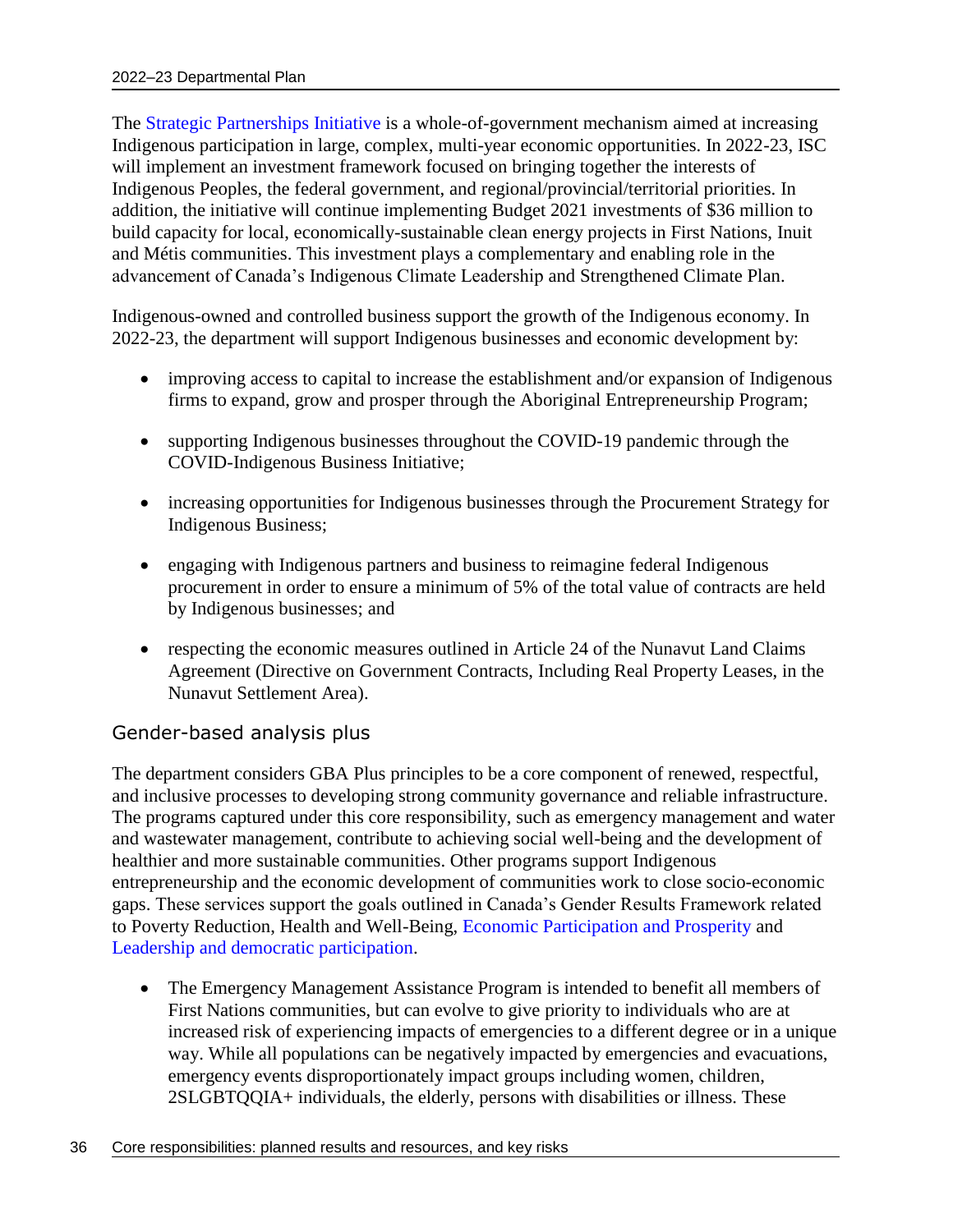groups often face greater economic and social hardship and reduced access to services when facing an emergency situation. By ensuring access to safe, needs-based supports in the event of an emergency, there will be less adverse effects exacted on these populations.

- In the field of water and wastewater operations, there is an underrepresentation of Indigenous women, Two-Spirit, and gender diverse groups. ISC is working to identify barriers and gaps in resources and increase awareness of the field and the role of water operators in the community. Through these efforts, First Nations youth and women will be promoted, empowered, and encouraged to pursue careers in other fields related to science, technology, engineering and math, including trades.
- Building sustainable communities improves the social well-being for future generations. Addressing contaminated sites on previously unusable land can increase the amount of land available for community or economic development. The remediation of contaminated sites provides protection of the health and safety of these communities. Contaminated sites activities also support the employment of Indigenous Peoples in the assessment and remediation fields. The Contaminated Sites on Reserve Program will collect information to determine the impacts that the programming is having on Indigenous men, women and businesses.
- To achieve the transition to a net zero carbon economy, Budget 2021 provided the Strategic Partnerships Initiative program with \$36 million over 3 years to expand Clean Energy initiatives across the country. Modeled on the success of the British Columbia Indigenous Clean Energy Initiative, these new regional initiatives will leverage a wholeof-government approach to strengthening Indigenous communities' participation in the green economy, creating jobs, businesses, and own-source revenues - all the while realizing Indigenous Climate Leadership and Canada's Sustainable Development Goals.
- The economic prosperity of Indigenous communities relies on the success of Indigenous entrepreneurs and business owners, including Indigenous women, youth, and 2SLGBTQQIA+ business owners. Recognizing that women face additional gender barriers to entrepreneurship, the National Aboriginal Capital Corporations Association launched the Indigenous Women's Entrepreneurship Initiative with the goal of increasing the number of Indigenous women entrepreneurs accessing financing through the Aboriginal Financial Institutions network by 50% by 2025. This initiative will report on uptake of the program by Indigenous women entrepreneurs.
- The Aboriginal Entrepreneurship Program is delivering a distinctions-based approach with Métis Capital Corporations delivering targeted supports to Métis entrepreneurs. The federal government, the National Aboriginal Capital Corporations Association and Métis Capital Corporations will continue to co-develop effective indicators and measures for the collection of data based on sex, gender and other intersecting identity factors.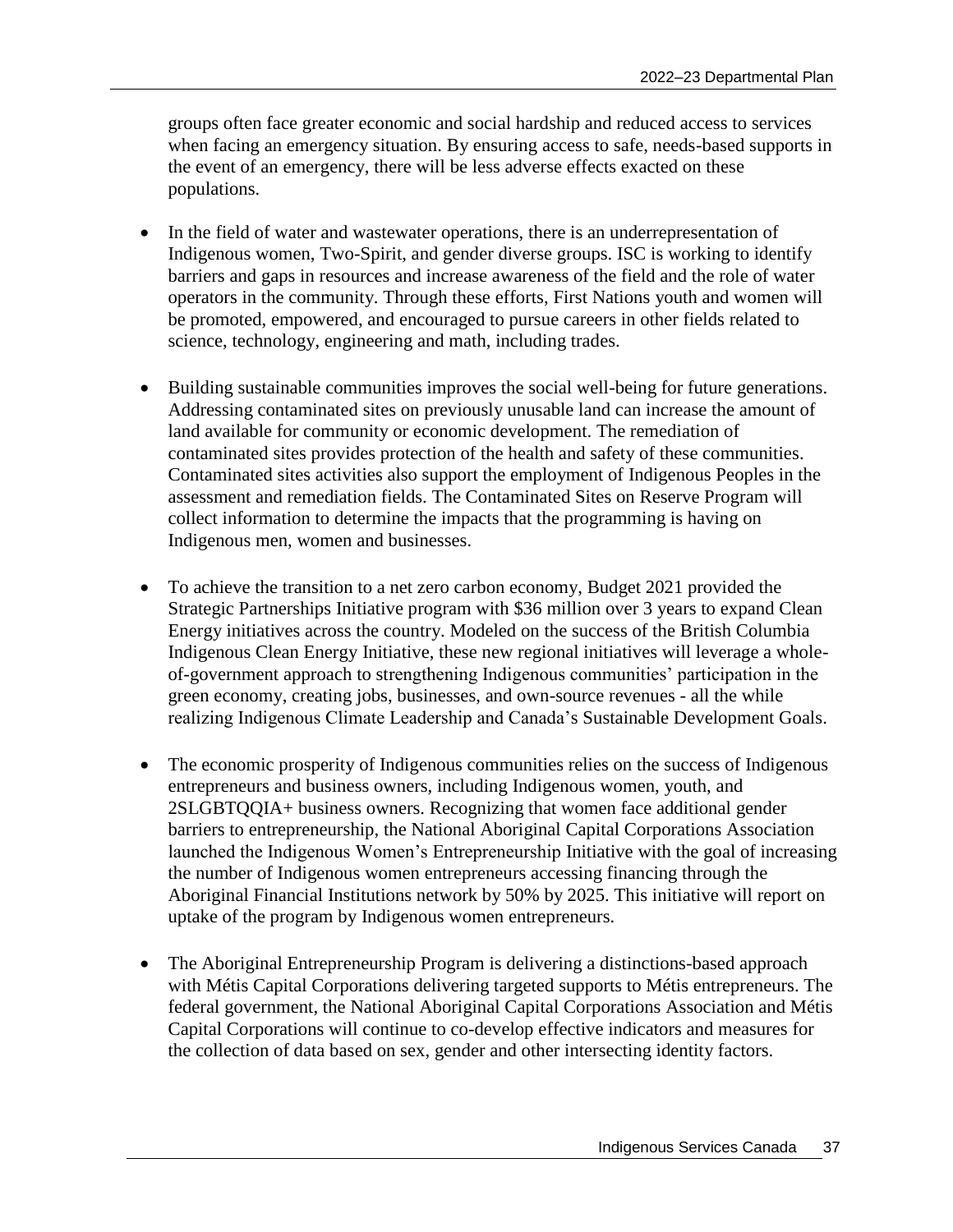Under the Inuit-Crown Partnership Committee Economic Development and Procurement Working Group, ISC is working collaboration with Inuit Tapiriit Kanatami, other government departments, and Regional Development Agencies towards greater Inuit selfdetermination in economic development. There are also plans to work with the Inuit to develop a distinctions-based approach to supporting Inuit economic development through the Aboriginal Entrepreneurship Program.

## United Nations' (UN) 2030 Agenda for Sustainable Development and the UN Sustainable Development Goals

Community governance, infrastructure, sustainability and economic prosperity are critical to closing the socio-economic gaps that are faced by Indigenous communities and their people. The programs under this core responsibility support the following goals:

## SDG 6 - [Clean Water and Sanitation:](https://sdgs.un.org/goals/goal6)

A key component of the ISC's commitment to close socio-economic gaps faced by Indigenous Peoples and communities is to address the challenges of access to clean water and sanitation in First Nations communities. ISC continues to work with First Nations communities to address drinking water needs and remove barriers to health and safety. The department is also committed to partnering with First Nations to develop new approaches that will ensure that on reserve water and wastewater systems are safe and adequately meet the needs of each community.

ISC is committed to have the percentage of wastewater systems on reserve where effluent quality standards are achieved to reach 85% of wastewater systems on reserve achieve effluent standards by March 31, 2030 and 100% by December 2040. By March 31, 2026, the department is committed to achieving low risk ratings for 68% of public water systems on reserve (up from a baseline of 57% in 2019) and 68% of public wastewater systems on reserve (up from a baseline of 48% in 2019).

ISC's 2020 to 2023 Departmental Sustainable Development Strategy outlines additional contributions towards sustainable water and wastewater systems in support of SDG 6.

## SDG 8 – [Decent Work and Economic Growth:](https://sdgs.un.org/goals/goal8)

ISC will provide funding to First Nations for land and environment management activities to meet community socio-economic objectives. These initiatives will support implementation of SDG 8 and 9.1, as well as UNDRIP 32.1. Land is one of the most valuable assets for First Nations and ensuring that First Nations have access to a viable land base is crucial to reconciliation, key to community growth and instrumental in supporting self-determination and self-governance. The Additions to Reserve program supports adding land to the reserve land base of a First Nation and provides First Nations access to lands and natural resources to support both community and economic development.

The [Reserve Land and Environment Management Program](https://www.sac-isc.gc.ca/eng/1394718212831/1611275324373) and supporting investments provide funding to First Nations for the prerequisite land and environmental management activities and related capacity needed to secure subsequent infrastructure and economic development activity.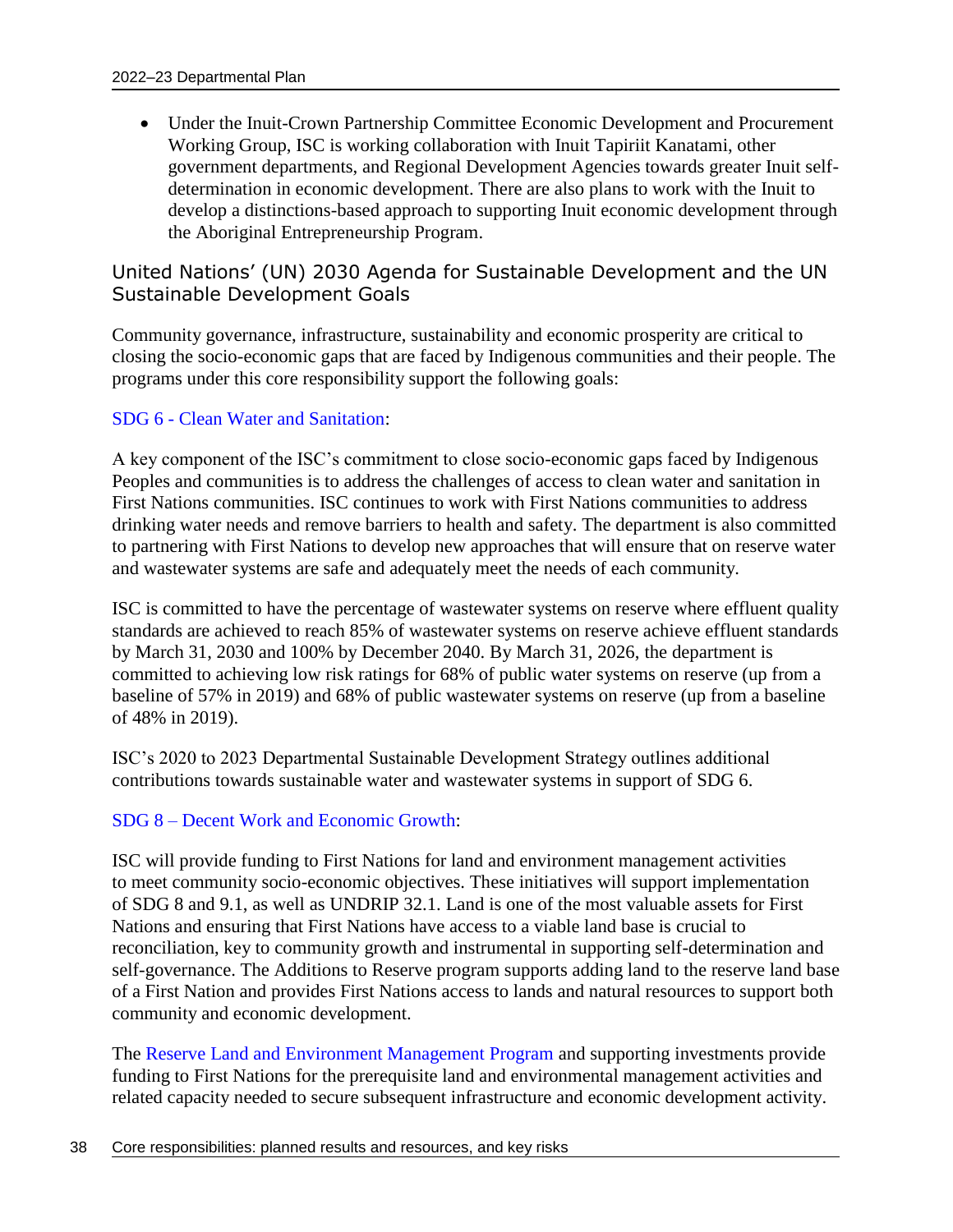This initiative also supports articles 5 and 18 of UNDRIP in realizing community-specific political, legal, economic, social and cultural goals. For example, a number of First Nations have built capacity in this area, using the program as a 'stepping stone' to sectoral self-governance (i.e. First Nations Land Management) which enables First Nations to assume greater control over reserve land, resources and environment.

Indigenous Peoples lag behind other Canadians in most positive socio-economic outcomes, including employment, income and wealth creation. Over the past 20 years, there has been significant improvement in the economic outcomes for Indigenous Peoples in Canada, as demonstrated by progress indicators like labour force participation, self-employment and earned income. However, the 'prosperity gap' between Indigenous Peoples and non-Indigenous Canadians is still large. By supporting the creation and expansion of more Indigenous businesses, the Aboriginal Entrepreneurship Program contributes to employment of Indigenous Peoples. It is estimated that each Indigenous business supported by the Aboriginal Financial Institutions and Métis Capital Corporations network provides approximately three jobs, helping to address the gap in employment and wealth creation in Indigenous communities. The Program also supports the lending activity of the new \$150 million Indigenous Growth Fund. This key Indigenous-led and designed economic recovery initiative will support self-determination and self-sustainability so that Indigenous businesses have fully independent Indigenous source of capital.

## [SDG 9: Industry, Innovation and Infrastructure:](https://sdgs.un.org/goals/goal9)

The eHealth Infostructure Program supports the delivery of health care services by virtually connecting First Nations individuals, families and communities in remote areas with general practitioners, specialists, diagnostic testing and follow-up appointments. The eHealth Infostructure Program reduces the need for community members to travel outside of their communities, away from family supports, work or school—to receive the health care services and programs needed to improve their well-being. The eHealth Infostructure Program supports SDG 9.1 and UNDRIP 18, as it promotes First Nations' governance capacity to control and manage their eHealth systems and strengthen partnerships through alignment and integration with federal/provincial/territorial health systems.

The [First Nation Infrastructure Fund](https://www.sac-isc.gc.ca/eng/1100100010656/1533645154710) combines multiple funding sources, including the Canada Community Building Fund, to support the delivery of [essential community infrastructure on](https://www.sac-isc.gc.ca/eng/1540478424983/1540478448099) [reserve.](https://www.sac-isc.gc.ca/eng/1540478424983/1540478448099) ISC's 2020 to 2023 Departmental Sustainable Development Strategy outlines additional contributions made through the First Nations Infrastructure Fund in support of SDG 9.

## [SDG 11: Sustainable Cities and Communities:](https://sdgs.un.org/goals/goal11)

Housing is a key determinant of health and provides the foundation for improving socioeconomic outcomes and well-being for First Nations. Yet, Indigenous Peoples experience some of the worst living conditions in Canada. From 2015-16 to 2019-20, ISC provided an average of \$149.5 million per year to improve First Nations on reserve housing. Since 2016, a further \$1.7 billion has been committed to housing on reserve, including \$201.2 million in planned spending for 2022-23. These investments support the Government of Canada's commitment to addressing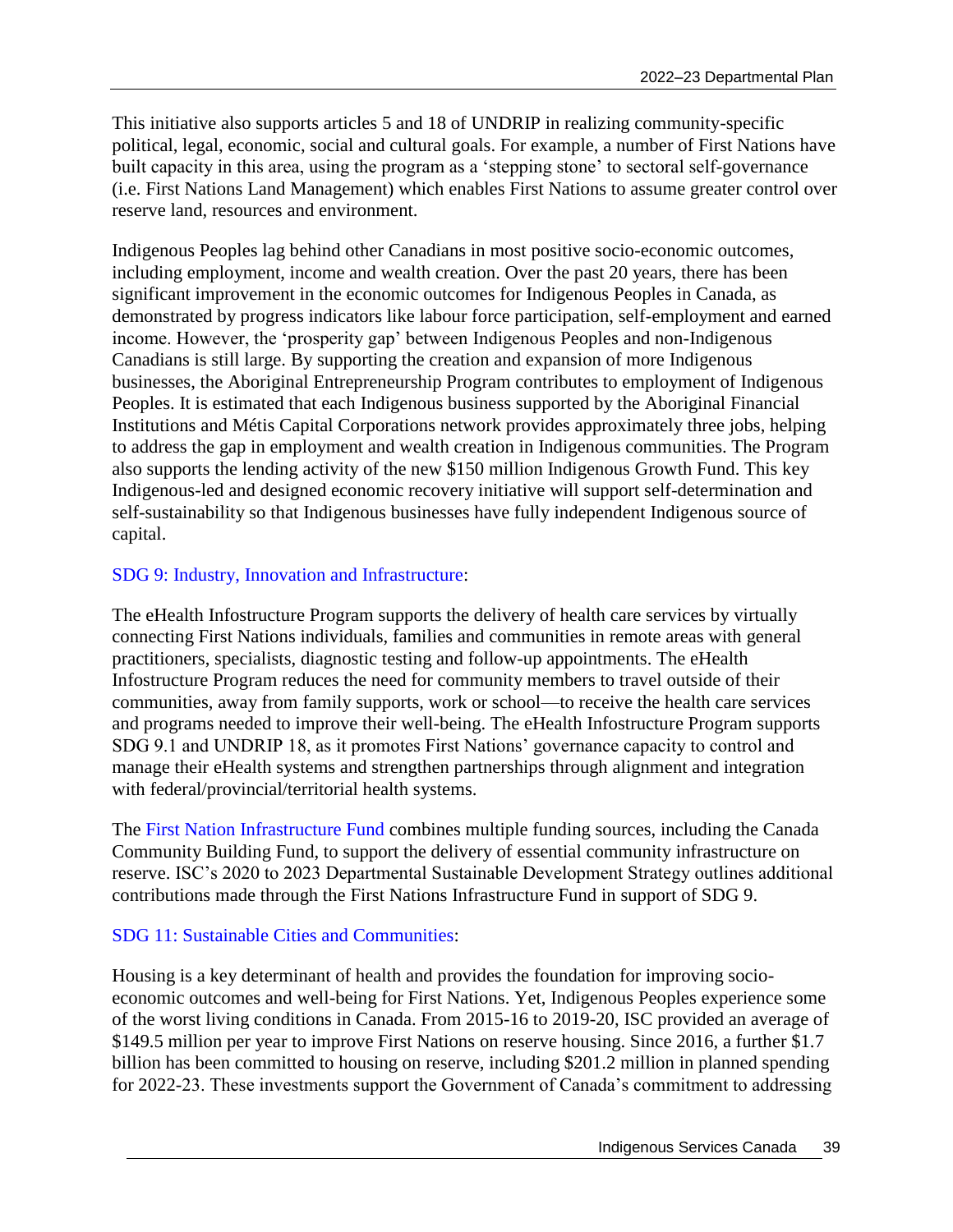critical housing gaps in First Nations communities by 2030 and to advancing the co-developed First Nations National Housing and Related Infrastructure Strategy.

The Emergency Management Assistance Program provides funding to First Nations communities to strengthen resiliency and prepare for natural hazards and respond to them using the four pillars of emergency management. ISC continues to work with regional colleagues and First Nations organizations to engage each party as full and equal partners when preparing for and responding to emergencies. Memoranda of Understanding have been established and more will be drafted with key First Nations stakeholders to bring this goal to fruition.

The department also supports community disaster resilience by providing funding for First Nations to hire emergency management coordinators. This initiative helps communities build capacity and implement actions that support emergency management preparedness and non-structural mitigation. Programs like this not only better prepare communities for emergency events but boost community resiliency while getting people back to their communities in a shorter time. These strategies also support [SDG 13](https://sdgs.un.org/goals/goal13) – Climate Action and UNDRIP 18 - Indigenous Peoples have the right to participate in decision-making.

Additional details on ISC's contributions to SDG 11 through these programs and others such as First Nations Waste Management Initiative, land use planning and environmental protection can be found in the 2020 to 2023 Departmental Sustainable Development Strategy.

## Results-Based Innovation

In support of ISC's mandate for service transfer, ISC has begun the process of moving from bilateral emergency service agreements to multilateral service agreements, where First Nations communities are included as full and equal partners in emergency management. New and novel approaches were taken to create these agreements. As a result, Memoranda of Understanding have been established with First Nations partners in British Columbia and will likely be developed in other regions across Canada. Each agreement is created in collaboration with regional colleagues and First Nations leadership and is unique to the Nations and provincial and territorial government that they govern.

Broadband connectivity is the driving force of digital health/virtual care, however, access to high-speed internet connection is not yet the norm across all remote First Nations communities. ISC is working together with Innovation, Science and Economic Development for higher connectivity speeds, and better quality of care for the First Nations people we serve. The eHealth Infostructure Program is examining new emerging technology to improve internet connectivity speeds, such as low-earth orbit satellites. These satellites have been an effective tool in providing faster speeds to underserved communities, such as Pikangikum First Nation in northwestern Ontario. Additionally, the eHealth Infostructure Program is leveraging innovation in remote presence projects such as doc-in-a-box or physician robotics.

ISC plans to leverage innovative technology to implement its Lands, Resources and Environmental Management Information Technology Systems. The National Additions to Reserve Tracking System and the Integrated Environment Management System are in development with First Nations partners. They will aim to streamline processes and provide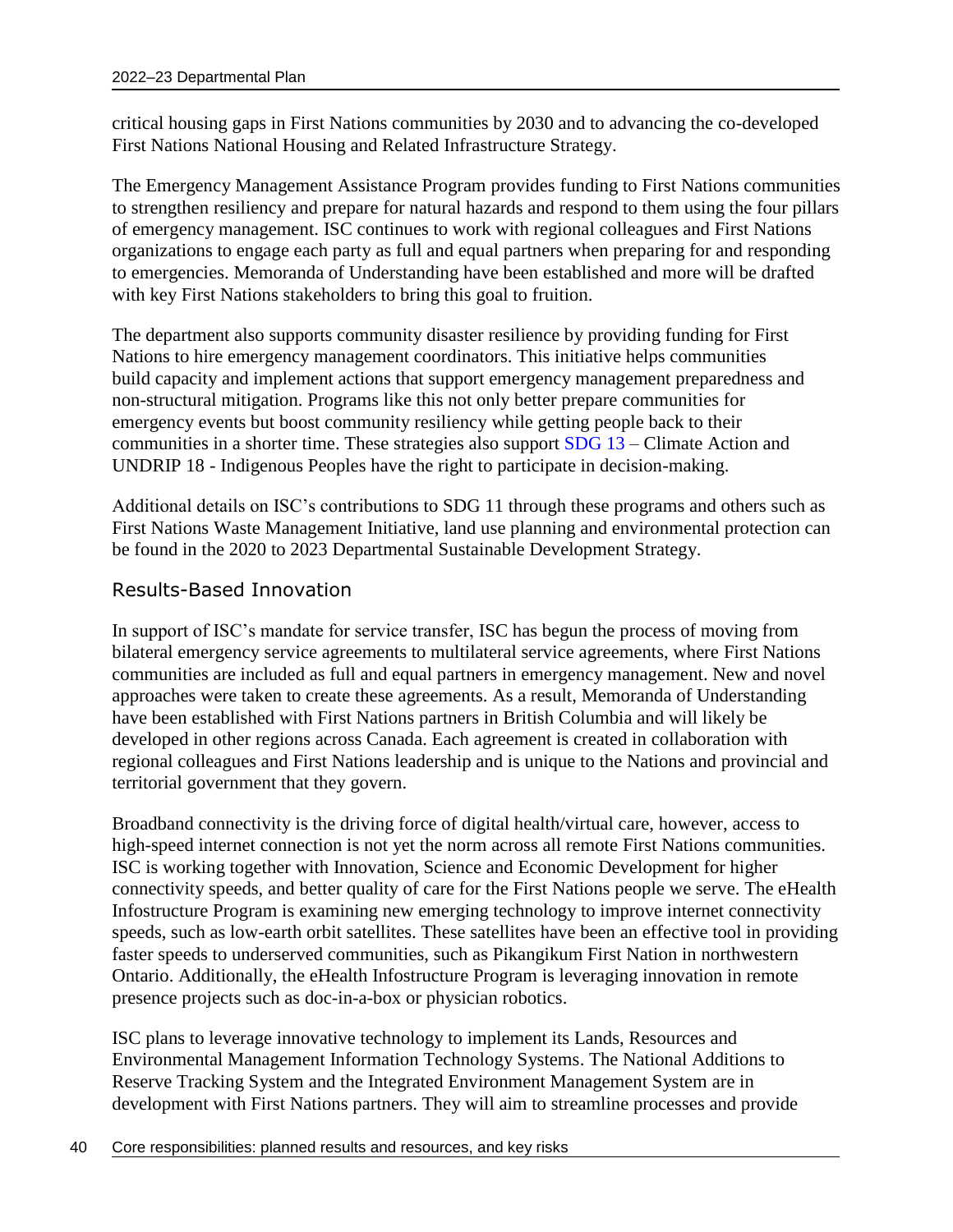direct access to First Nations proposals with the help of an innovative and modern cloud-based platform. The department will also begin work on the modernization of the Indian Land Registry System, with pilot projects launched in Manitoba and Ontario to explore the transfer of land registry services.

## Key risks

One of the key risks affecting the successful achievement of ISC's governance and community development objectives is that momentum and progress on governance enhancement and community-led planning may not be sustained as a result of the COVID-19 pandemic and related-restrictions on large-scale planning events and community engagement activities. In order to mitigate this risk, the department continues to maintain regular communications with First Nations communities engaged in community planning, regarding shifting timelines and funding flexibility.

There is a risk that the current global shortage for supplies, equipment and capacity, due to the pandemic, will delay infrastructure project schedules and increase project costs. This could have significant impacts on housing projects and the ability to meet target lift dates for the remaining long-term drinking water advisories. Compounded by the continued pandemic measures in place, such as ongoing public health restrictions to job sites, existing project management challenges common to construction projects, such as weather, site conditions, remoteness factors, and other operational and logistical challenges, will continue to impact infrastructure projects. There is also a risk that there will not be predictable, sustainable, and sufficient funding to meet infrastructure needs for water and wastewater systems, as well as the operational capacity on reserve to maintain and operate water and wastewater systems. To mitigate these risks, the department will monitor and challenge project costs and report on cost escalations. Others measure include rescoping projects, building capacity for the maintenance of existing infrastructure, and reallocating and reprofiling funds as needed to support First Nations communities' cash flow needs.

There is a risk that ISC's emergency management assistance capacities will remain high profile and be challenged on its effectiveness due to the nature of emergency management activities and recent trends of natural hazards increasing in frequency and magnitude. To mitigate this, the department will invest in the program to further strengthen First Nations' resiliency and improve the health and safety of on reserve residents. To ensure there is effective coordination of emergency management services, discussions and partnerships with other government departments and intergovernmental communities of practice are underway to mitigate inconsistent implementation of emergency management services.

There is a risk of increased demand in program support from Aboriginal Entrepreneurship Program. The COVID-19 pandemic has had very severe impacts on Indigenous businesses. High levels of debt have been incurred during the pandemic, limiting the potential for growth of businesses and greatly increasing the possibility that some Indigenous small and medium enterprises will go into bankruptcy. Due to the continually evolving nature of the pandemic, there is still uncertainty about how quickly levels of economic activity will recover and the demand for new lending that will follow. To mitigate these risks, ISC has put in place initiatives, such as the COVID-Indigenous Business Initiative, which has issued approximately \$220 million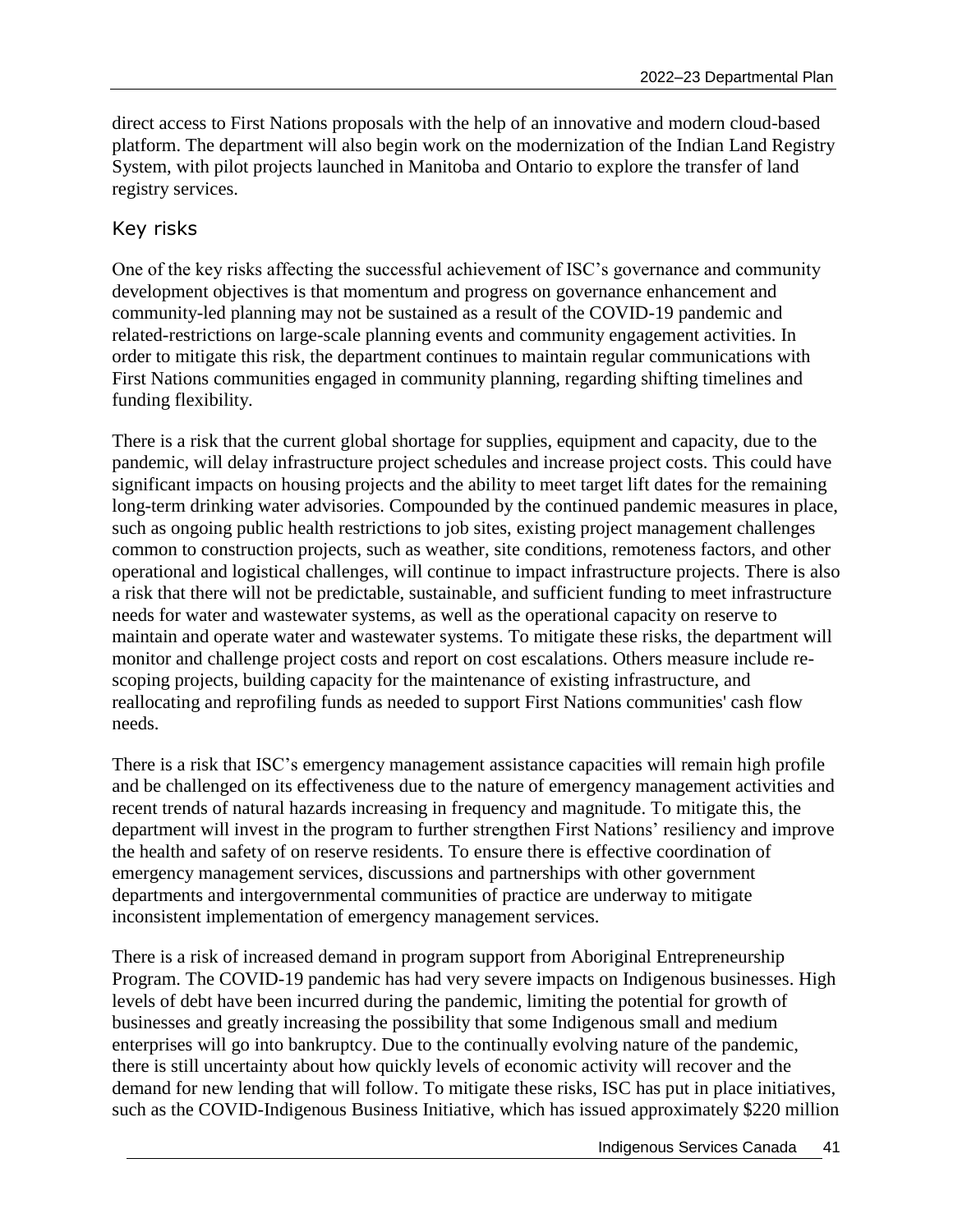in interest-free loans and non-repayable contributions to help Indigenous businesses stay afloat during the pandemic. Between April 2020 and June 2021, the Initiative delivered over 6,900 loans to approximately 3,660 businesses. In addition, the Indigenous Growth Fund, which is a key economic recovery initiative, is expected to add \$15-20 million in lending capacity in its first year of operation to the network of Aboriginal Financial Institutions and Métis Capital Corporations. It is expected to support loans for up to 500 additional Indigenous businesses annually.

## Planned results for Governance and Community Development

The following table shows, for Governance and Community Development, the planned results, the result indicators, the targets and the target dates for 2022–23, and the actual results for the three most recent fiscal years for which actual results are available.

## **Departmental Result: Indigenous communities advance their governance capacity**

| Departmental result<br>indicator                                       | <b>Target</b> | Date to<br>achieve target actual result | $2018 - 19$              | $ 2019 - 20 $<br>actual result | $2020 - 21$<br>actual result |
|------------------------------------------------------------------------|---------------|-----------------------------------------|--------------------------|--------------------------------|------------------------------|
| Percentage of First Nations<br>with a completed community-<br>led plan | 48%           | March 2024                              | Introduced in<br>2019-20 | 37%                            | 37%                          |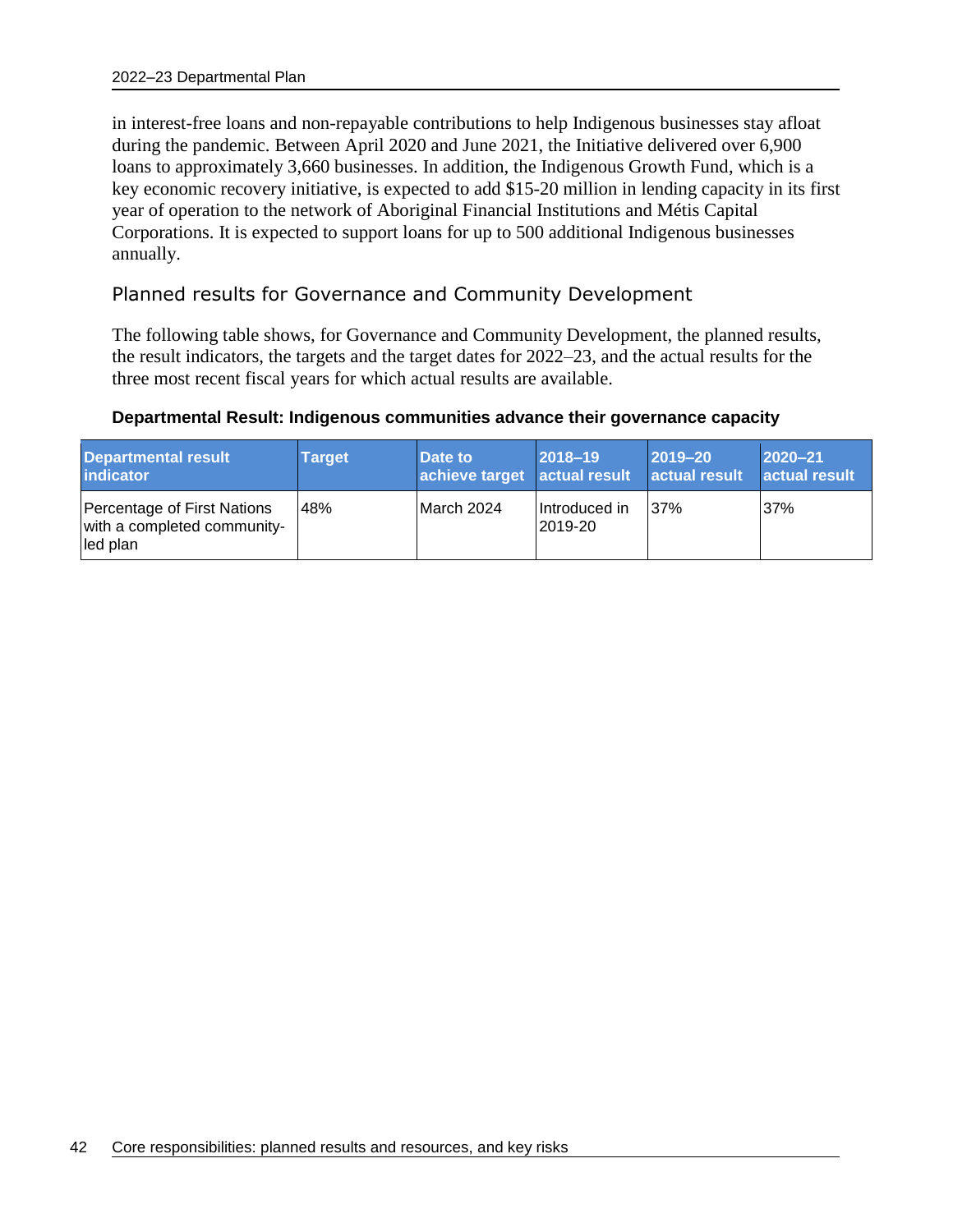| Departmental Result: Indigenous Peoples have reliable and sustainable infrastructure |  |  |  |
|--------------------------------------------------------------------------------------|--|--|--|
|--------------------------------------------------------------------------------------|--|--|--|

| <b>Departmental result</b><br>indicator                                                                                              | <b>Target</b>    | Date to<br>achieve target           | 2018-19<br>actual result | $2019 - 20$<br>actual result | $2020 - 21$<br>actual result |
|--------------------------------------------------------------------------------------------------------------------------------------|------------------|-------------------------------------|--------------------------|------------------------------|------------------------------|
| Number of long-term drinking<br>water advisories affecting<br>public water systems on<br>reserve                                     | $\Omega$         | Initiative<br>underway <sup>1</sup> | 59                       | 61                           | 53                           |
| Percentage of First Nations<br>housing that is adequate as<br>assessed and reported<br>annually by First Nations                     | 75%              | <b>March 2023</b>                   | 75%                      | 72.7%                        | Not available <sup>2</sup>   |
| Percentage of First Nations<br>schools with a condition<br>rating of "good" or "new"                                                 | 60%              | <b>March 2025</b>                   | 60%                      | 59%                          | 53% <sup>3</sup>             |
| Percentage of First Nations<br>health facilities with a<br>condition rating of "good"                                                | 75% <sup>4</sup> | <b>March 2023</b>                   | Introduced in<br>2019-20 | 87%5                         | 84%5                         |
| <b>Number of First Nations</b><br>communities located on<br>reserves that rely on ISC<br>funded diesel for electricity<br>generation | 24               | <b>March 2025</b>                   | 95                       | 38                           | 38                           |
| Percentage of long-term<br>evacuees who have returned<br>home or have a scheduled<br>date within two years after<br>their evacuation | 95%6             | <b>March 2023</b>                   | 95.4%                    | 82.7%                        | 90%                          |

1- The Government of Canada continues to work in partnership with communities and remains committed to ending all long-term drinking water advisories on public systems on reserve as soon as possible. Initiatives are underway to address all remaining long-term drinking water advisories on public systems on reserve. A new date to achieve the target has not been set. ISC continues to actively work with First Nations to address drinking water issues, including by assessing timelines, estimating appropriate target dates, and advancing projects in a way that respects public health measures.

- 2- The result for 2020-21 will be based on finalized data from the Community Infrastructure and Housing Annual Report in December 2021. Actual results will be available in early 2022.
- 3- In 2020-21, a total of 234 out of 441 schools were in good or new condition. These include all ISC-supported band-operated, federal, private, and self-governing schools. It does not include provincial schools. Also a large clean-up of all school asset data was completed at the beginning of 2021 to correct classifications of school assets. As a result, the baseline for 2020-21 was changed slightly. The new methodology, combined with the data cleanup, explains the drop in the results from 59% to 53%.
- 4- The target has been increased from 70% to 75% in consideration of previously reported results and Treasury Board Secretariat recommendation.
- 5- These results are based on inspections completed through the Asset Condition Reporting System (ACRS) process across a 3-year timeframe. The most recent result of 84% is based on ACRS inspections that occurred between 2017-18 to 2019-20 and represents only around 60% of all health facilities. The 2019-20 result is based on ACRS inspections that occurred between 2016-17 to 2018-19. As more of the remaining facilities are included in the denominator for this indicator, subsequent results could be lower.
- 6- The indicator target has been raised to 95% as previous results surpassed the 90% baseline target.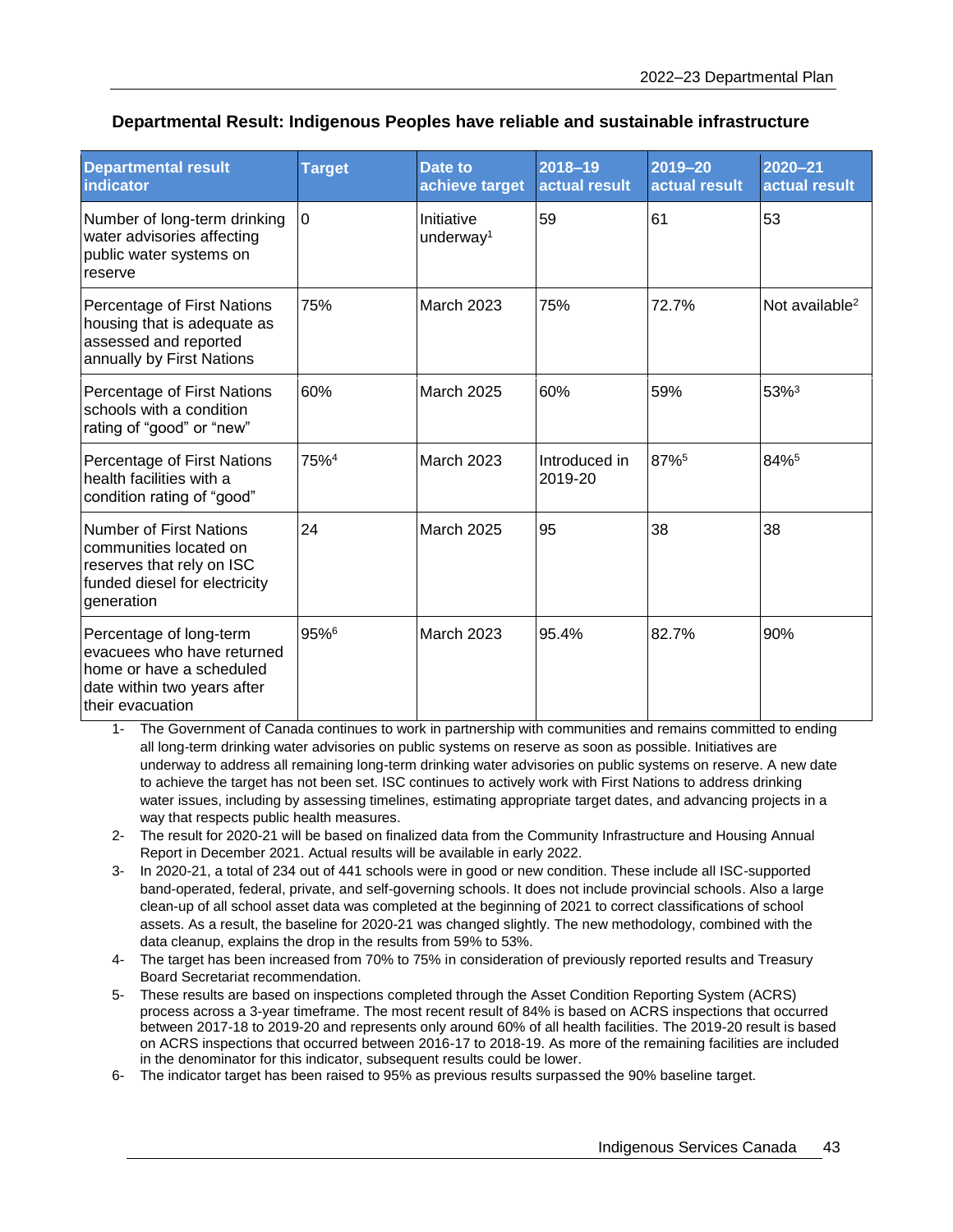### **Departmental Result: Land and resources in Indigenous communities are sustainably managed**

| <b>Departmental result</b><br><b>lindicator</b>                                                                             | <b>Target</b>    | Date to<br>achieve target | 2018-19<br>actual result | 2019-20<br>actual result | 2020-21<br>actual result |
|-----------------------------------------------------------------------------------------------------------------------------|------------------|---------------------------|--------------------------|--------------------------|--------------------------|
| Percentage of First Nations<br>with community-led Land Use<br>Plans                                                         | 28.5%1           | March 2023                | 23.6%                    | 24%                      | 24.6%                    |
| Percentage of First Nations<br>communities with adequate<br>solid waste management<br>systems                               | 65% <sup>2</sup> | March 2028                | 12%                      | 23%                      | 37.3%                    |
| Percentage of high risk<br>contaminated sites on<br>reserve where clean-up or<br>containment is occurring to<br>reduce risk | 29%3             | March 2023                | 23.6%                    | 41%                      | 29%                      |

1- The target has been increased to 28.5% based on the trajectory of expected results (182 plans based on 632 First Nations communities).

2- As a result of renewed investments through Budget 2021, the First Nations Waste Management Initiative is able to support more solid waste projects in communities, which is reflected in the increased target (previously reported as 37% in 2021-22 Departmental Plan). The result for 2020-21 will be based on finalized data from the Community Infrastructure and Housing Annual Report in December 2021. Actual results will be available in early 2022.

3- The Federal Contaminated Sites Action Plan expanded the scope of eligible contaminated sites in 2020-21 from those that pose a high risk to sites that pose high, medium or low risk. The expanded scope significantly increased the number of sites that were eligible for cleanup and decreased the percentage of high risks sites that ISC will be able to address in the fiscal year. To reflect the transition of time and resources from high risk sites to all contaminated sites, the target for high risk sites has been reduced from 41% (as reported in the 2021-22 Departmental Plan) to 29%. COVID restrictions also affected access to communities in 2021-22 and many planned remediation projects for high-risk (Class 1) sites did not progress. This funding was redirected to remediation of medium and low risk sties in communities where work could be undertaken. Due to program success in closing high risk sites, the total number of high risks sites is dropping, numerically making this indicator more challenging to achieve.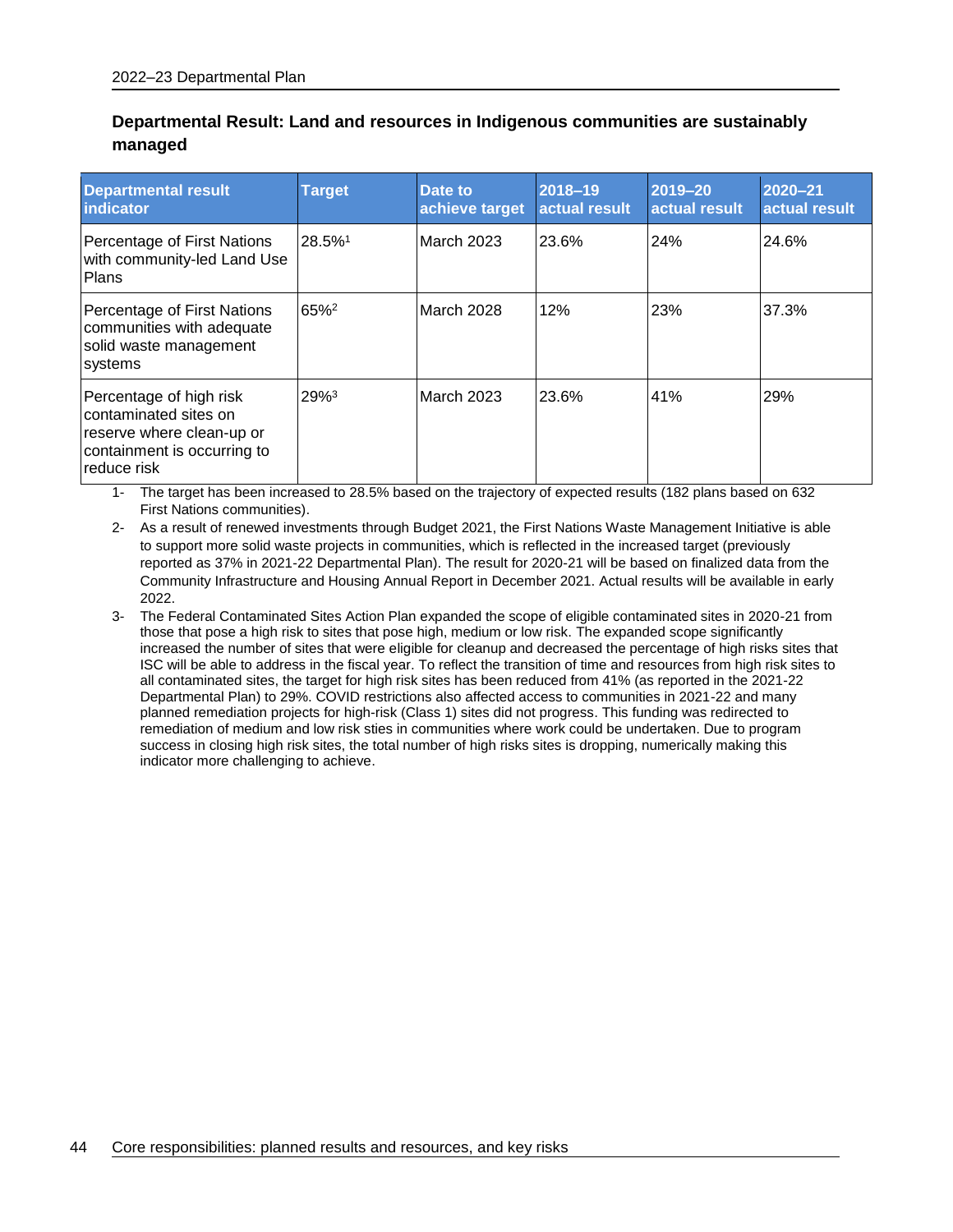| <b>Departmental result</b><br>indicator                                                                                            | <b>Target</b> | Date to<br>achieve target | $2018 - 19$<br>actual result | 2019-20<br>actual result   | $2020 - 21$<br>actual result |
|------------------------------------------------------------------------------------------------------------------------------------|---------------|---------------------------|------------------------------|----------------------------|------------------------------|
| Percentage increase of<br>Indigenous businesses<br>created and/or expanded                                                         | 2%            | March 2023                | $-3.9%$ <sup>1</sup>         | $-6.3%$ <sup>1</sup>       | $-6.92%$                     |
| Percentage of First Nations<br>communities where non-<br>federal government revenues<br>represent 25% or more of<br>total revenues | 40%           | <b>March 2023</b>         | 13%                          | Not available <sup>2</sup> | 67%                          |

#### **Departmental Result: Indigenous communities build economic prosperity**

1- This indicator was transferred to ISC in 2019 as per Order in Council P.C. 2019-1109 and was reframed in 2020- 21 to measure the percentage increase of businesses created and/or expanded; previously measured the number of business created and/or expanded (2018-19 – 1,229; 2019-20 – 1,156).

2- The demand for support for Indigenous business development fluctuates from year to year. Although there has been positive growth over several years, there may be decreases in any given year. The pandemic has impacted 2020-21 results and Indigenous businesses will likely feel ripple effects into 2022-23. Data collection was delayed due to COVID-19. It is anticipated reporting results will be finalized in 2022-23.

## Planned budgetary spending for Governance and Community Development

The following table shows 2022-23 budgetary spending for Governance and Community Development, as well as planned spending for that year and for each of the next two fiscal years.

| 2022-23 budgetary<br>spending (as indicated spending<br>in Main Estimates) | 2022-23 planned | 2023-24 planned<br>spending | 2024-25 planned<br><b>spending</b> |
|----------------------------------------------------------------------------|-----------------|-----------------------------|------------------------------------|
| 6,277,966,237                                                              | 6,277,966,237   | 3,908,175,613               | 3,546,880,079                      |

## Planned human resources for Governance and Community Development

The following table shows, in full-time equivalents, the human resources the department will need to fulfill this core responsibility for 2022–23 and for each of the next two fiscal years.

| 2022-23 planned full-time | 2023-24 planned full-time | 2024-25 planned full-time |
|---------------------------|---------------------------|---------------------------|
| equivalents               | equivalents               | equivalents               |
| 1.649                     | 1,613                     | 1,352                     |

Financial, human resources and performance information for Indigenous Services Canada's program inventory is available on [GC InfoBase.](https://www.tbs-sct.gc.ca/ems-sgd/edb-bdd/index-eng.html#infographic/dept/348/intro)<sup>vi</sup>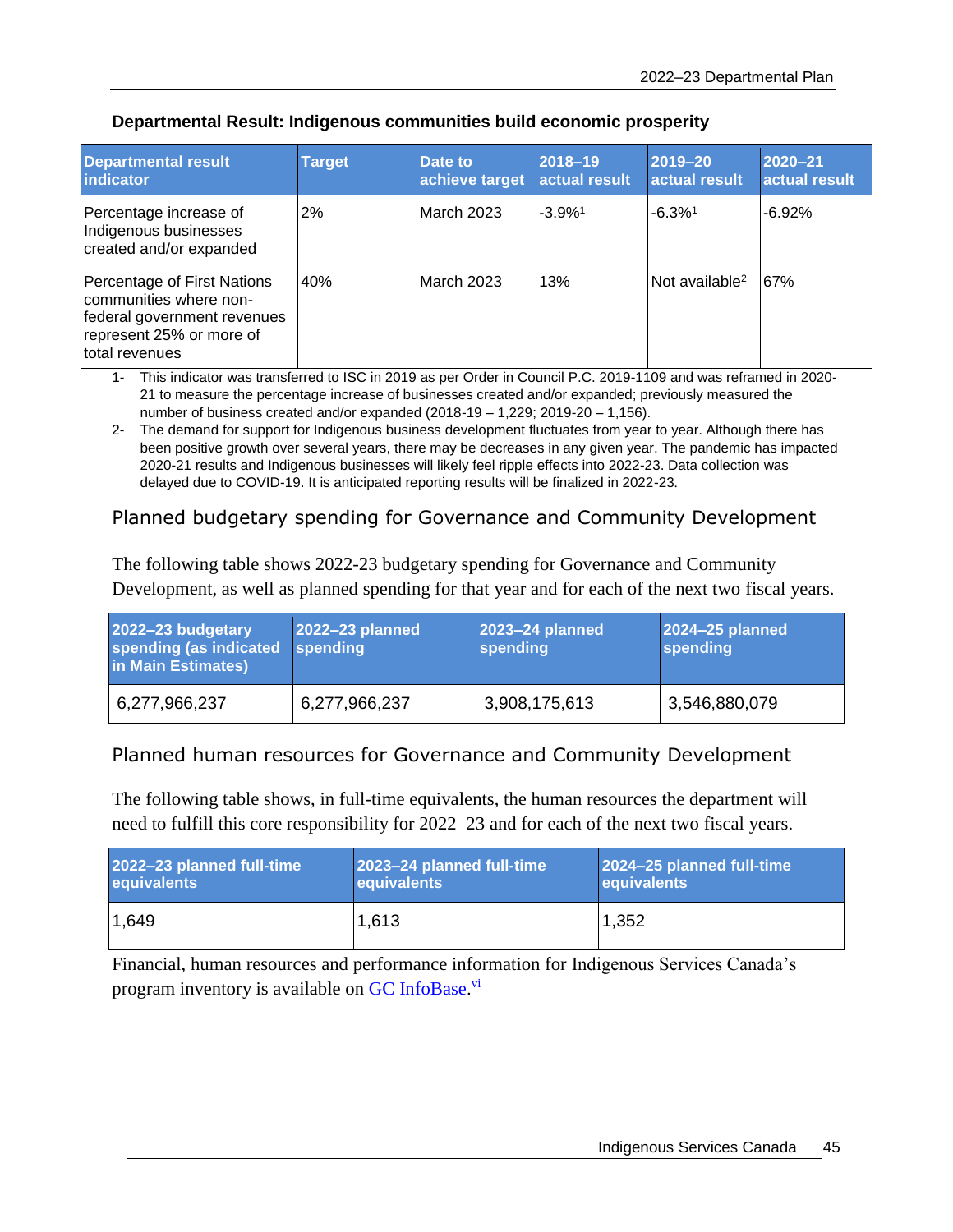# Indigenous Self-Determined Services

These services are designed and delivered by Indigenous Peoples for Indigenous Peoples. They include services for which the control, authority and/or jurisdiction has been formally transferred to Indigenous communities or organizations, as supported through departmental funding.

## Planning highlights

To achieve progress in this area, ISC will focus on two departmental results.

## **1. Indigenous Peoples control the design, delivery and management of services**

Enhancing Indigenous control over the design and delivery of services is critical to developing nation-to-nation, Inuit-to-Crown, and government-to-government relationships where Indigenous communities are empowered and self-determining nations. With that goal in mind, ISC remains committed to building a new fiscal relationship with First Nations that is forward-looking, longterm, reliable, flexible and predictable.

ISC will continue to implement the New Fiscal Relationship Grant for eligible First Nations, which was co-developed with First Nations partners, including the Assembly of First Nations and the First Nations Financial Management Board, to provide First Nations greater long-term financial flexibility, predictability and control over the design and delivery of services. In 2022- 23, the department expects to expand eligibility to the grant by an additional ten First Nations and implement a funding escalator for the grant, as announced in Budget 2021, to take into account inflation and population growth.

ISC will continue to collaborate with Indigenous partners to further co-develop the transfer payment policy and governance program reforms. The department is also co-developing a replacement to the Default Prevention and Management Policy with a new, proactive approach that supports capacity development.

Additionally, ISC will continue to engage with partners and Indigenous leaders to finalize baseline indicators for a National Outcome-Based Framework to comprehensively measure and track the closure of socio-economic gaps between First Nations and non-Indigenous Canadians.

To meet the immediate needs of communities seeking to exercise jurisdiction over child and family services under the *Act respecting First Nations, Inuit and Métis children, youth and families,* ISC developed an interim funding framework until long-term, distinctions-based models are co-developed with Indigenous partners.

The Act stipulates that all funding for Indigenous communities will be predictable, stable, sustainable, needs-based, and consistent with the principle of substantive equality. When it comes to designing and delivering child and family services, Indigenous leadership and communities will be at the forefront of determining what their people require.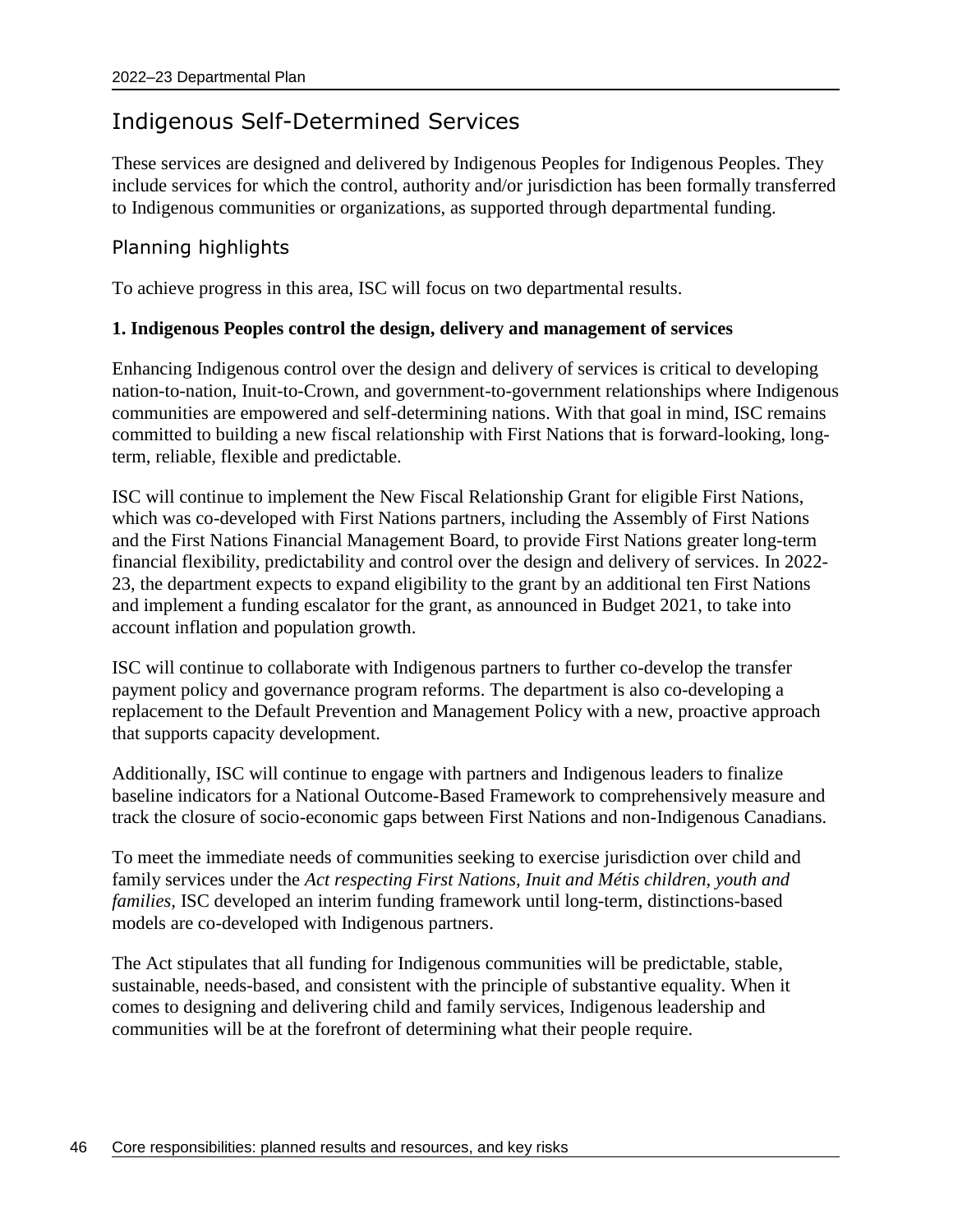### **2. Indigenous self-determined services are improving outcomes for communities**

ISC will continue efforts to provide Indigenous communities with the flexibility to address specific local needs, helping them close socio-economic gaps and improving the quality of life in their communities.

Data governance is an important part of measuring and tracking outcomes of specific programs and initiatives in Indigenous communities. Budget 2021 announced \$81.5 million to support Indigenous-led data strategies, and ISC will continue to work closely with Indigenous partners and institutions to help them build the data governance and data management capacity they will need to measure and build their path towards complete self-determination. In addition, ISC will begin developing a policy on external data sharing that will make it easier for departmental data to be shared with Indigenous partners.

In order to take a comprehensive approach to measuring the closure of socio-economic gaps, the department will continue to collaborate with stakeholders and Indigenous partners on data innovation and data partnership activities. This will include facilitating distinction-based working groups on data to co-develop strategies and share perspectives on the measurement of gaps and opportunities, and ensure that data needs of different communities are recognized.

The [New Fiscal Relationship Grant](https://www.sac-isc.gc.ca/eng/1499805218096/1521125536314) is a transformative act of reconciliation that advances selfdetermination by enhancing predictability and flexibility of funding, and prioritizes the accountability of First Nations leaders to community members. This funding mechanism, which was made available to First Nations in 2019-20, typically has a 10-year duration but could have a shorter duration at a First Nations' discretion.

ISC will work with First Nations communities and organizations to support increased services designed and delivered by Indigenous Peoples for Indigenous Peoples.

ISC will continue to work collaboratively with First Nations partners in Manitoba, Ontario, Quebec and Nova Scotia to advance health transformation efforts that will contribute to increased and improved regional capacity for health governance, and lead to the transfer of the design, delivery and management of federal Indigenous health programs and services to the control of First Nations.

## Gender-based analysis plus

ISC aims to support and empower Indigenous Peoples to control delivery of their services. This approach advances self-determination and self-government of Indigenous Peoples and is threaded into ISC's mandate to transition program and service delivery to Indigenous governments and organizations. This approach supports all goals for equality under the Canadian Gender Results Framework.

The New Fiscal Relationship Grant helps to advance self-determination by moving toward sufficient, predictable and sustained funding for First Nations communities. The intention is to move away from contribution funding and program-based reporting for First Nations that have demonstrated sound governance and financial management. Under this model, First Nations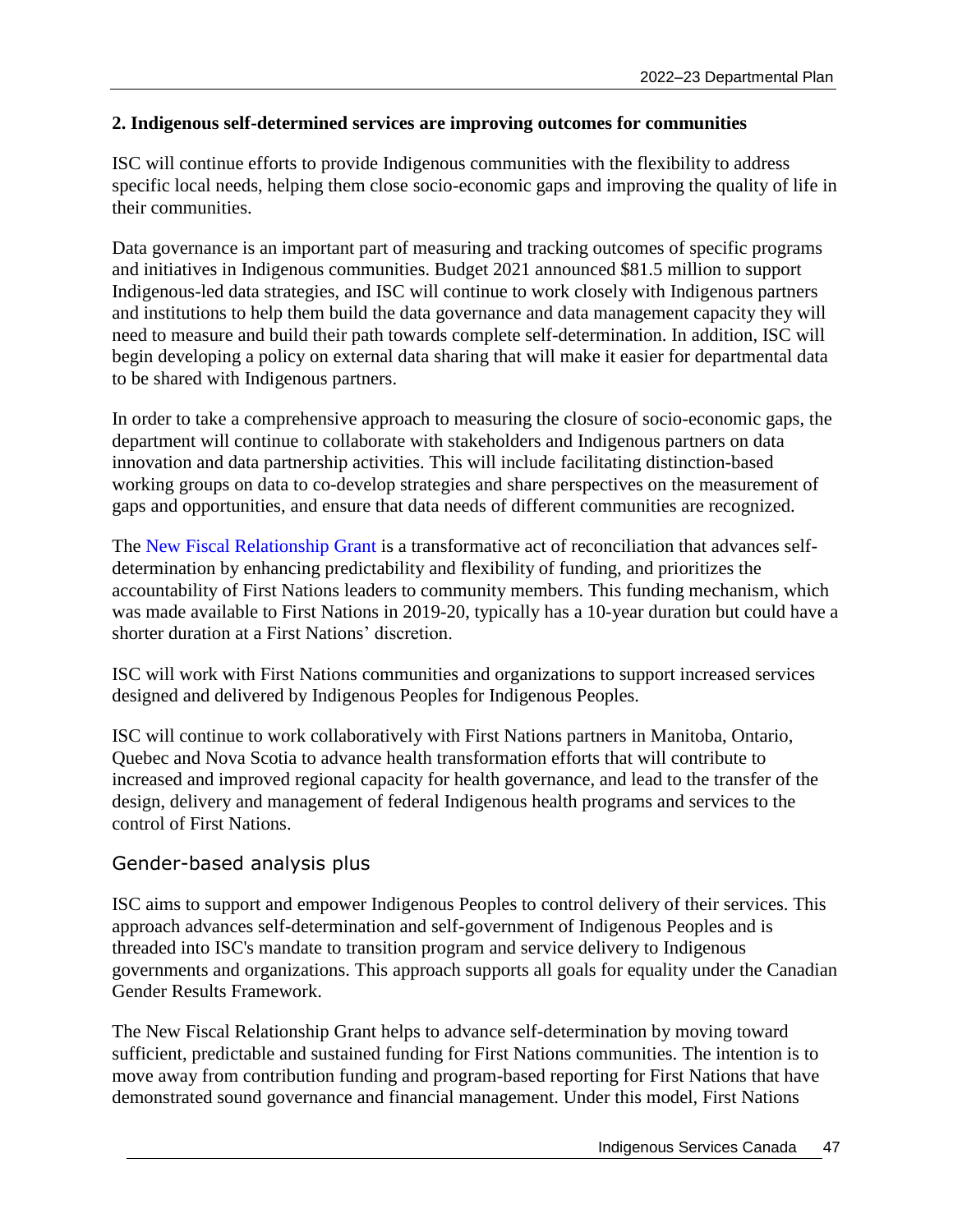members will assess adequacy of services and hold their leadership accountable for management of services. It will advance the priorities of Indigenous communities to reclaim full jurisdiction in the areas that matter to them, such as child and family services, education, health care, policing, tax and the administration of justice.

ISC will continue co-development of a National Outcome-Based Framework, which should allow for gender-disaggregated analysis of at the national level. ISC will co-develop approaches considering intersecting identity factors in reporting that are linked to the United Nations Sustainable Development Goals, including identifying and taking steps to address data gaps.

While day-to-day realities in Indigenous communities must continue to be addressed directly, there must also be a path to systematic change to ensure a society that is fair and equitable for everyone. In partnership, ISC and Indigenous Peoples will continue to shape the composition of, and services offered by, ISC all the while recognizing the rights of Indigenous Peoples and the distinctions among First Nations, Inuit and Métis communities.

## United Nations' (UN) 2030 Agenda for Sustainable Development and the UN Sustainable Development Goals

In support of the United Nations Declaration on the Rights of Indigenous Peoples, article 23, Indigenous self-determined services allows Indigenous Peoples exercise their right to develop and implement priorities and strategies for programs and services affecting them, such as health care, education and housing.

## Results-Based Innovation

ISC will continue results-based innovation by working with Indigenous partners on new and progressive approaches such as gamification, user-centred design, co-development and open policy making to improve services and support Indigenous Peoples to independently determine and deliver high quality services. The department will use its Results-Based Innovation Network, which includes external partners with expertise in Indigenous innovation, to drive results-based innovation and integrate it through its programs. This network promotes results-based innovation by:

- providing a space for employees and partners to identify and prioritize innovation opportunities;
- encouraging discussions of best practices;
- providing sectors with mentorship and partner-engagement resources; and
- educating members on what results-based innovation means in the Indigenous services context.

## Key risks

There is a risk that Indigenous communities may not have the capacity and the appropriate infrastructure to deliver their own services. To mitigate this, ISC is pursuing the implementation of horizontal initiatives and wrap-around programming to support communities and work with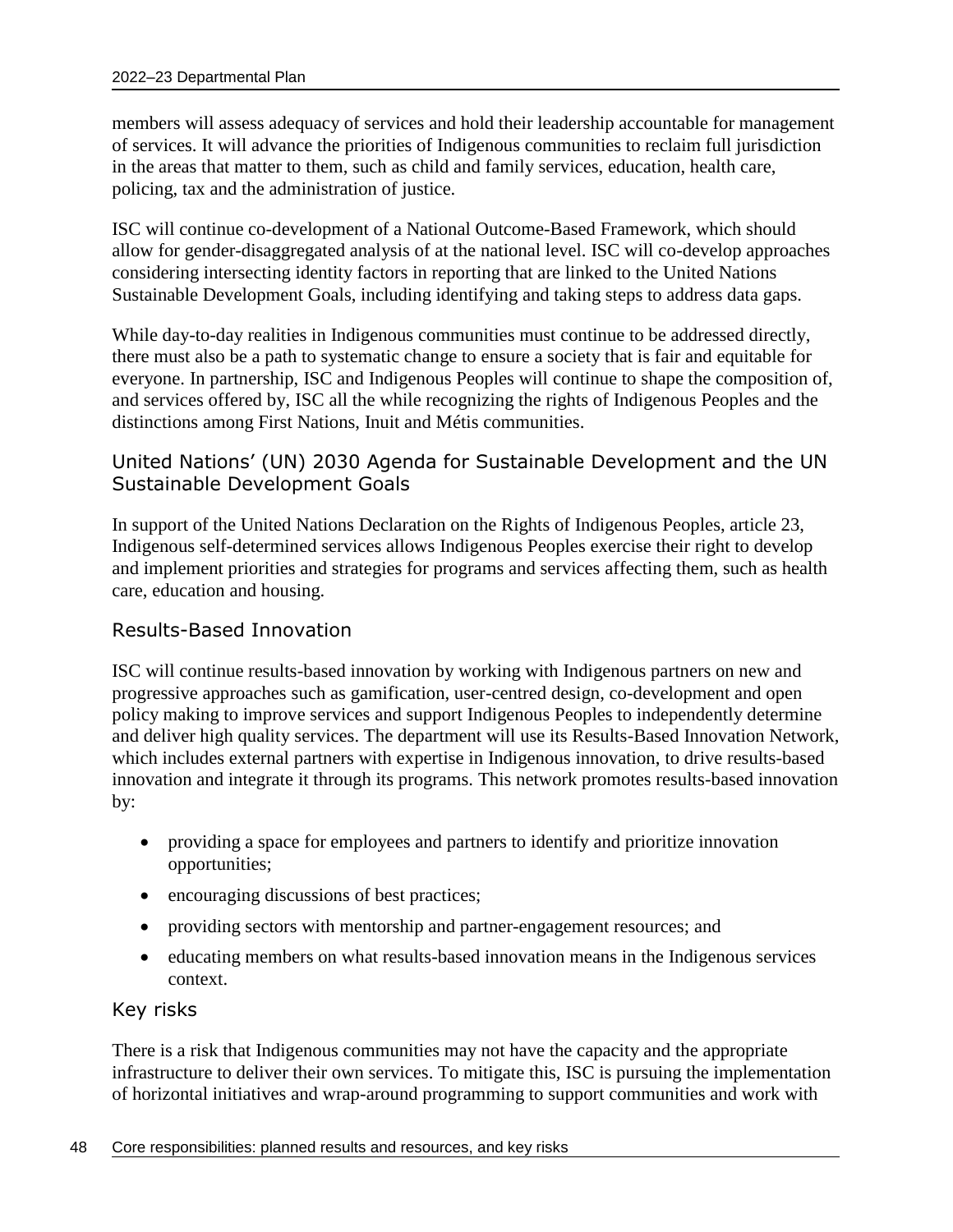Indigenous partners to advance comprehensive and collaborative reforms to governance capacity programs, as well as co-developing a replacement to the Default Prevention and Management Policy with a new, proactive approach that supports capacity development. ISC will ensure that reform proposals take into account needs of First Nations across the governance capacity spectrum.

There is a risk that funding may be allocated to bigger and more organized communities to ensure program success; rather than to smaller communities where impact would be more significant but program success less guaranteed or progresses at a slower pace. To mitigate this, ISC is working with its partners to enable smaller Indigenous communities to access selfdetermined services through Indigenous-led service providers and funding for increased governance capacity. New initiatives such as the Community Development Wrap-around Initiative also support communities in developing plans and the capacity to implement them.

There is a risk that communities' long term planning abilities may be inhibited without access to predictable, sufficient and sustainable funding. To mitigate this risk, ISC will examine ways to expand access to the New Fiscal Relationship Grant by assisting more interested First Nations to become eligible for the grant, as well as exploring the feasibility of providing long-term grants to Indigenous-led aggregated service delivery organizations.

There is a risk that the department may not be able to quantify and measure progress towards self-determination due to lack of agreement on shared outcomes and lack of data on selfdetermination. To mitigate this, ISC is working with Indigenous partners to develop Indigenousled data strategies, and is committed to ongoing co-development with Indigenous partners of indicators which measure self-determination in a meaningful way.

## Planned results for Indigenous Self-Determined Services

The following table shows the 2022-23 budgetary spending for Indigenous Self-Determined Services, the planned results, the result indicators, the targets and the target dates for 2022–23, and the actual results for the three most recent fiscal years for which actual results are available.

## **Departmental Result: Indigenous Peoples control the design, delivery and management of services**

| <b>Departmental result</b><br><b>indicator</b>                                                                                | <b>Target</b> | Date to<br>achieve target actual result | $2018 - 19$                | 2019-20<br>actual result | 2020-21<br>actual result |
|-------------------------------------------------------------------------------------------------------------------------------|---------------|-----------------------------------------|----------------------------|--------------------------|--------------------------|
| Number of eligible First<br>Nations communities that<br>have opted in to a grant to<br>support the new fiscal<br>relationship | 127           | March 2023                              | I Introduced in<br>2019-20 | -85                      | 111                      |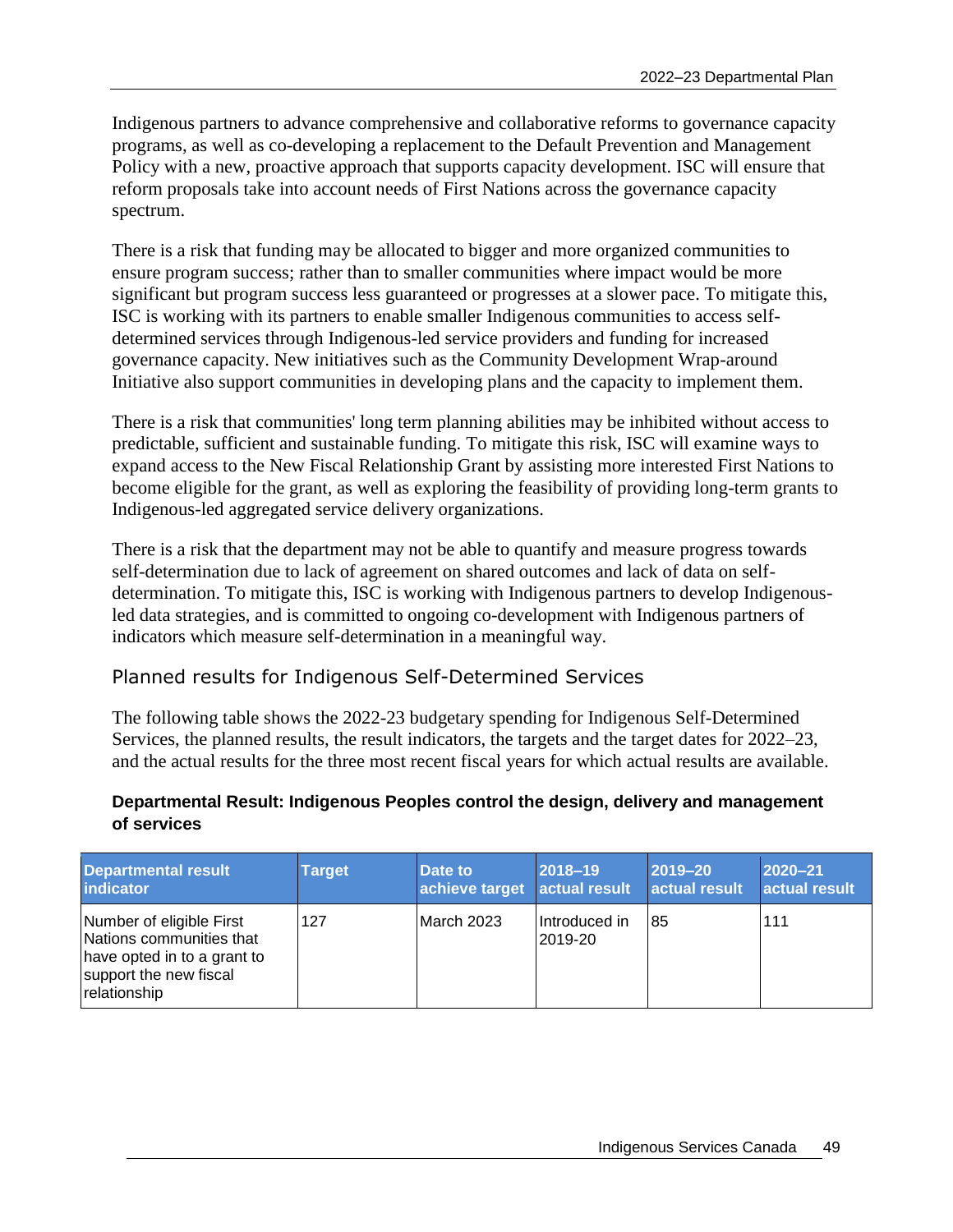#### **Departmental Result: Indigenous self-determined services are improving outcomes for communities**

| <b>Departmental result</b><br><b>indicator</b>                                                                                            | <b>Target</b>                                      | Date to<br>achieve target   | $2018 - 19$<br>actual result | $2019 - 20$<br>actual result          | 2020-21<br>actual result              |
|-------------------------------------------------------------------------------------------------------------------------------------------|----------------------------------------------------|-----------------------------|------------------------------|---------------------------------------|---------------------------------------|
| <b>Average Community Well-</b><br>Being index score for First<br>Nations communities in a<br>New Fiscal Relationship<br>funding agreement | To be<br>established<br>with partners <sup>1</sup> | To be<br>determined         | Introduced in<br>2019-20     | <b>Not</b><br>applicable <sup>2</sup> | <b>Not</b><br>applicable <sup>2</sup> |
| Percentage of British<br>Columbia First Nations adults<br>reporting that their health is<br>excellent or very good                        | 50%                                                | March 2028                  | 33%                          | 33%                                   | 33%                                   |
| Percentage of First Nations<br>communities with access to<br>mental wellness team<br>services                                             | Not applicable <sup>3</sup>                        | Not applicable <sup>3</sup> | Introduced in<br>2019-20     | Not available <sup>4</sup>            | Not available <sup>4</sup>            |
| Percentage of residents living<br>on reserve who are<br>supported through Income<br>Assistance                                            | Not applicable <sup>3</sup>                        | Not applicable <sup>3</sup> | Introduced in<br>2019-20     | Not available <sup>4</sup>            | Not available <sup>4</sup>            |
| Percentage of First Nations<br>on reserve students who<br>graduate from secondary<br>school (on-time graduation<br>rate) $5$              | Not applicable <sup>3</sup>                        | Not applicable <sup>3</sup> | Introduced in<br>2022-23     | Introduced in<br>2022-23              | Introduced in<br>2022-23              |
| Percentage of First Nations<br>on reserve students who<br>graduate from secondary<br>school (extended-time<br>graduation rate) 5          | Not applicable <sup>3</sup>                        | Not applicable <sup>3</sup> | Introduced in<br>2022-23     | Introduced in<br>2022-23              | Introduced in<br>2022-23              |
| Percentage of First Nations<br>housing that is adequate as<br>assessed and reported by<br><b>First Nations</b>                            | Not applicable <sup>3</sup>                        | Not applicable <sup>3</sup> | Introduced in<br>2019-20     | Not available <sup>4</sup>            | Not available <sup>4</sup>            |

1- The target and date to achieve will be established once data from the 2021 Census of Population has been incorporated into the Community Well-Being index.

2- Results will be calculated using data from the 2021 Census of Population.

3- These indicators were introduced in 2020–21 to report on annual results of First Nation communities that have opted in to a grant to support the New Fiscal Relationship. However, in the context of self-determined services such as the grant, whereby First Nations have the flexibility to design and deliver services based on their own plans and priorities, the establishment of targets for grant recipients would not be meaningful or relevant.

- 4- Data collection was delayed due to COVID-19 related delays. It is anticipated reporting results will be finalized in 2022-23.
- 5- The "Percentage of First Nations on reserve students who graduate from secondary school" has been replaced in 2022-23 by two distinct graduation rate indicators, reflecting students who are covered under a New Fiscal Relationship ten-year grant and graduate "on time" (3 years after beginning Grade 10) or over an "extended term" (5 years after beginning Grade 10). The new Grade 10 cohort-based graduation rate methodology was developed in compliance with the Office of the Auditor General Report.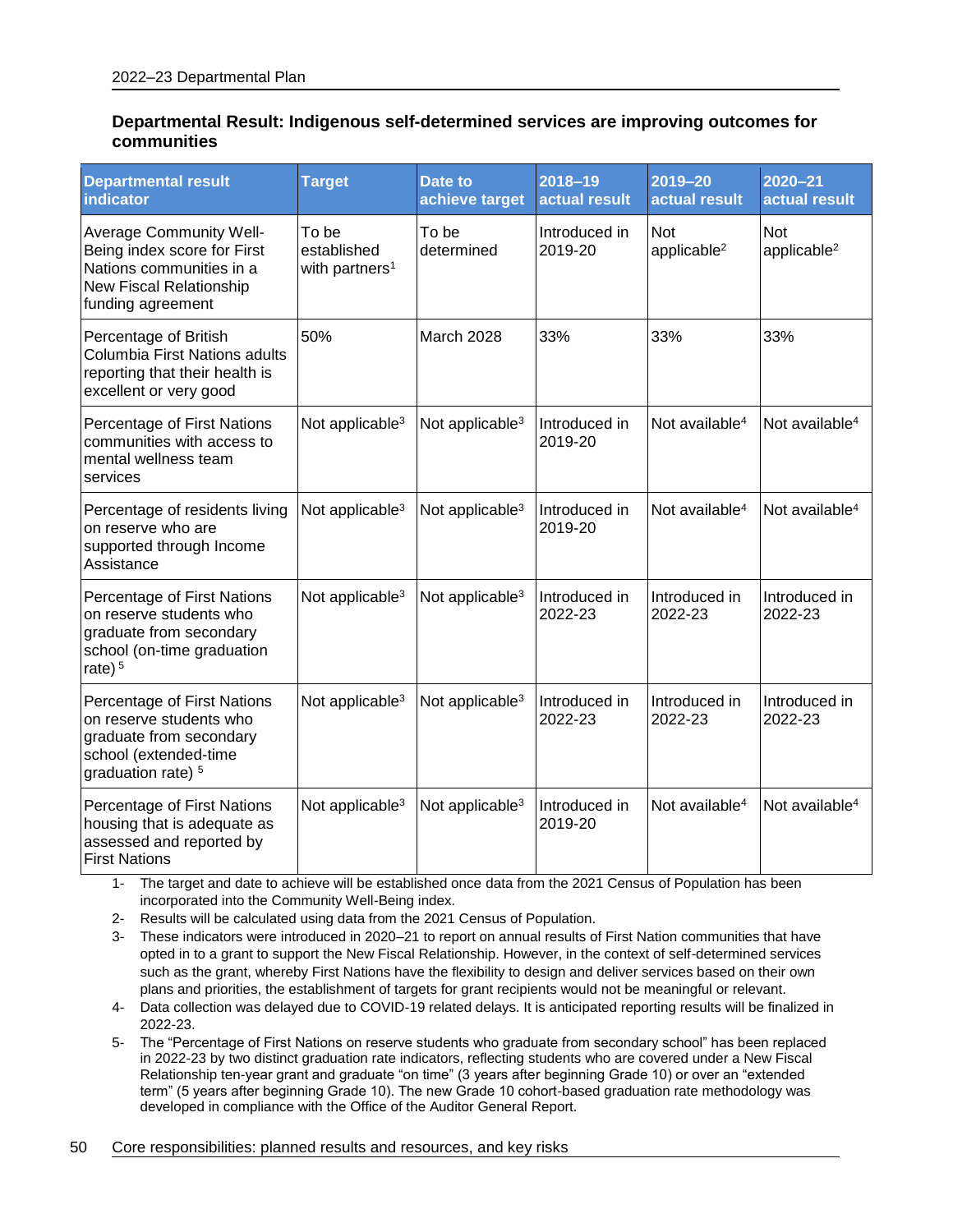## Planned budgetary spending for Indigenous Self-Determined Services

The following table shows 2022-23 budgetary spending for Indigenous Self-Determined Services, as well as planned spending for that year and for each of the next two fiscal years.

| 2022-23 budgetary<br>spending (as indicated spending<br>in Main Estimates) | 2022-23 planned | 2023-24 planned<br>spending | 2024-25 planned<br>spending |
|----------------------------------------------------------------------------|-----------------|-----------------------------|-----------------------------|
| 2,192,779,573                                                              | 2,192,779,573   | 1,586,180,864               | 1,603,407,105               |

## Planned human resources for Indigenous Self-Determined Services

The following table shows, in full-time equivalents, the human resources the department will need to fulfill this core responsibility for 2022–23 and for each of the next two fiscal years.

| 2022-23 planned full-time | 2023–24 planned full-time | 2024-25 planned full-time |
|---------------------------|---------------------------|---------------------------|
| equivalents               | <b>equivalents</b>        | <b>equivalents</b>        |
| ١O                        |                           |                           |

The programs under this core responsibility are for the distribution of transfer payments except for the New Fiscal Relationship program. As funding for the New Fiscal Relationship program sunset in 2021-22, the department will seek additional authorities to determine the number of planned full-time equivalents.

Financial, human resources and performance information for Indigenous Services Canada's program inventory is available on [GC InfoBase.](https://www.tbs-sct.gc.ca/ems-sgd/edb-bdd/index-eng.html#infographic/dept/348/intro)<sup>vii</sup>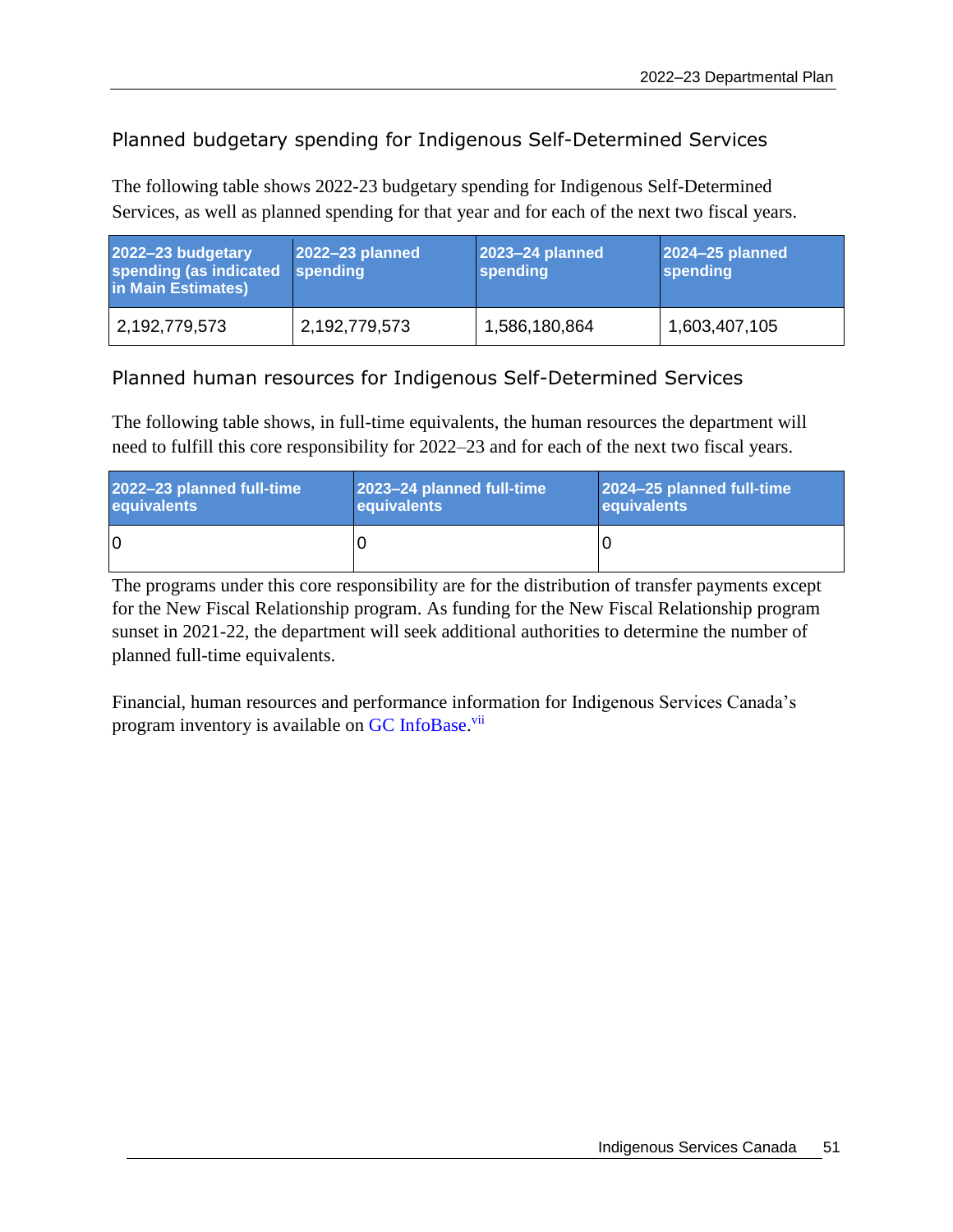# Internal services: planned results

Internal services are the services that are provided within a department so that it can meet its corporate obligations and deliver its programs. There are 10 categories of internal services:

- management and oversight services
- communications services
- $\blacktriangleright$  legal services
- human resources management services
- financial management services
- **information management services**
- **information technology services**
- $\triangleright$  real property management services
- materiel management services
- acquisition management services

## Planning highlights

In 2022-23, ISC will continue to support its programs and planned activities by:

- Supporting service delivery to Indigenous Peoples through greater integrated planning to allow risks and results to guide decision-making and oversight. Promoting increased and continued involvement of Indigenous partners in the strategic planning process and review of performance indicators will help the department improve its capacities in risk, results measurement, investment and project management to better align resources with key objectives.
- Continuing to update its internal data development, management, and analytics activities to align with, support and compliment the Indigenous-led data strategies being supported through Budget 2021.
- Promoting greater accountability, transparency and oversight through internal audits and financial reviews to provide assurance of departmental governance and controls, and support appropriate use of human and financial resources.
- Providing First Nations, Inuit and Métis communities with timely and relevant information they need to access high quality programs and services, including supporting Indigenous communities in responding to the COVID-19 pandemic. In addition, providing strategic and timely communications services in support of ministerial, department and Government of Canada priorities.
- Responding to the Clerk of the Privy Council's call for action on increasing diversity among employees, including senior public service leaders and building a culture of inclusion that will combat racism and remove systemic barriers.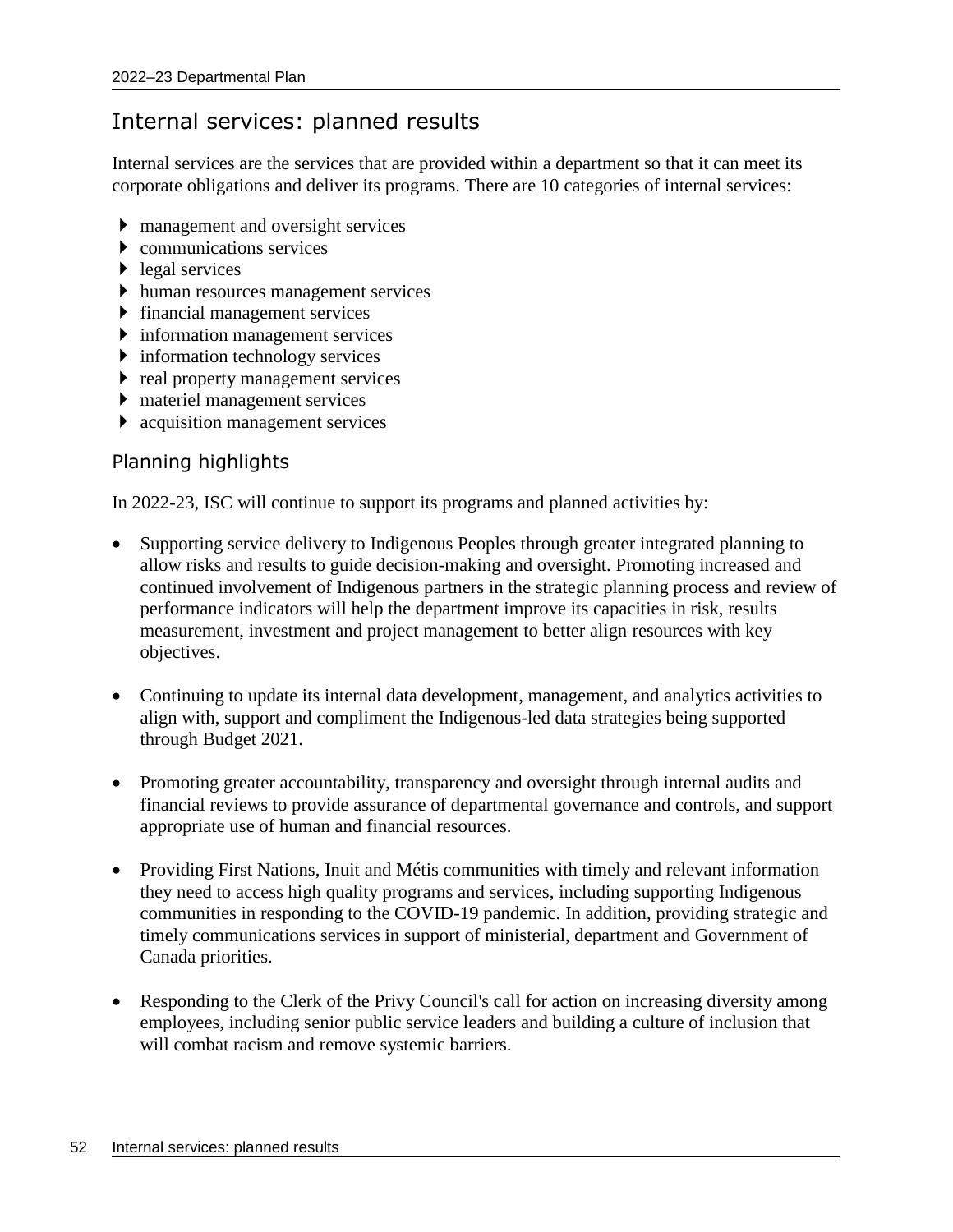- Infusing policies, resources, and tools with distinct Indigenous lenses to leverage the talents and strengths of Indigenous employees and support the recruitment, career paths, well-being, and retention of First Nations, Inuit and Métis employees.
- Implementing the 2021-2024 Well-being and Mental Health Strategy as the catalyst for change and for the continued investment in a psychologically healthier workplace.
- Continuing to modernize Information Management/Data Management and Information Technology solutions to support nurses and health specialists within Indigenous communities, and provide employees with the tools and technologies needed to do their jobs securely, efficiently and effectively.
- Continuing to implement ISC's vision for the future of its workplace through a modern and digital approach; all with the goal of advancing efforts relating to the future of work and the eventual devolution of services, along with enabling supports and solutions to Indigenous Peoples. This includes: promoting digital government and enterprise solutions; modernizing service delivery and workspaces in support of collaboration; supporting the nationalization of talent; and ensuring ongoing involvement and consultation with Indigenous partners in the development of ISC's strategic planning process.

## Planned budgetary spending for Internal Services

The following table shows 2022-23 budgetary spending for Internal Services, as well as planned spending for that year and for each of the next two fiscal years.

| 2022-23 budgetary<br>spending (as indicated spending<br>in Main Estimates) | 2022-23 planned | 2023-24 planned<br>spending | 2024-25 planned<br>spending |
|----------------------------------------------------------------------------|-----------------|-----------------------------|-----------------------------|
| 215,168,480                                                                | 215,168,480     | 192,803,286                 | 182,522,205                 |

## Planned human resources for Internal Services

The following table shows, in full-time equivalents, the human resources the department will need to fulfill this core responsibility for 2022–23 and for each of the next two fiscal years.

| 2022-23 planned full-time | 2023-24 planned full-time | 2024-25 planned full-time |
|---------------------------|---------------------------|---------------------------|
| equivalents               | equivalents               | equivalents               |
| 1,516                     | 1,451                     | 1,372                     |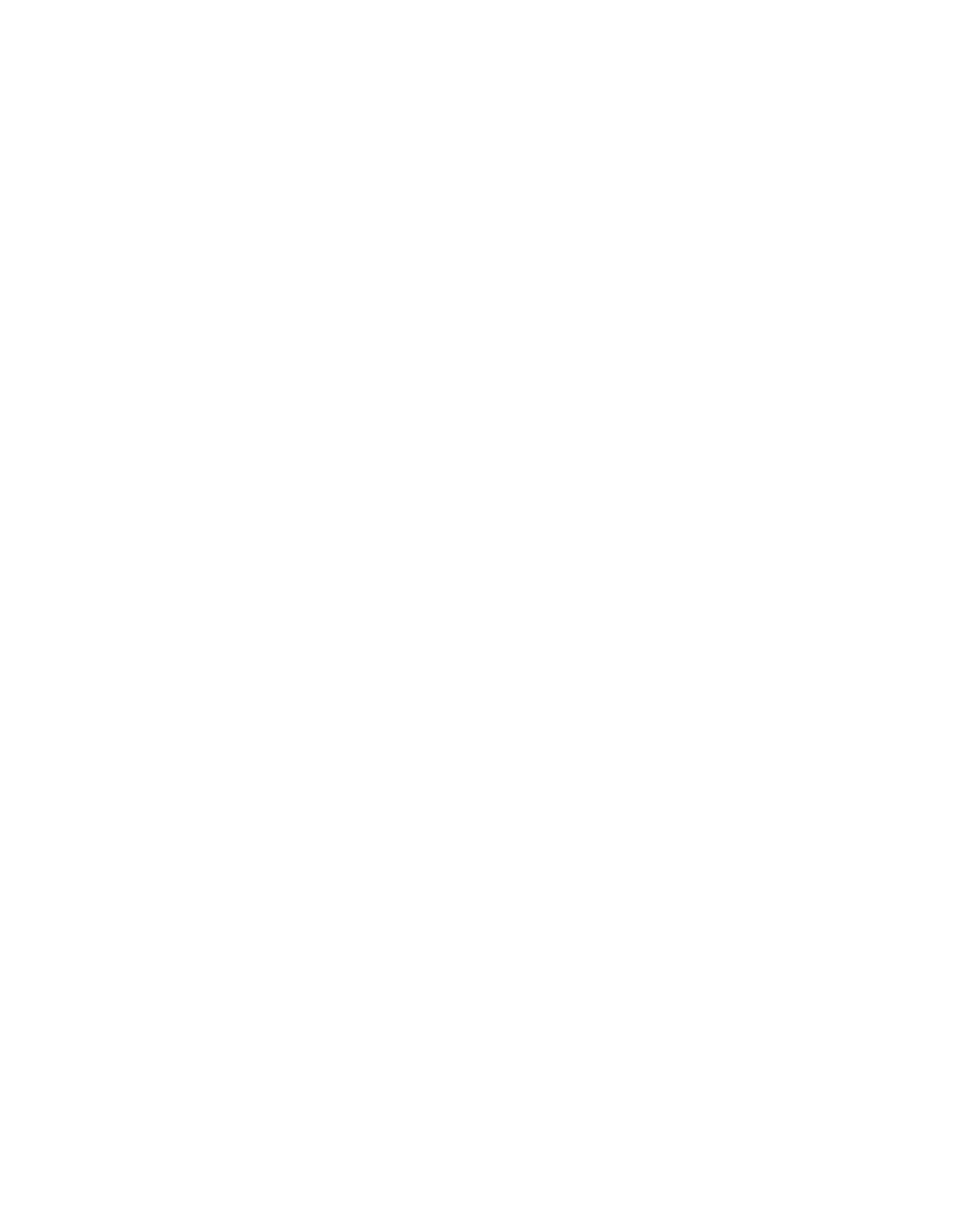# Planned spending and human resources

This section provides an overview of the department's planned spending and human resources for the next three fiscal years and compares planned spending for 2022–23 with actual spending for the current year and the previous year.

# Planned spending

## Departmental spending 2019–20 to 2024–25

The following graph presents planned spending (voted and statutory expenditures) over time.

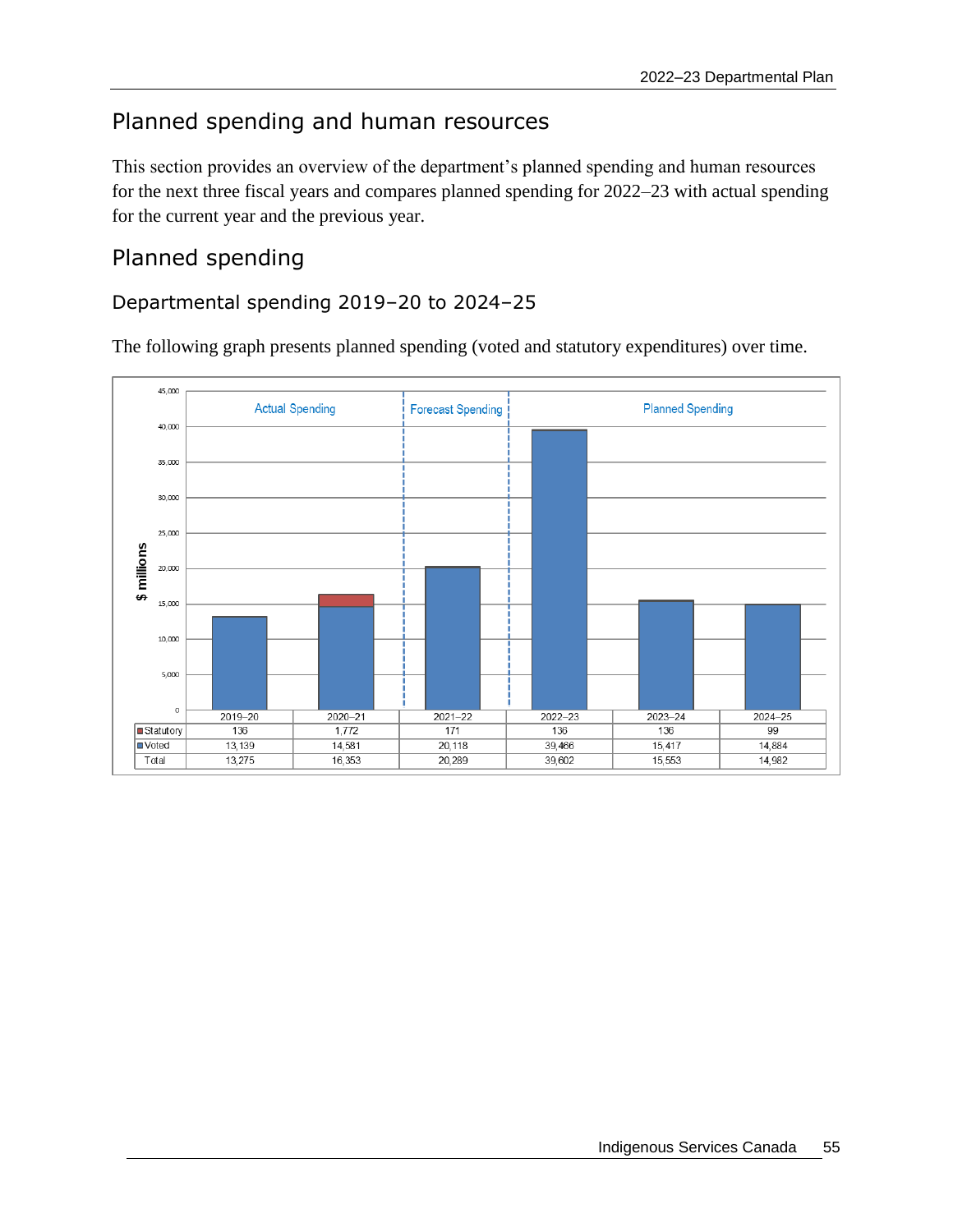## Budgetary planning summary for core responsibilities and internal services (dollars)

The following table shows information on spending for each of Indigenous Services Canada's core responsibilities and for its internal services for 2022–23 and other relevant fiscal years.

| <b>Core</b><br>responsibilities<br>and internal<br><b>services</b> | 2019-20 actual<br>expenditures | 2020-21 actual<br>expenditures | $2021 - 22$<br>forecast<br>spending | $2022 - 23$<br>budgetary<br>spending (as<br>indicated in<br><b>Main</b><br><b>Estimates)</b> | $2022 - 23$<br>planned<br>spending                         | $2023 - 24$<br>planned<br>spending | $2024 - 25$<br>planned<br>spending                                                                                   |
|--------------------------------------------------------------------|--------------------------------|--------------------------------|-------------------------------------|----------------------------------------------------------------------------------------------|------------------------------------------------------------|------------------------------------|----------------------------------------------------------------------------------------------------------------------|
| Services and<br>Benefits to<br>Individuals                         | 1,865,336,041                  | 2,042,963,939                  | 2,488,508,688                       | 2,570,793,254                                                                                | 2,570,793,254                                              | 2,343,418,643                      | 2,374,953,984                                                                                                        |
| Health and Social<br>Services                                      | 6,562,978,810                  | 7,800,965,093                  |                                     |                                                                                              | 10,117,016,023 28,344,912,699 28,344,912,699 7,522,881,423 |                                    | 7,274,621,237                                                                                                        |
| Governance and<br>Community<br>Development<br>Services             | 3,328,800,660                  | 4,637,274,340                  | 5,657,008,970                       | 6,277,966,237                                                                                | 6,277,966,237                                              | 3,908,175,613                      | 3,546,880,079                                                                                                        |
| Indigenous Self-<br>Determined<br>Services                         | 1,297,567,333                  | 1,610,912,324                  | 1,766,481,404                       | 2,192,779,573                                                                                | 2,192,779,573                                              | 1,586,180,864                      | 1,603,407,105                                                                                                        |
| <b>SUBTOTAL</b>                                                    | 13,054,682,844                 |                                | 16,092,115,696 20,029,015,085       |                                                                                              | 39,386,451,763 39,386,451,763 15,360,656,543               |                                    | 14,799,862,405                                                                                                       |
| <b>Internal Services</b>                                           | 219,866,093                    | 261,129,820                    | 259,803,655                         | 215,168,480                                                                                  | 215,168,480                                                | 192,803,286                        | 182,522,205                                                                                                          |
| <b>TOTAL</b>                                                       |                                |                                |                                     |                                                                                              |                                                            |                                    | 13,274,548,937   16,353,245,516   20,288,818,740   39,601,620,243   39,601,620,243   15,553,459,829   14,982,384,610 |

The 2020-21 expenditures were \$16,353.2 million, a net increase of approximately \$3,078.7 million over 2019-20. This is primarily due to:

- an increase in funding related to COVID-19 initiatives, such as:
	- Indigenous Community Support Fund;
	- the continuation of public health responses in Indigenous communities;
	- supporting Indigenous businesses;
	- enhancing public health measures to COVID-19 in First Nations and Inuit communities;
	- Income Assistance;
	- supporting a safe restart in Indigenous communities;
	- supporting students and youth impacted by COVID-19; and
	- supporting Indigenous mental wellness.
- a net increase in funding for infrastructure in Indigenous communities and improvements for access to safe, clean drinking water in First Nations communities.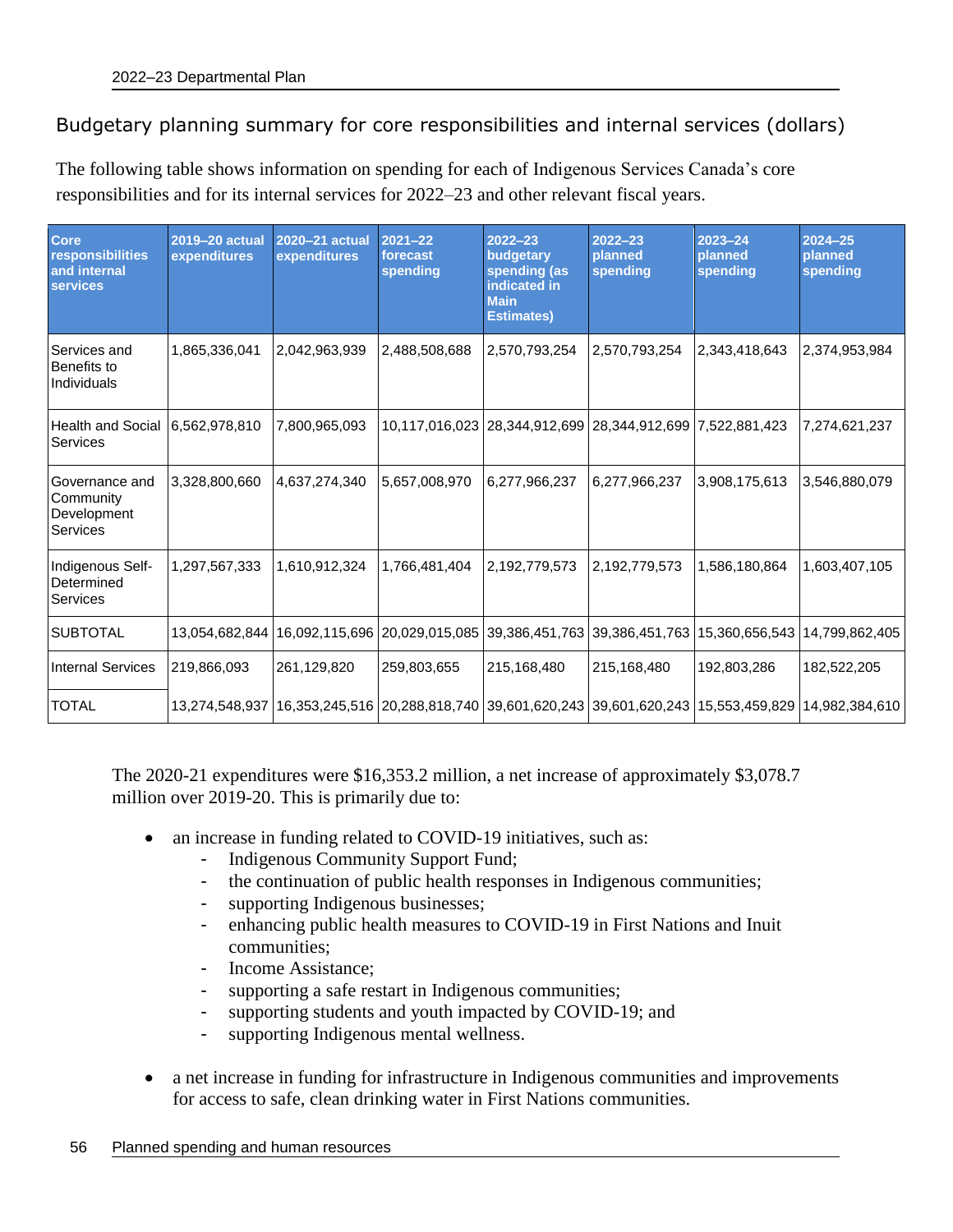Spending is expected to increase by \$3,935.6 million between 2020-21 expenditures and 2021-22 forecast spending. This is primarily due to:

- a net increase in funding for Child and Family Services;
- a net increase in funding for infrastructure in Indigenous communities and improvements for access to safe, clean drinking water in First Nations communities;
- a net increase in funding for the non-insured health benefits for First Nations and Inuit;
- a net increase in funding related to the Income Assistance program;
- a net increase in funding for mental health and wellness (Budget 2021);
- a net increase in funding for the elementary and secondary as well as post-secondary education programs; and
- a net decrease in funding for COVID-19 initiatives, such as:
	- enhancing public health measures to COVID-19 in First Nations and Inuit communities;
	- Income Assistance;
	- Indigenous Community Support Fund;
	- supporting Indigenous businesses;
	- supporting a safe restart in Indigenous communities;
	- supporting Indigenous mental wellness;
	- urban and regional Indigenous organizations;
	- supportive care in Indigenous communities;
	- the continuation of public health responses in Indigenous communities; and
	- Indigenous communities affected by disruptions to their revenues which are necessary to support programs and services.

Spending is expected to increase by \$19,312.8 million between 2021-22 forecast spending and 2022-23 planned spending. This is primarily due to:

- an increase in funding for out-of-court settlements;
- a net increase in funding for infrastructure in Indigenous communities and improvements for access to safe, clean drinking water in First Nation communities;
- a net decrease in funding for Child and Family Services; and
- a decrease in funding for COVID-19 initiatives, such as:
	- Indigenous Community Support Fund;
	- the continuation of public health responses in Indigenous communities; and
	- Indigenous communities affected by disruptions to their revenues which are necessary to support programs and services.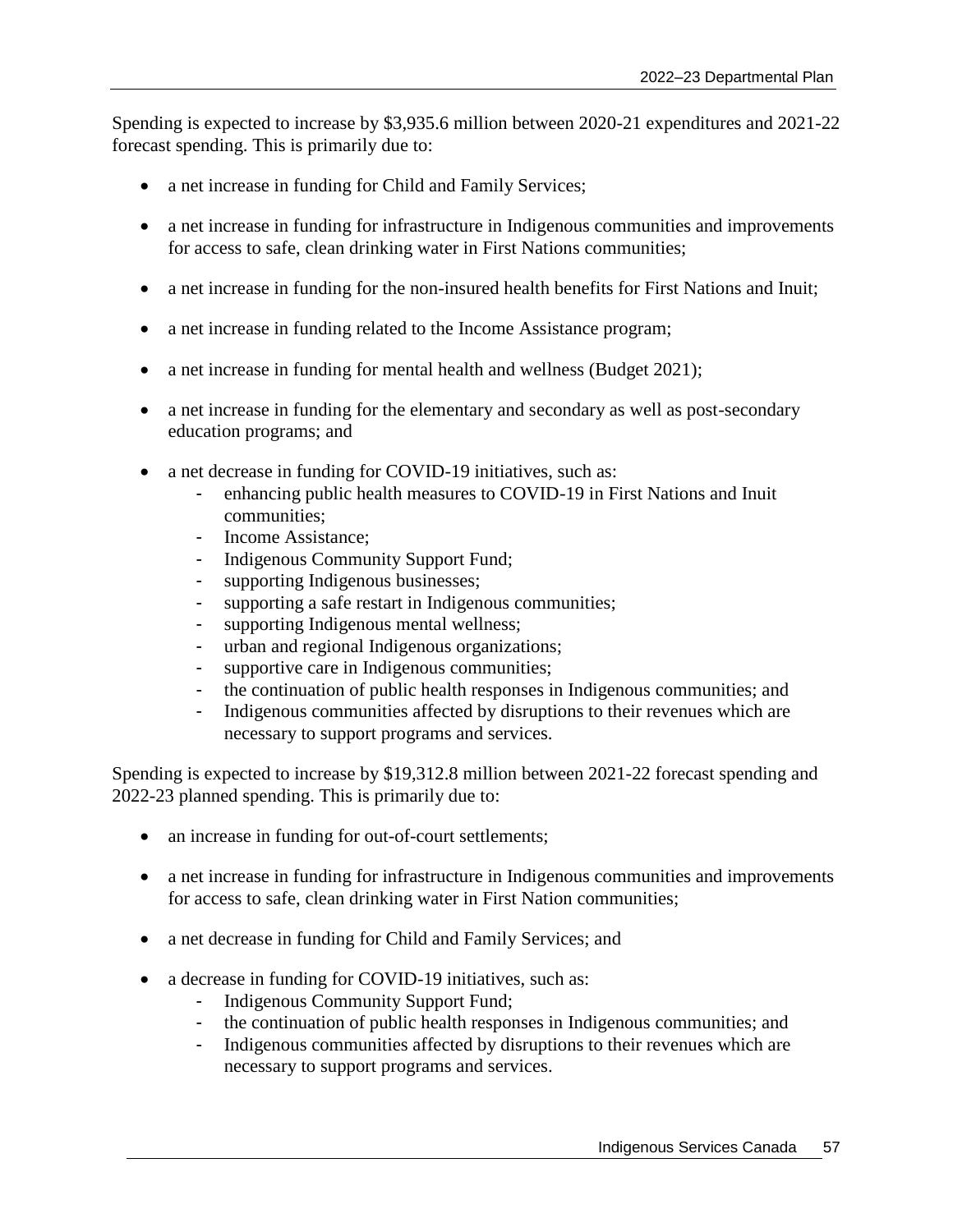Spending is expected to decrease by \$24,619.2 million between 2022-23 and 2024-25 planned spending. This is primarily due to:

- a decrease in funding for out-of-court settlements;
- a net decrease in funding for infrastructure in Indigenous communities and improvements for access to safe, clean drinking water in First Nation communities;
- a sunset of funding for the continued implementation of Jordan's Principle (at the end of 2022-23) and supporting the Inuit Child First Initiative (at the end of 2023-24); and
- a net increase in funding related to the Northern Ontario Grid Project.

Decisions on the renewal of the sunset initiatives will be taken in future budgets and reflected in future estimates.

## 2022–23 budgetary gross and net planned spending summary (dollars)

| <b>Core responsibilities and</b><br>internal services   | 2022-23 gross planned<br>spending | 2022-23 planned<br>revenues netted<br>against spending | 2022-23 planned net<br>spending |
|---------------------------------------------------------|-----------------------------------|--------------------------------------------------------|---------------------------------|
| Services and Benefits to<br>Individuals                 | 2,575,926,089                     | $-5,132,835$                                           | 2,570,793,254                   |
| <b>Health and Social Services</b>                       | 28,345,229,864                    | $-317,165$                                             | 28,344,912,699                  |
| Governance and Community<br><b>Development Services</b> | 6,277,966,237                     | 0                                                      | 6,277,966,237                   |
| Indigenous Self-Determined<br>Services                  | 2,192,779,573                     | 0                                                      | 2,192,779,573                   |
| <b>SUBTOTAL</b>                                         | 36,391,901,763                    | $-5,450,000$                                           | 39,386,451,763                  |
| <b>Internal Services</b>                                | 258,310,372                       | -43,141,892                                            | 215,168,480                     |
| TOTAL                                                   | 39,650,212,135                    | -48,591,892                                            | 39,601,620,243                  |

The following table reconciles gross planned spending with net planned spending for 2022–23.

Revenues mentioned above are for the provision of services or the sale of products related to health protection and medical services; and the provision of internal support services under *section 29.2 of* the *Financial Administration Act*.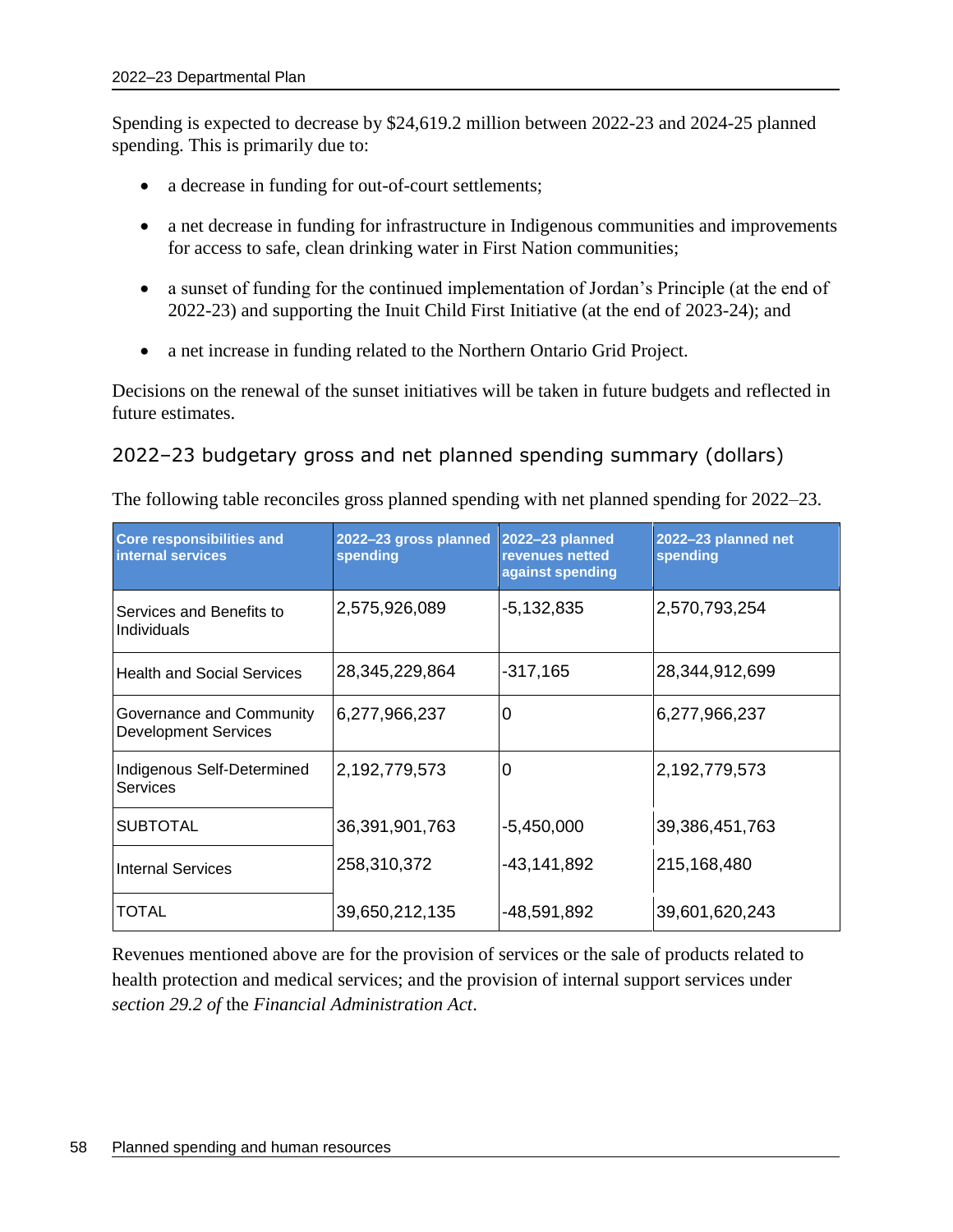# Planned human resources

The following table shows information on human resources, in full-time equivalents (FTEs), for each of Indigenous Services Canada's core responsibilities and for its internal services for 2022– 23 and the other relevant years.

## Human resources planning summary for core responsibilities and internal services

| Core responsibilities and 2019-20<br>internal services     | actual<br>full-time<br>equivalents | 2020-21<br>actual<br>full-time<br>equivalents | 2021-22<br>forecast<br>full-time<br>equivalents | $2022 - 23$<br>planned<br>full-time<br>equivalents | $2023 - 24$<br>planned<br>full-time<br>equivalents | $2024 - 25$<br>planned<br>full-time<br>equivalents |
|------------------------------------------------------------|------------------------------------|-----------------------------------------------|-------------------------------------------------|----------------------------------------------------|----------------------------------------------------|----------------------------------------------------|
| Services and Benefits<br>to Individuals                    | 1,528                              | 1,741                                         | 1,886                                           | 1,704                                              | 1,608                                              | 1,618                                              |
| <b>Health and Social</b><br><b>Services</b>                | 1,460                              | 1,576                                         | 1,764                                           | 1,746                                              | 1,594                                              | 1,532                                              |
| Governance and<br>Community<br><b>Development Services</b> | 1,476                              | 1,609                                         | 1,644                                           | 1,649                                              | 1,613                                              | 1,352                                              |
| Indigenous Self-<br><b>Determined Services</b>             | $\Omega$                           | 0                                             | 9                                               | 0                                                  | 0                                                  | 0                                                  |
| <b>SUBTOTAL</b>                                            | 4,464                              | 4,926                                         | 5,303                                           | 5,099                                              | 4,815                                              | 4,502                                              |
| <b>Internal Services</b>                                   | 1,229                              | 1,445                                         | 1,559                                           | 1,516                                              | 1,451                                              | 1,372                                              |
| TOTAL                                                      | 5,693                              | 6,371                                         | 6,862                                           | 6,615                                              | 6,266                                              | 5,874                                              |

For the period from 2019-20 to 2020-21, the increase in FTEs is primarily due to:

- an increase in FTEs related to the transfer from CIRNAC primarily for Individuals Affairs, Lands and Economic Development programs and internal services as per Order in Council P.C. 2019-1109;
- the department receiving additional resources throughout the year to address the pandemic, to meet program needs and priorities, and to sustain the program's growing operations.

For the period from 2022-23 to 2024-25, the FTEs are expected to decrease primarily due to:

 a net decrease in funding for infrastructure in Indigenous communities and improvements for access to safe, clean drinking water in First Nation communities;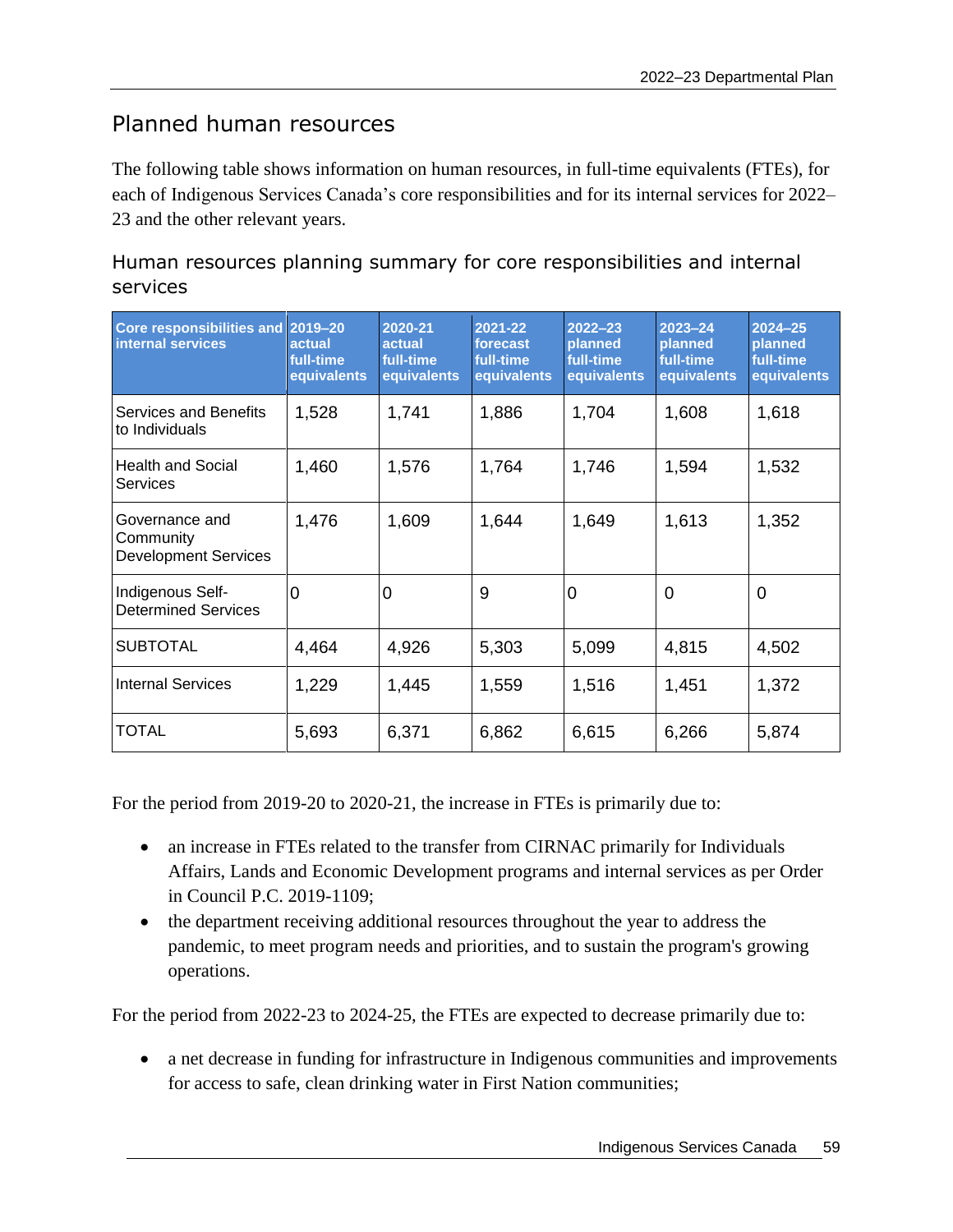- a sunset of funding for the continued implementation of Jordan's Principle (at the end of 2022-23) and supporting the Inuit Child First Initiative (at the end of 2023-24);
- the reduction related to Funding to address sex-based inequities in Indian status resolved by the removal of the 1951 cut-off; and
- a sunset of Indian Residential Schools, Murdered and Missing Indigenous Women and Girls and Indian Day School programs.

Decisions on the renewal of the sunset initiatives will be taken in future budgets and reflected in future estimates.

# Estimates by vote

Information on Indigenous Services Canada's organizational appropriations is available in the [2022–23 Main Estimates.](http://www.tbs-sct.gc.ca/hgw-cgf/finances/pgs-pdg/gepme-pdgbpd/index-eng.asp)<sup>viii</sup>

## Future-oriented condensed statement of operations

The future-oriented condensed statement of operations provides an overview of Indigenous Services Canada's operations for 2021–22 to 2022–23.

The amounts for forecast and planned results in this statement of operations were prepared on an accrual basis. The amounts for forecast and planned amounts presented in other sections of the Departmental Plan were prepared on an expenditure basis. Amounts may therefore differ.

A more detailed future-oriented statement of operations and associated notes, including a reconciliation of the net cost of operations with the requested authorities, are available on the Indigenous Services Canada's [website.](https://www.sac-isc.gc.ca/eng/1536161023712/1536161049938)

Future-oriented condensed statement of operations (unaudited) for the year ending March 31, 2023 (dollars)

| <b>Financial information</b>                                         | 2021-22 forecast<br><b>results</b> | 2022-23 planned<br><b>results</b> | <b>Difference</b><br>(2022-23 planned results)<br>minus<br>2021-22 forecast results) |
|----------------------------------------------------------------------|------------------------------------|-----------------------------------|--------------------------------------------------------------------------------------|
| <b>Total expenses</b>                                                | 24,349,036,844                     | 18,665,042,018                    | (5,683,994,826)                                                                      |
| Total revenues                                                       | 52,320,981                         | 52,077,072                        | (243,909)                                                                            |
| Net cost of operations<br>before government<br>funding and transfers | 24,296,715,863                     | 18,612,964,946                    | (5,683,750,917)                                                                      |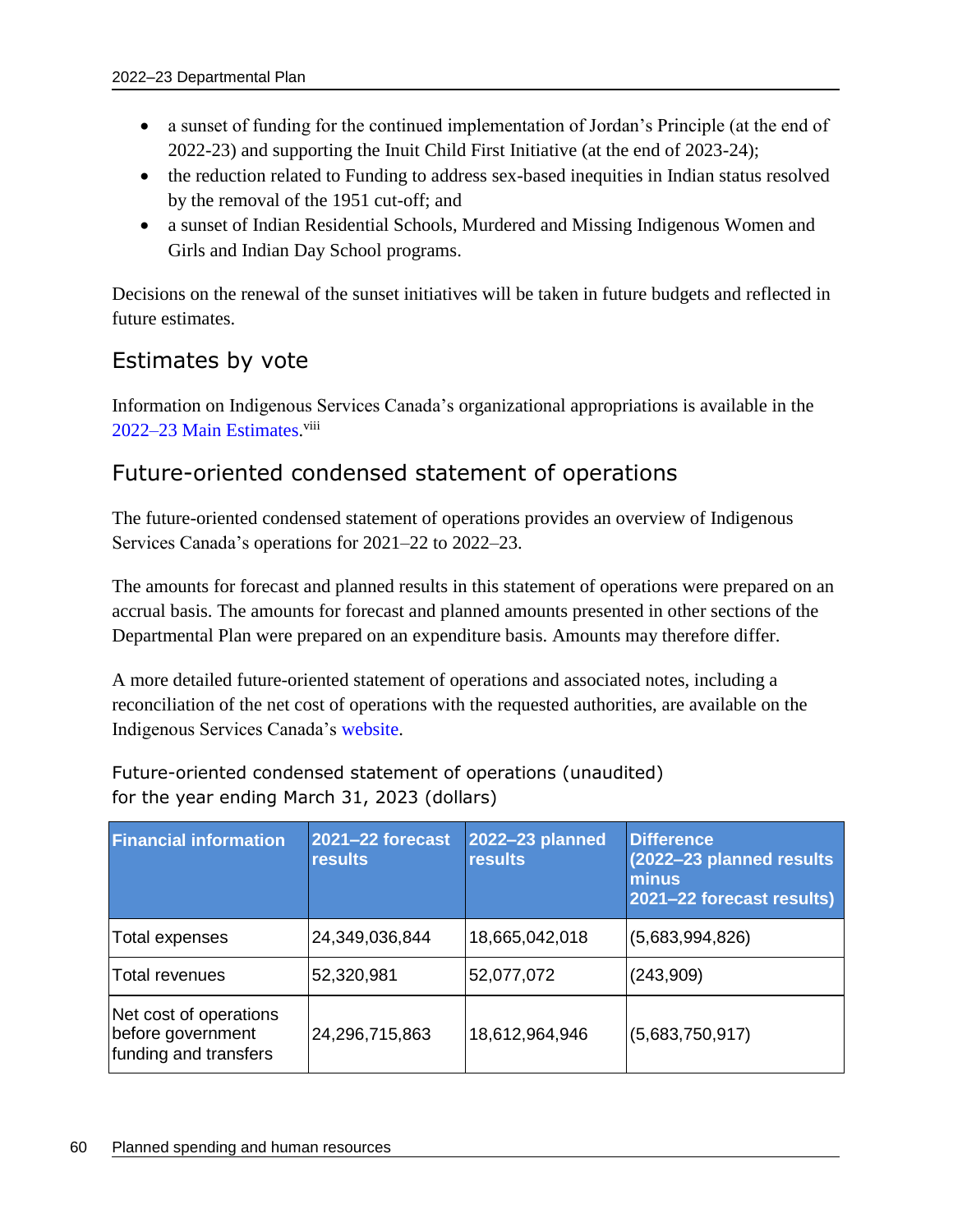## **Expenses**

Total expenses for 2022-23 are planned at \$18,665 million, representing a \$1,684 million decrease from the previous year's forecasted total expenses of \$24,349 million. Expenses by core responsibility are as follows:

- Health and Social Services \$9,270 million (50%);
- Governance and Community Development \$4,323 million (23%);
- Indigenous Self-determined Service  $$2,192$  million (12%); and
- Service and Benefits to Individuals \$2,597 million (14%).

The remainder of the total expenses includes Internal Services in the amount of \$283 million (1%). The majority of the decrease in expenses from 2021-22 to 2022-23 is primarily due to a reduction in funding related to COVID-19 initiatives and funding for Child and Family Services. These reductions are offset by an increase in funding for infrastructure in Indigenous communities and improvements for access to safe, clean drinking water in First Nation communities.

### **Revenues**

Total revenues for 2022-23 are planned at \$52.1 million, representing a \$0.2 million decrease over the previous year's total revenues of \$52.3 million. Revenues from the provision of financial and administrative services represent \$41 million (78%), respendable revenues represent \$6 million (12%), and miscellaneous revenues represent the remaining \$5 million (10%) in revenues.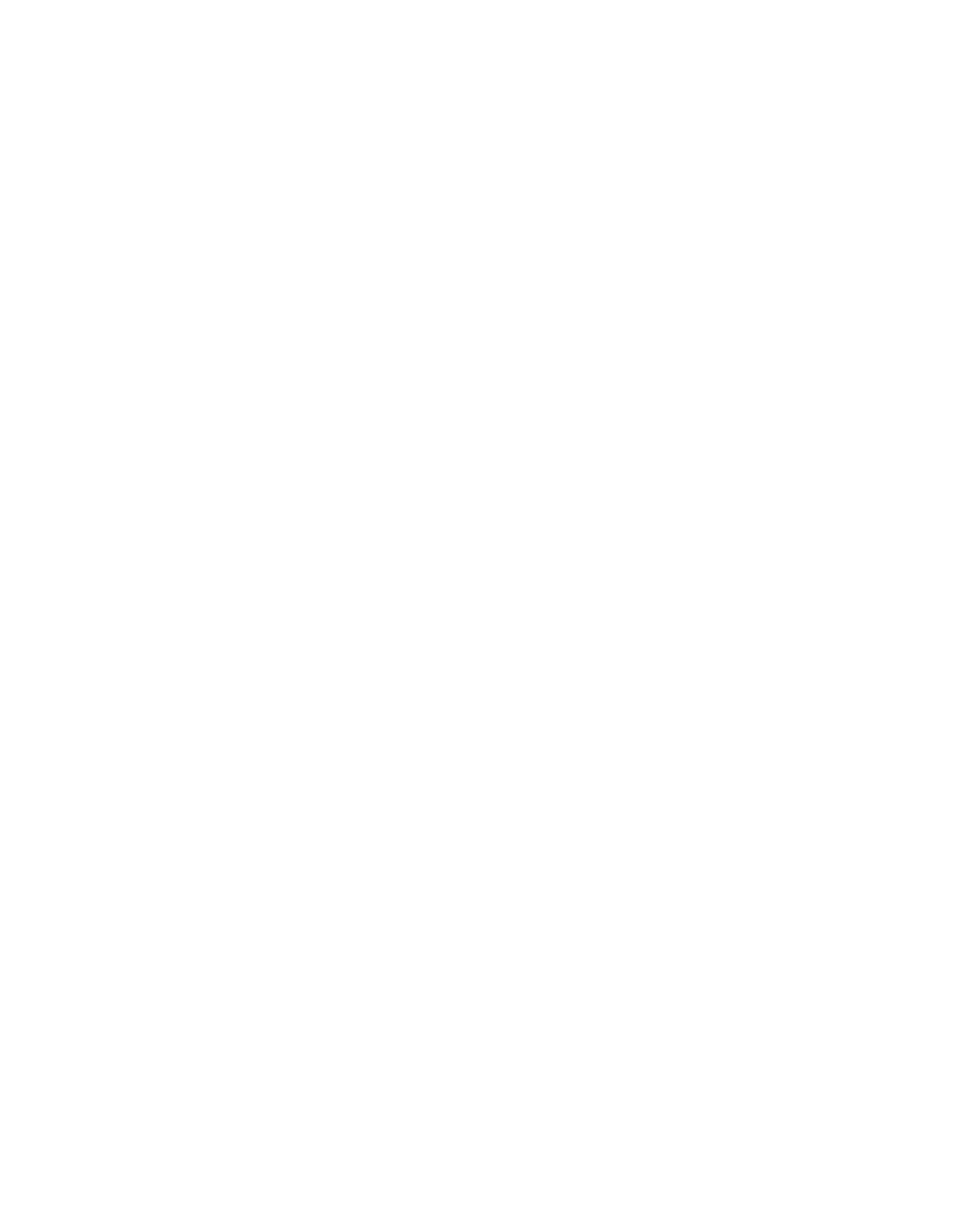## Corporate information

Organizational profile

**Appropriate minister:** The Honourable Patty Hajdu, P.C., M.P.

**Institutional head: Christiane Fox** 

**Ministerial portfolio:** Department of Indigenous Services

**Enabling instrument:** *[Department of Indigenous Services Act,](https://laws-lois.justice.gc.ca/eng/acts/I-7.88/index.html)* S.C. 2019, c. 29, s.336ix

**Year of incorporation / commencement:** 2019

**Special operating agency:** Indian Oil and Gas Canada

Enabling instrument**:** *[Indian Oil and Gas Act,](https://laws-lois.justice.gc.ca/eng/acts/i-7/)* S.C., 1985, C.I-7 x

**Adjudicative and advisory body:** National Indigenous Economic Development Board

Raison d'être, mandate and role: who we are and what we do

Information on Indigenous Services Canada's raison d'être, mandate and role is available on the Indigenous Services Canada [website.](https://www.sac-isc.gc.ca/eng/1539284416739/1539284508506)

Information on Indigenous Services Canada's mandate letter commitments is available in Minister Hajdu's [mandate letter.](https://pm.gc.ca/en/mandate-letters/2021/12/16/minister-indigenous-services-and-minister-responsible-federal-economic)

Operating context

Information on the operating context is available on Indigenous Services Canada's [website.](https://www.sac-isc.gc.ca/eng/1642090228525)

#### Reporting framework

Indigenous Services Canada's approved departmental results framework and program inventory for 2022–23 are as follows.

#### **Core Responsibility 1: Services and Benefits to Individuals**

These services and benefits are mainly delivered directly to Indigenous peoples by the Department. They include, among other services and benefits, individual First Nations and Inuit clinical care and health-related benefits such as pharmacy, dental and vision care. The Department is also responsible for determining individuals' entitlement to Indian registration and for the issuance of various proofs of registration, including the Secure Certificate of Indian Status (SCIS), which can be used to access various programs and services.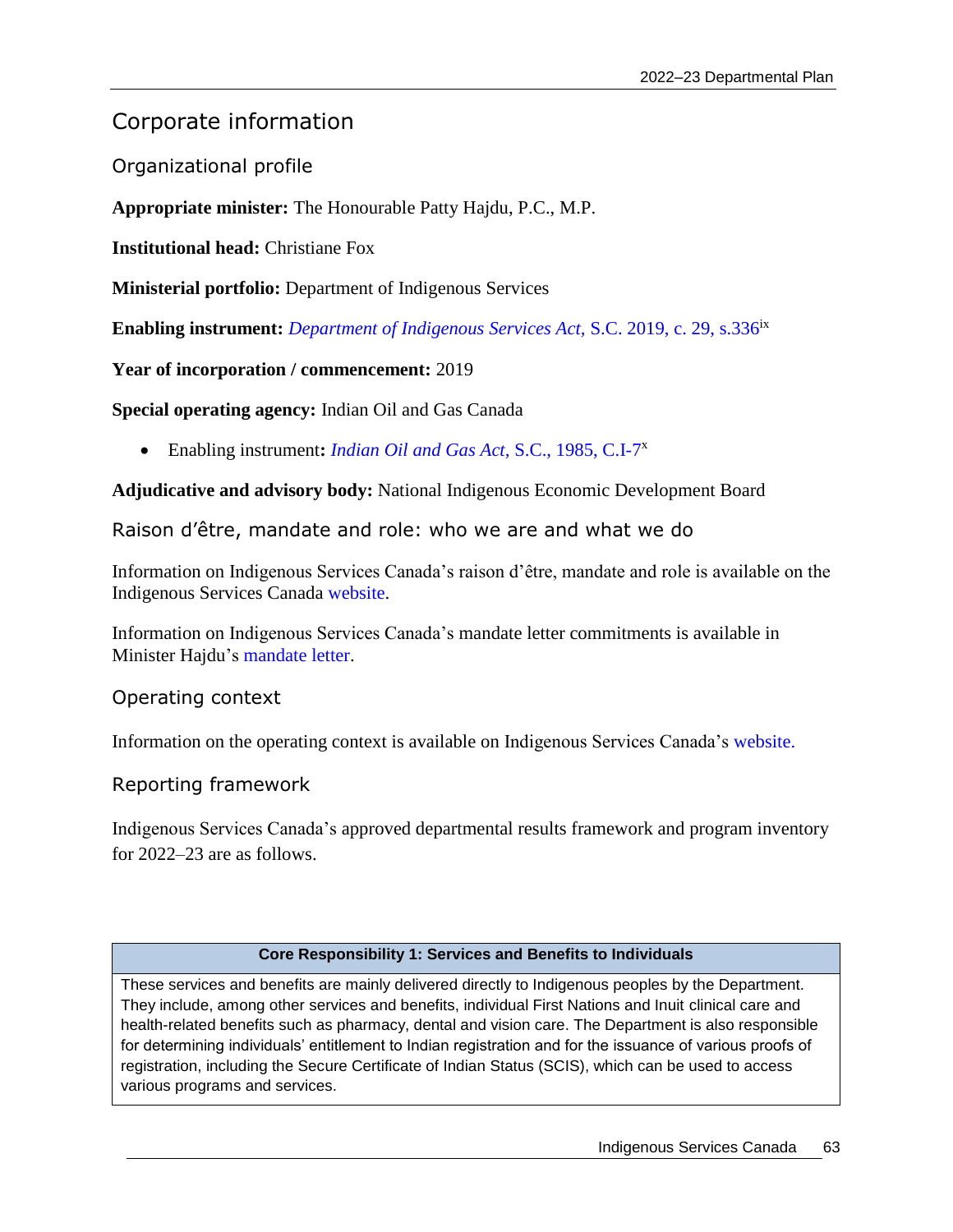| <b>Departmental Results</b>                                                     | <b>Indicators</b>                                                                   | <b>Program Inventory</b>             |
|---------------------------------------------------------------------------------|-------------------------------------------------------------------------------------|--------------------------------------|
| Quality and timely                                                              | Percentage of First Nations adults who                                              | <b>Supplementary Health Benefits</b> |
| services are delivered<br>directly to Indigenous                                | rate the quality of health care services<br>delivered in their community as good or | <b>Clinical and Client Care</b>      |
| Peoples                                                                         | excellent                                                                           | <b>Community Oral Health</b>         |
|                                                                                 | Percentage of prior approval requests for                                           | <b>Services</b>                      |
|                                                                                 | medication coverage completed within 24<br>hours                                    | <b>Individual Affairs</b>            |
|                                                                                 | Percentage of eligible First Nations and                                            |                                      |
|                                                                                 | Inuit who received at least one non-                                                |                                      |
|                                                                                 | insured health benefit in a year                                                    |                                      |
|                                                                                 | Percentage of eligible applicants issued a                                          |                                      |
|                                                                                 | Secure Certificate of Indian Status within<br>16 weeks from the application date    |                                      |
| <b>Health services</b>                                                          | Percentage of First Nations adults who                                              |                                      |
| delivered to Indigenous<br>Peoples contribute to<br>improved health<br>outcomes | reported being in very good or excellent                                            |                                      |
|                                                                                 | health                                                                              |                                      |
|                                                                                 | Percentage of Inuit adults who reported                                             |                                      |
|                                                                                 | being in very good or excellent health                                              |                                      |

#### **Core Responsibility 2: Health and Social Services**

These services are primarily delivered in partnership with Indigenous communities and organizations, provinces/territories and agencies. Together, they focus on health and wellbeing for Indigenous Peoples. They include health services to strengthen Indigenous communities in areas such as healthy living, communicable disease control, healthy child development and community care. They also include social services with an emphasis on children and families, as well as education services from kindergarten to post-secondary.

| <b>Departmental Results</b>                   | <b>Indicators</b>                                                                                    | <b>Program Inventory</b>                                   |
|-----------------------------------------------|------------------------------------------------------------------------------------------------------|------------------------------------------------------------|
| Indigenous Peoples<br>and communities are     | Active tuberculosis incidence rate among<br>Inuit living in Inuit Nunangat                           | Jordan's Principle and the Inuit<br>Child First Initiative |
| healthier                                     | Active tuberculosis incidence rate among                                                             | <b>Mental Wellness</b>                                     |
|                                               | First Nations on reserve                                                                             | <b>Healthy Living</b>                                      |
|                                               | Rate of newly reported cases of HIV<br>among First Nations                                           | <b>Healthy Child Development</b>                           |
|                                               |                                                                                                      | Home and Community Care                                    |
|                                               | Percentage of First Nations adults with<br>diabetes accessing newer, novel                           | <b>Health Human Resources</b>                              |
|                                               | medications and not on insulin                                                                       | <b>Environmental Public Health</b>                         |
| Indigenous Peoples<br>receive social services | Percentage of First Nations and Inuit<br>communities with access to mental<br>wellness team services | Communicable Disease Control<br>and Management             |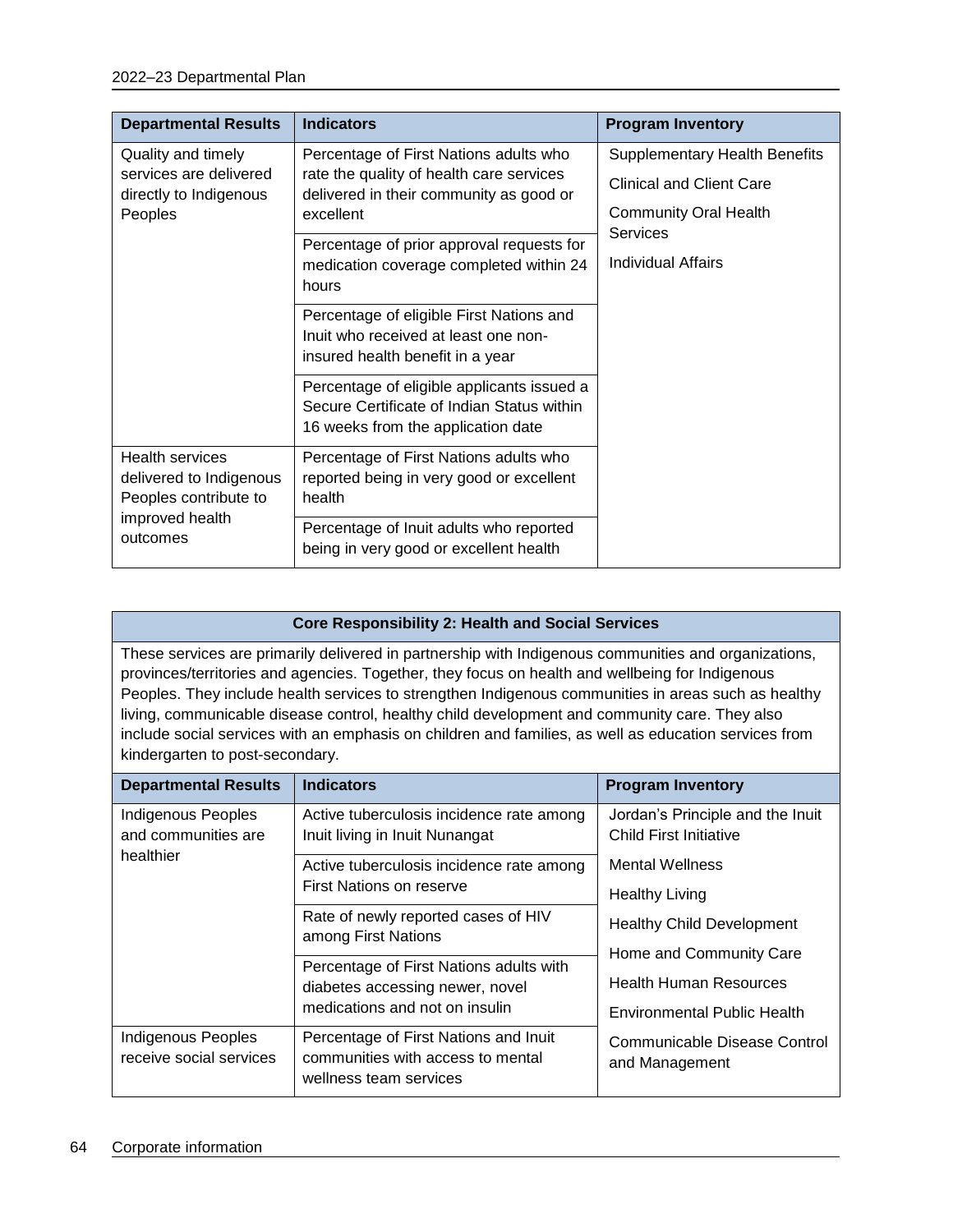| that respond to                                                      | Percentage of First Nations communities                                                                                                      | Education                                         |
|----------------------------------------------------------------------|----------------------------------------------------------------------------------------------------------------------------------------------|---------------------------------------------------|
| community needs                                                      | offering family support services aimed at<br>keeping families together                                                                       | Income Assistance                                 |
|                                                                      | Percentage of First Nations children on                                                                                                      | <b>Assisted Living</b>                            |
|                                                                      | reserve in care                                                                                                                              | First Nations Child and Family<br><b>Services</b> |
|                                                                      | Percentage of residents living on reserve                                                                                                    | <b>Family Violence Prevention</b>                 |
|                                                                      | who are supported through Income<br>Assistance                                                                                               | Urban Programming for                             |
|                                                                      | Number of individuals who received<br>services under Urban Programming for<br><b>Indigenous Peoples</b>                                      | <b>Indigenous Peoples</b>                         |
| Indigenous students<br>receive an inclusive<br>and quality education | Number of First Nations students who<br>are provided full-day kindergarten<br>services in First Nations administered<br>schools              |                                                   |
|                                                                      | Percentage of students attending First<br>Nations administered schools who are<br>taught at least one subject in a First<br>Nations language |                                                   |
|                                                                      | Percentage of First Nations on reserve<br>students who graduate from secondary<br>school (on-time graduation rate)                           |                                                   |
|                                                                      | Percentage of First Nations on reserve<br>students who graduate from secondary<br>school (extended-time graduation rate)                     |                                                   |
|                                                                      | Number of funded First Nations students<br>who graduate with a post-secondary<br>degree/diploma/certificate                                  |                                                   |
|                                                                      | Number of funded Inuit students who<br>graduate with a post-secondary<br>degree/diploma/certificate                                          |                                                   |
|                                                                      | Number of funded Métis students who<br>graduate with a post-secondary<br>degree/diploma/certificate                                          |                                                   |
|                                                                      | Number of First Nations under a<br>transformative model (e.g. regional<br>education agreement or school board)                               |                                                   |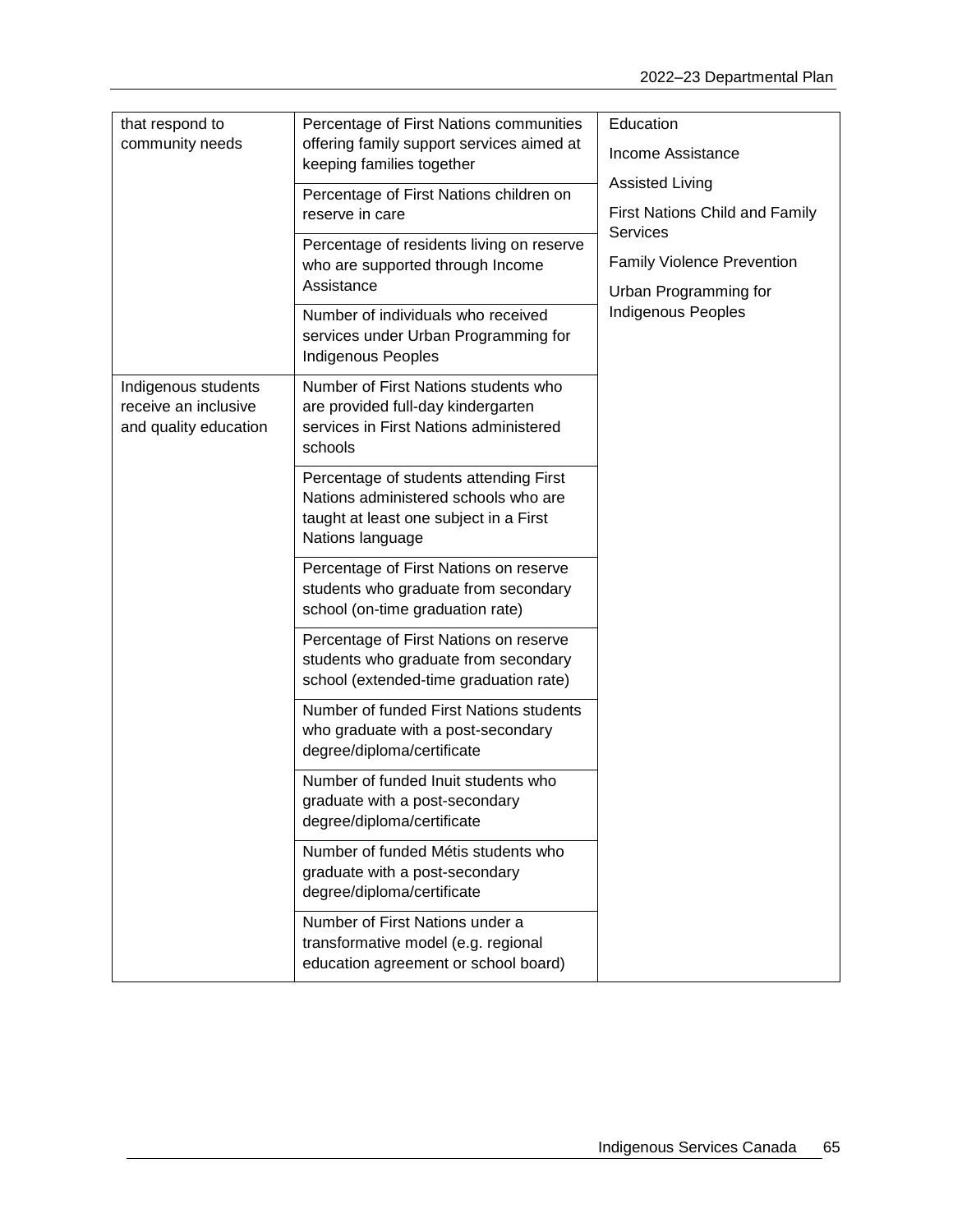#### **Core Responsibility 3: Governance and Community Development Services**

These services are commonly delivered in partnership with Indigenous communities and institutions and are focused on strong community governance and physical foundations. They include supports for governance capacity in areas such as community planning and financial management. They also include support for investments in community infrastructure, land and resource management, and economic development.

| <b>Departmental Results</b>                                              | <b>Indicators</b>                                                                                                                                                                    | <b>Program Inventory</b>                                                                               |
|--------------------------------------------------------------------------|--------------------------------------------------------------------------------------------------------------------------------------------------------------------------------------|--------------------------------------------------------------------------------------------------------|
| Indigenous<br>communities advance<br>their governance<br>capacity        | Percentage of First Nations with a<br>completed community-led plan                                                                                                                   | <b>Health Facilities</b><br>e-Health Infostructure<br>Health Planning, Quality                         |
| Indigenous Peoples<br>have reliable and<br>sustainable<br>infrastructure | Number of long-term drinking water<br>advisories affecting public water systems<br>on reserve<br>Percentage of First Nations housing that<br>is adequate as assessed and reported by | Management and Systems<br>Integration<br>Indigenous Governance and<br>Capacity<br>Water and Wastewater |
|                                                                          | <b>First Nations</b>                                                                                                                                                                 | <b>Education Facilities</b>                                                                            |
|                                                                          | Percentage of First Nations schools with<br>a condition rating of "good" or "new"                                                                                                    | Housing<br><b>Other Community Infrastructure</b>                                                       |
|                                                                          | Percentage of First Nations health<br>facilities with a condition rating of "good"                                                                                                   | and Activities                                                                                         |
|                                                                          | Number of First Nations communities                                                                                                                                                  | <b>Emergency Management</b><br>Assistance                                                              |
|                                                                          | located on reserves that rely on<br>Indigenous Services Canada funded<br>diesel for electricity generation                                                                           | Indigenous Entrepreneurship<br>and Business Development                                                |
|                                                                          | Percentage of long-term evacuees who<br>have returned home or have a scheduled                                                                                                       | <b>Economic Development</b><br><b>Capacity and Readiness</b>                                           |
|                                                                          | date within two years after their<br>evacuation                                                                                                                                      | Land, Natural Resources and<br><b>Environmental Management</b>                                         |
| Land and resources in<br>Indigenous                                      | Percentage of First Nations with<br>community-led Land Use Plans                                                                                                                     | Statutory, Legislative and Policy<br><b>Support to First Nations</b>                                   |
| communities are<br>sustainably managed                                   | Percentage of First Nations communities<br>with adequate solid waste management<br>systems                                                                                           | Governance                                                                                             |
|                                                                          | Percentage of high risk contaminated<br>sites on reserve where clean-up or<br>containment is occurring to reduce risk                                                                |                                                                                                        |
| Indigenous<br>communities build                                          | Percentage increase of Indigenous<br>businesses created and/or expanded                                                                                                              |                                                                                                        |
| economic prosperity                                                      | Percentage of First Nations communities<br>where non-federal government revenues<br>represent 25% or more of total revenues                                                          |                                                                                                        |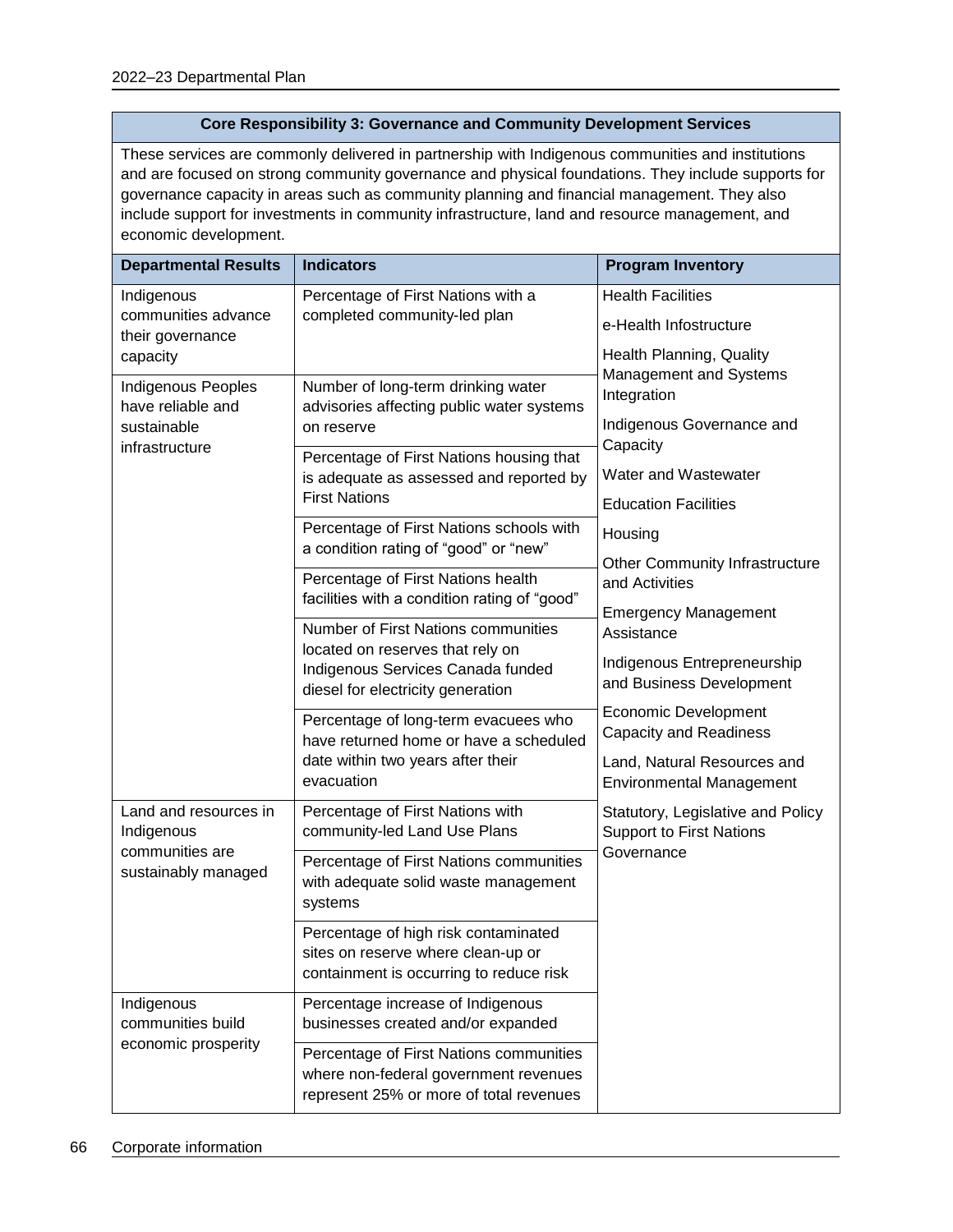| <b>Core Responsibility 4: Indigenous Self-Determined Services</b>                                                                                                                                                                                                                             |                                                                                                                                |                                                                             |  |
|-----------------------------------------------------------------------------------------------------------------------------------------------------------------------------------------------------------------------------------------------------------------------------------------------|--------------------------------------------------------------------------------------------------------------------------------|-----------------------------------------------------------------------------|--|
| These services are designed and delivered by Indigenous Peoples for Indigenous Peoples. They<br>include services for which the control, authority and/or jurisdiction has been formally transferred to<br>Indigenous communities or organizations, as supported through departmental funding. |                                                                                                                                |                                                                             |  |
| <b>Departmental Results</b>                                                                                                                                                                                                                                                                   | <b>Indicators</b>                                                                                                              | <b>Program Inventory</b>                                                    |  |
| Indigenous Peoples<br>control the design,<br>delivery and<br>management of<br>services                                                                                                                                                                                                        | Number of eligible First Nations<br>communities that have opted in to a grant<br>to support the new fiscal relationship        | New Fiscal Relationship<br>British-Columbia Tripartite Health<br>Governance |  |
| Indigenous self-<br>determined services<br>are improving<br>outcomes for                                                                                                                                                                                                                      | Average Community Well-Being index<br>score for First Nations communities in a<br>New Fiscal Relationship funding<br>agreement |                                                                             |  |
| communities                                                                                                                                                                                                                                                                                   | Percentage of British Columbia First<br>Nations adults reporting that their health<br>is excellent or very good                |                                                                             |  |
|                                                                                                                                                                                                                                                                                               | Percentage of First Nations communities<br>with access to mental wellness team<br>services                                     |                                                                             |  |
|                                                                                                                                                                                                                                                                                               | Percentage of residents living on reserve<br>who are supported through Income<br>Assistance                                    |                                                                             |  |
|                                                                                                                                                                                                                                                                                               | Percentage of First Nations on reserve<br>students who graduate from secondary<br>school (on-time graduation rate)             |                                                                             |  |
|                                                                                                                                                                                                                                                                                               | Percentage of First Nations on reserve<br>students who graduate from secondary<br>school (extended-time graduation rate)       |                                                                             |  |
|                                                                                                                                                                                                                                                                                               | Percentage of First Nations housing that<br>is adequate as assessed and reported by<br><b>First Nations</b>                    |                                                                             |  |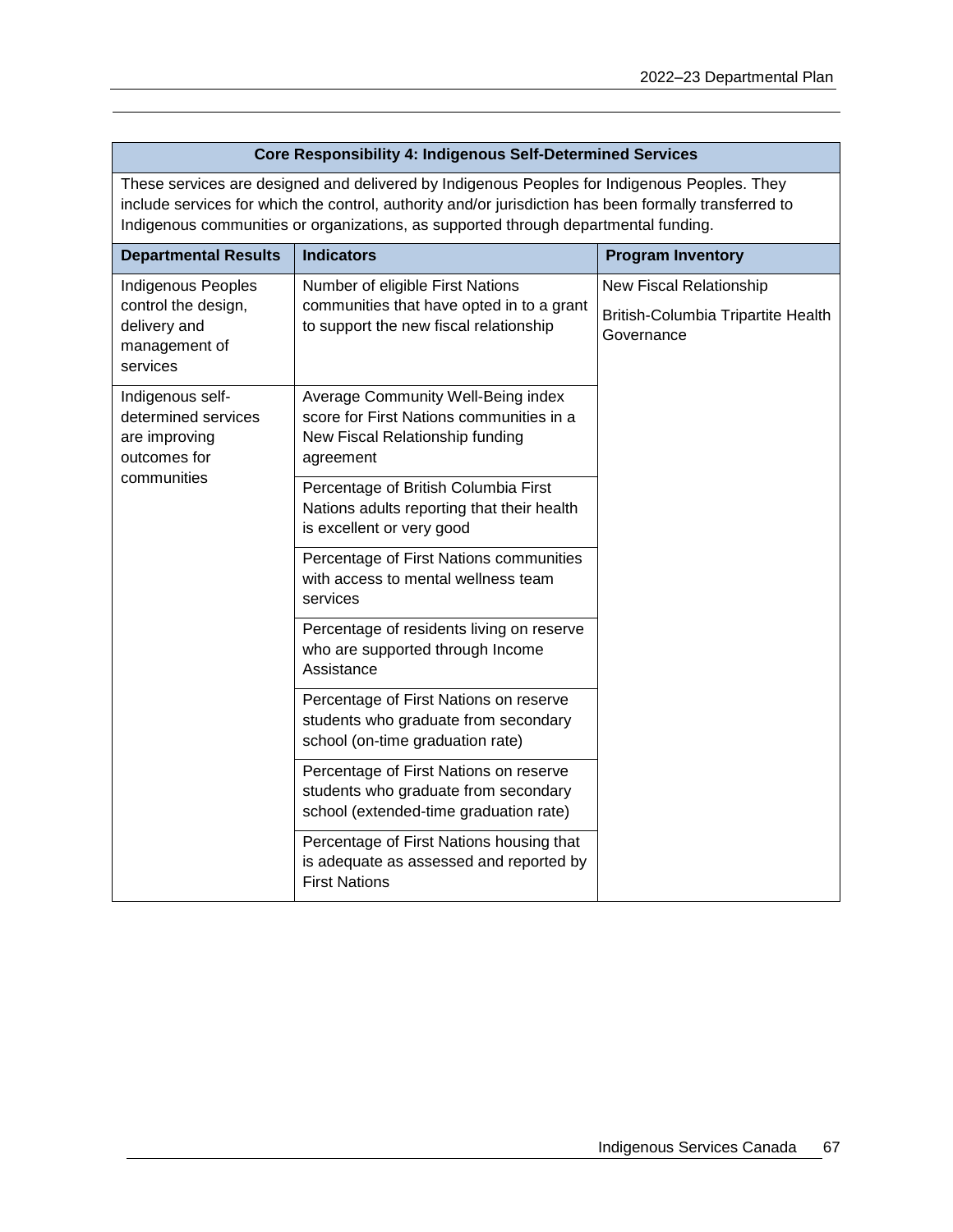## Changes to the approved reporting framework since 2021–22

The 2022-23 ISC Departmental Results Framework has been amended to bring greater clarity to results reporting and to better align resources to results. While Core Responsibilities and Departmental Results have largely been maintained, the usage of "Indigenous people" has been replaced with "Indigenous Peoples", which acknowledges the diversity of First Nations, Inuit, and Métis populations. Within the Program Inventory, the Self-Determined Services Program (Core Responsibility 4) has been removed. Going forward, these activities will be reported under the Education Program (Core Responsibility 2) as the program activities relate primarily to the Education Program Regional Education Agreements, better reflecting the resources to results story. Additionally, Jordan's Principle has been broadened to include "Jordan's Principle and the Inuit Child First Initiative" to reflect new activities. ISC plans to undertake work in 2022-23 to co-develop a suite of updated indicators for the transfer of departmental responsibilities to Indigenous partners. These indicators will inform the 2023-24 Departmental Results Framework.

Regarding Results Statements and Indicators, the Departmental Indicator "Percentage of First Nations on reserve students who graduate from secondary school" has been replaced with two new indicators that differentiate between students who graduate on-time versus extended-time. These indicators use a revised methodology to better reflect the realities of the path First Nations students take to reach secondary school graduation, in compliance with the Office of the Auditor General Report. In keeping with the departmental mandate and in the spirit of Gender-based analysis Plus, ISC is working to disaggregate its indicators by distinctions groups (First Nations, Inuit, Métis) where possible, starting with indicators where existing distinctions-based data is available. Two Departmental Indicators and one Program's Public Indicator have been disaggregated by Indigenous Distinctions Group.

Other adjustments to the 2022-23 Departmental Results Framework consist of minor amendments for the sake of consistency, clarification, or to reflect current departmental usage (including updated baselines, methodological clarifications, French translation corrections, and textual edits).

| <b>Structure</b>      | 2022-23                    | 2021-22                    | Change    | <b>Reason for</b><br>change |
|-----------------------|----------------------------|----------------------------|-----------|-----------------------------|
| <b>CORE</b>           | Services And               | Services And               |           |                             |
| <b>RESPONSIBILITY</b> | Benefits to                | Benefits to                | No change | Not applicable              |
|                       | <b>Individuals</b>         | Individuals                |           |                             |
| Program               | Supplementary              | Supplementary              |           |                             |
|                       | <b>Health Benefits</b>     | <b>Health Benefits</b>     | No change | Not applicable              |
| Program               | <b>Clinical and Client</b> | <b>Clinical and Client</b> |           |                             |
|                       | Care                       | Care                       | No change | Not applicable              |
| Program               | <b>Community Oral</b>      | <b>Community Oral</b>      |           |                             |
|                       | <b>Health Services</b>     | <b>Health Services</b>     | No change | Not applicable              |
| Program               | <b>Individual Affairs</b>  | Individual Affairs         | No change | Not applicable              |

#### 68 Corporate information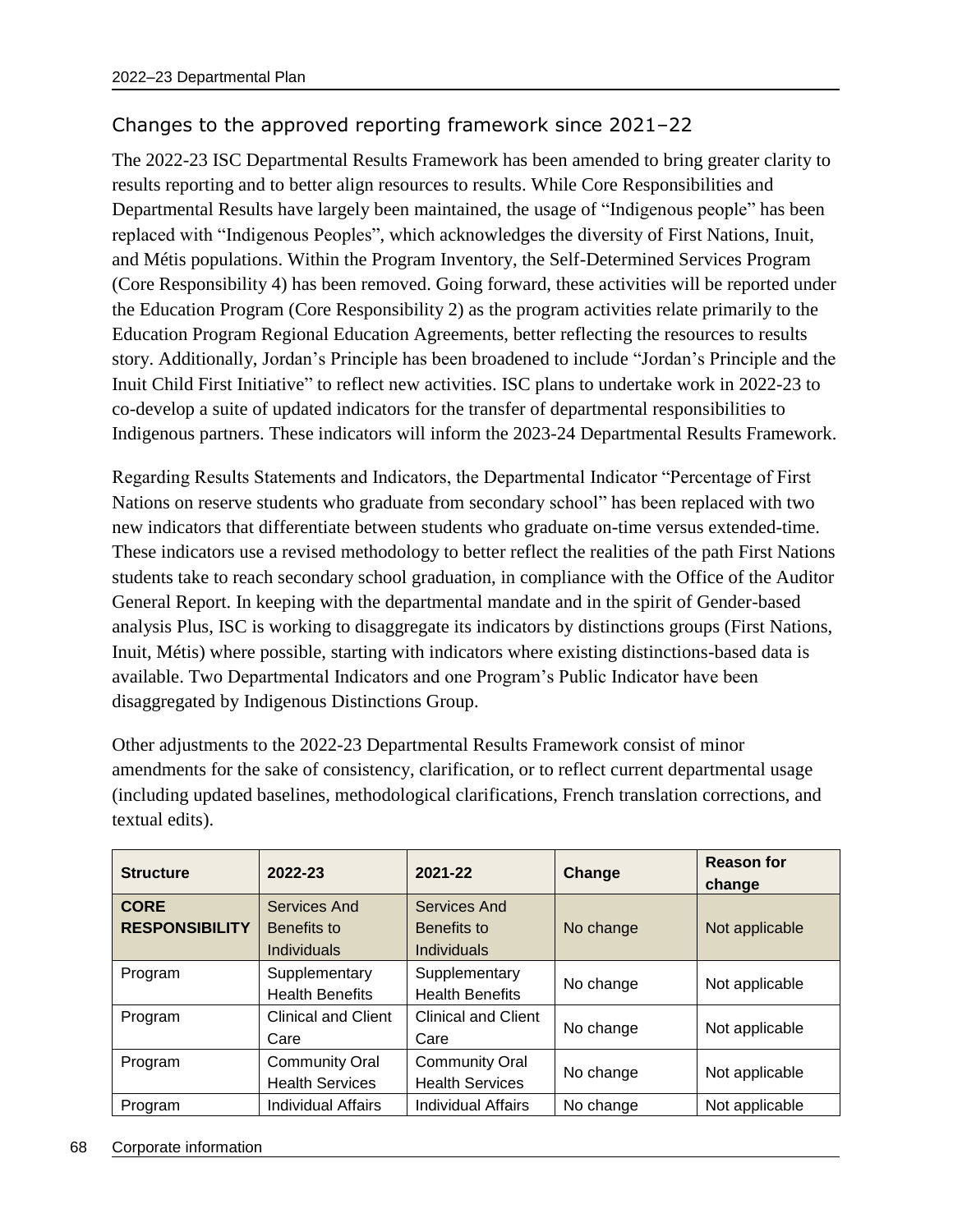| <b>Structure</b>                     | 2022-23                                                                 | 2021-22                                                                 | Change       | <b>Reason for</b><br>change |
|--------------------------------------|-------------------------------------------------------------------------|-------------------------------------------------------------------------|--------------|-----------------------------|
| <b>CORE</b><br><b>RESPONSIBILITY</b> | <b>Health and Social</b><br><b>Services</b>                             | <b>Health and Social</b><br><b>Services</b>                             | No change    | Not applicable              |
| Program                              | Jordan's Principle<br>and the Inuit Child<br><b>First Initiative</b>    | Jordan's Principle                                                      | Title change | Note 1                      |
| Program                              | <b>Mental Wellness</b>                                                  | <b>Mental Wellness</b>                                                  | No change    | Not applicable              |
| Program                              | <b>Healthy Living</b>                                                   | <b>Healthy Living</b>                                                   | No change    | Not applicable              |
| Program                              | <b>Healthy Child</b><br>Development                                     | <b>Healthy Child</b><br>Development                                     | No change    | Not applicable              |
| Program                              | Home and<br><b>Community Care</b>                                       | Home and<br><b>Community Care</b>                                       | No change    | Not applicable              |
| Program                              | <b>Health Human</b><br>Resources                                        | Health Human<br>Resources                                               | No change    | Not applicable              |
| Program                              | Environmental<br><b>Public Health</b>                                   | Environmental<br><b>Public Health</b>                                   | No change    | Not applicable              |
| Program                              | Communicable<br><b>Disease Control</b><br>and Management                | Communicable<br><b>Disease Control</b><br>and Management                | No change    | Not applicable              |
| Program                              | Education                                                               | Education                                                               | No change    | Not applicable              |
| Program                              | Income Assistance                                                       | Income Assistance                                                       | No change    | Not applicable              |
| Program                              | <b>Assisted Living</b>                                                  | <b>Assisted Living</b>                                                  | No change    | Not applicable              |
| Program                              | <b>First Nations Child</b><br>and Family<br>Services                    | <b>First Nations Child</b><br>and Family<br><b>Services</b>             | No change    | Not applicable              |
| Program                              | <b>Family Violence</b><br>Prevention                                    | <b>Family Violence</b><br>Prevention                                    | No change    | Not applicable              |
| Program                              | Urban<br>Programming for<br>Indigenous<br>Peoples                       | Urban<br>Programming for<br>Indigenous<br>Peoples                       | No change    | Not applicable              |
| <b>CORE</b><br><b>RESPONSIBILITY</b> | Governance and<br>Community<br>Development<br><b>Services</b>           | Governance and<br>Community<br>Development<br><b>Services</b>           | No change    | Not applicable              |
| Program                              | <b>Health Facilities</b>                                                | <b>Health Facilities</b>                                                | No change    | Not applicable              |
| Program                              | e-Health<br>Infostructure                                               | e-Health<br>Infostructure                                               | No change    | Not applicable              |
| Program                              | Health Planning,<br>Quality<br>Management and<br>Systems<br>Integration | Health Planning,<br>Quality<br>Management and<br>Systems<br>Integration | No change    | Not applicable              |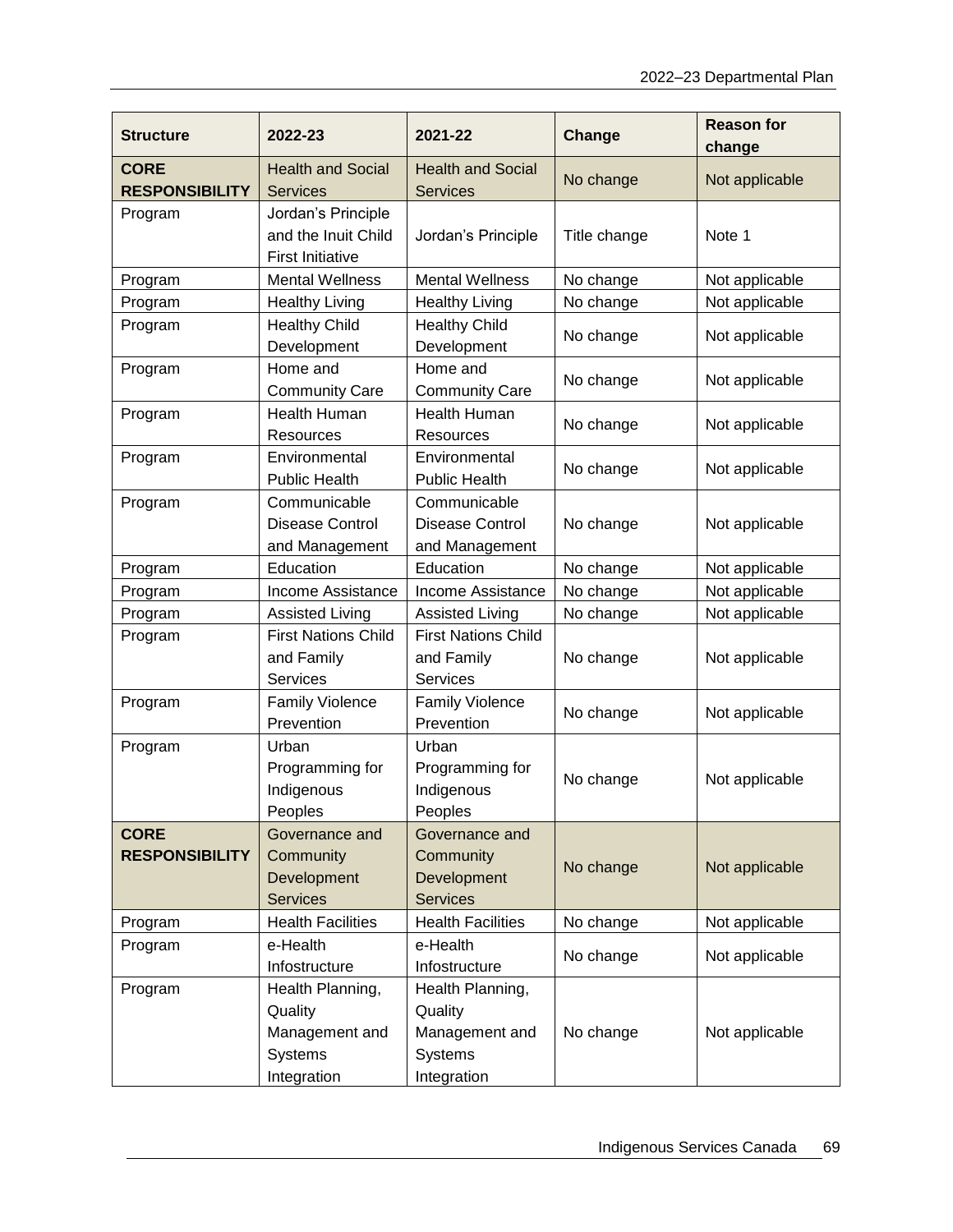| <b>Structure</b>                     | 2022-23                                                                                  | 2021-22                                                                                  | <b>Change</b> | <b>Reason for</b><br>change |
|--------------------------------------|------------------------------------------------------------------------------------------|------------------------------------------------------------------------------------------|---------------|-----------------------------|
| Program                              | Indigenous<br>Governance and<br>Capacity                                                 | Indigenous<br>Governance and<br>Capacity                                                 | No change     | Not applicable              |
| Program                              | Water and<br>Wastewater                                                                  | Water and<br>Wastewater                                                                  | No change     | Not applicable              |
| Program                              | Education<br><b>Facilities</b>                                                           | Education<br><b>Facilities</b>                                                           | No change     | Not applicable              |
| Program                              | Housing                                                                                  | Housing                                                                                  | No change     | Not applicable              |
| Program                              | <b>Other Community</b><br>Infrastructure and<br><b>Activities</b>                        | <b>Other Community</b><br>Infrastructure and<br>Activities                               | No change     | Not applicable              |
| Program                              | Emergency<br>Management<br>Assistance                                                    | Emergency<br>Management<br>Assistance                                                    | No change     | Not applicable              |
| Program                              | Indigenous<br>Entrepreneurship<br>and Business<br>Development                            | Indigenous<br>Entrepreneurship<br>and Business<br>Development                            | No change     | Not applicable              |
| Program                              | Economic<br>Development<br>Capacity and<br>Readiness                                     | Economic<br>Development<br>Capacity and<br>Readiness                                     | No change     | Not applicable              |
| Program                              | Land, Natural<br>Resources and<br>Environmental<br>Management                            | Land, Natural<br>Resources and<br>Environmental<br>Management                            | No change     | Not applicable              |
| Program                              | Statutory,<br>Legislative and<br>Policy Support to<br><b>First Nations</b><br>Governance | Statutory,<br>Legislative and<br>Policy Support to<br><b>First Nations</b><br>Governance | No change     | Not applicable              |
| <b>CORE</b><br><b>RESPONSIBILITY</b> | Indigenous Self-<br>Determined<br><b>Services</b>                                        | Indigenous Self-<br>Determined<br><b>Services</b>                                        | No change     | Not applicable              |
| Program                              | <b>New Fiscal</b><br>Relationship                                                        | <b>New Fiscal</b><br>Relationship                                                        | No change     | Not applicable              |
| Program                              | Not Applicable                                                                           | Self-Determined<br><b>Services</b>                                                       | Program ended | Note 2                      |
| Program                              | <b>British Columbia</b><br><b>Tripartite Health</b><br>Governance                        | <b>British Columbia</b><br><b>Tripartite Health</b><br>Governance                        | No change     | Not applicable              |

Note 1 – Title change reflects new program activities that are being added.

Note 2 – Self-Determined Services Program is being removed from the Program Inventory, and its activities will be reported under Education (CR2).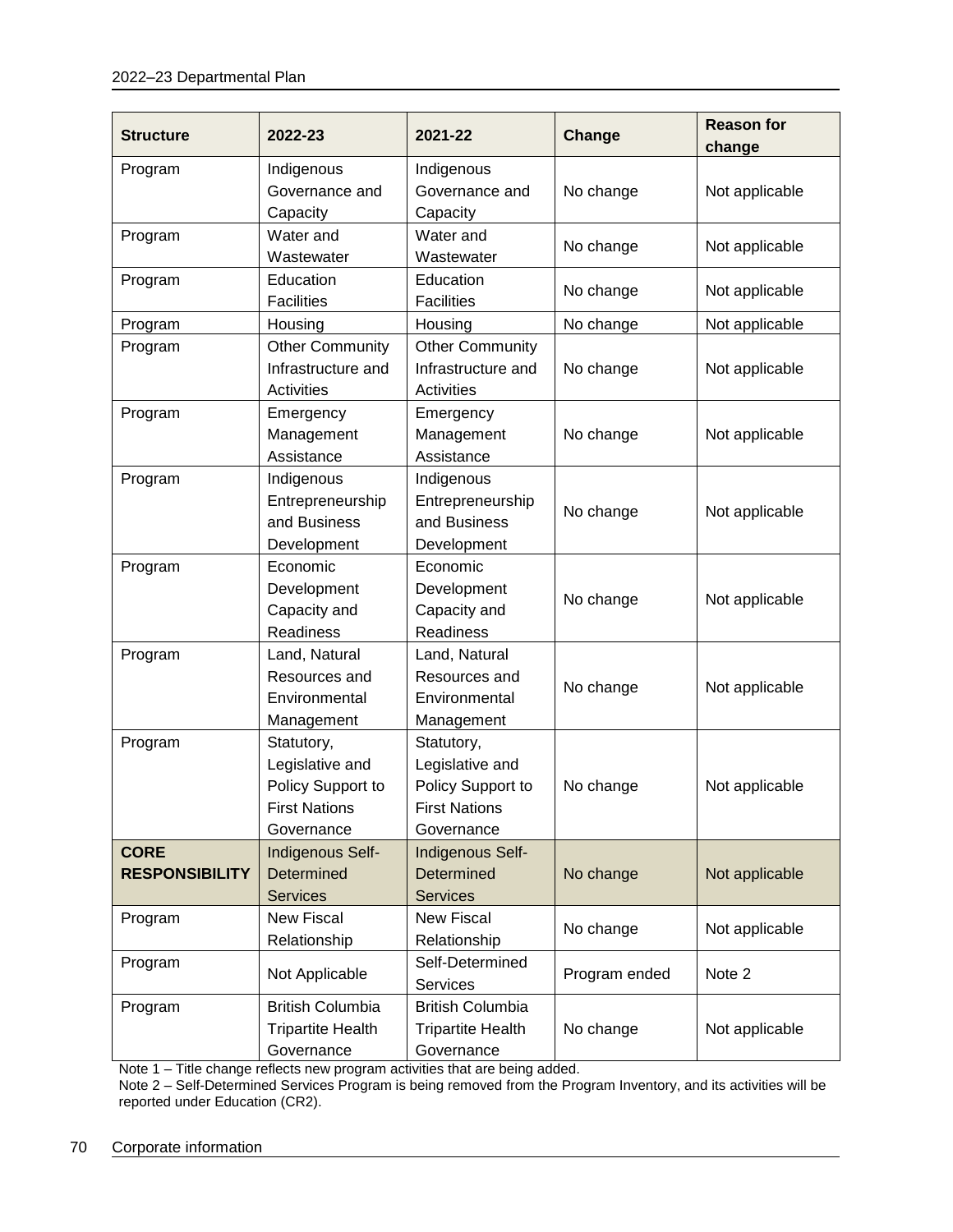# Supporting information on the program inventory

Supporting information on planned expenditures, human resources, and results related to Indigenous Services Canada's program inventory is available on [GC InfoBase.](https://www.tbs-sct.gc.ca/ems-sgd/edb-bdd/index-eng.html#infographic/dept/348/intro)<sup>xi</sup>

# Supplementary information tables

The following supplementary information tables are available on Indigenous Services Canada's website:

- [Departmental Sustainable Development Strategy](https://www.sac-isc.gc.ca/eng/1599595545458/1599595573698)
- **[Details on transfer payment programs](https://www.sac-isc.gc.ca/eng/1642089540833)**
- [Gender-based analysis plus](https://www.sac-isc.gc.ca/eng/1642088993003)
- [United Nations 2030 Agenda and the Sustainable Development Goals](https://www.sac-isc.gc.ca/eng/1642088506205)

## Federal tax expenditures

Indigenous Services Canada's Departmental Plan does not include information on tax expenditures.

Tax expenditures are the responsibility of the Minister of Finance. The Department of Finance Canada publishes cost estimates and projections for government-wide tax expenditures each year in the [Report on Federal Tax Expenditures.](https://www.canada.ca/en/department-finance/services/publications/federal-tax-expenditures.html)<sup>xii</sup> This report provides detailed information on tax expenditures, including objectives, historical background and references to related federal spending programs, as well as evaluations, research papers and gender-based analysis plus.

# Organizational contact information

## **Indigenous Services Canada**

Les Terrasses de la Chaudière 10 Wellington Street, North Tower Gatineau, Quebec K1A 0H4 Internet: <https://www.canada.ca/en/indigenous-services-canada.html> Email: [aadnc.webmestre-webmaster.aandc@canada.ca](mailto:aadnc.webmestre-webmaster.aandc@canada.ca)

#### **General and statistical inquiries and publication distribution**

Telephone (toll-free): 1-800-567-9604 TTY (toll-free): 1-866-553-0554 Email: [aadnc.infopubs.aandc@canada.ca](mailto:aadnc.infopubs.aandc@canada.ca)

#### **Departmental library**

Telephone: 819-997-0811 Email: [aadnc.hqlibraryreference.aandc@canada.ca](mailto:aadnc.hqlibraryreference.aandc@canada.ca)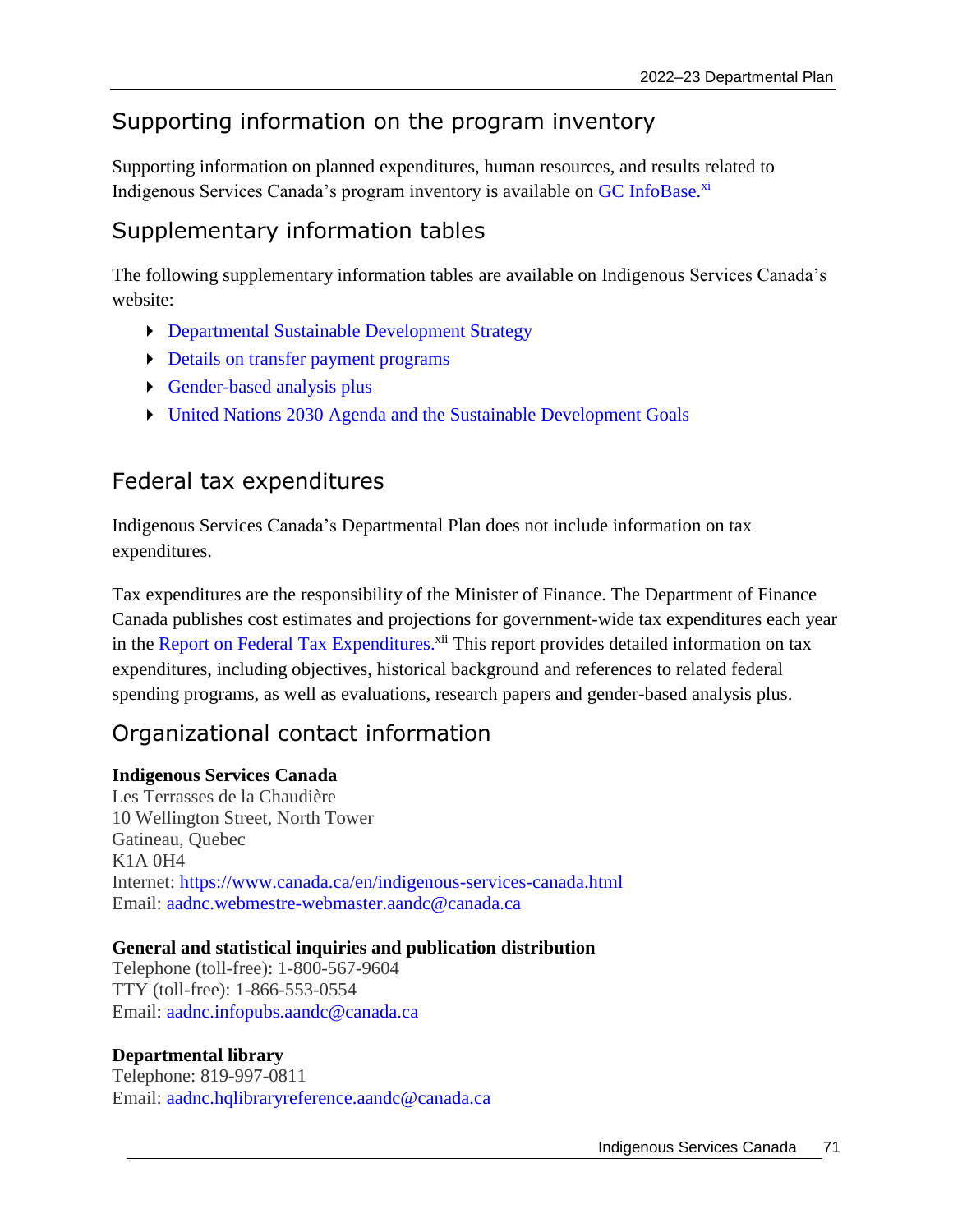## **Media inquiries — Communications**

Telephone: 819-953-1160 Email: [media@sac-isc.gc.ca](mailto:media@sac-isc.gc.ca)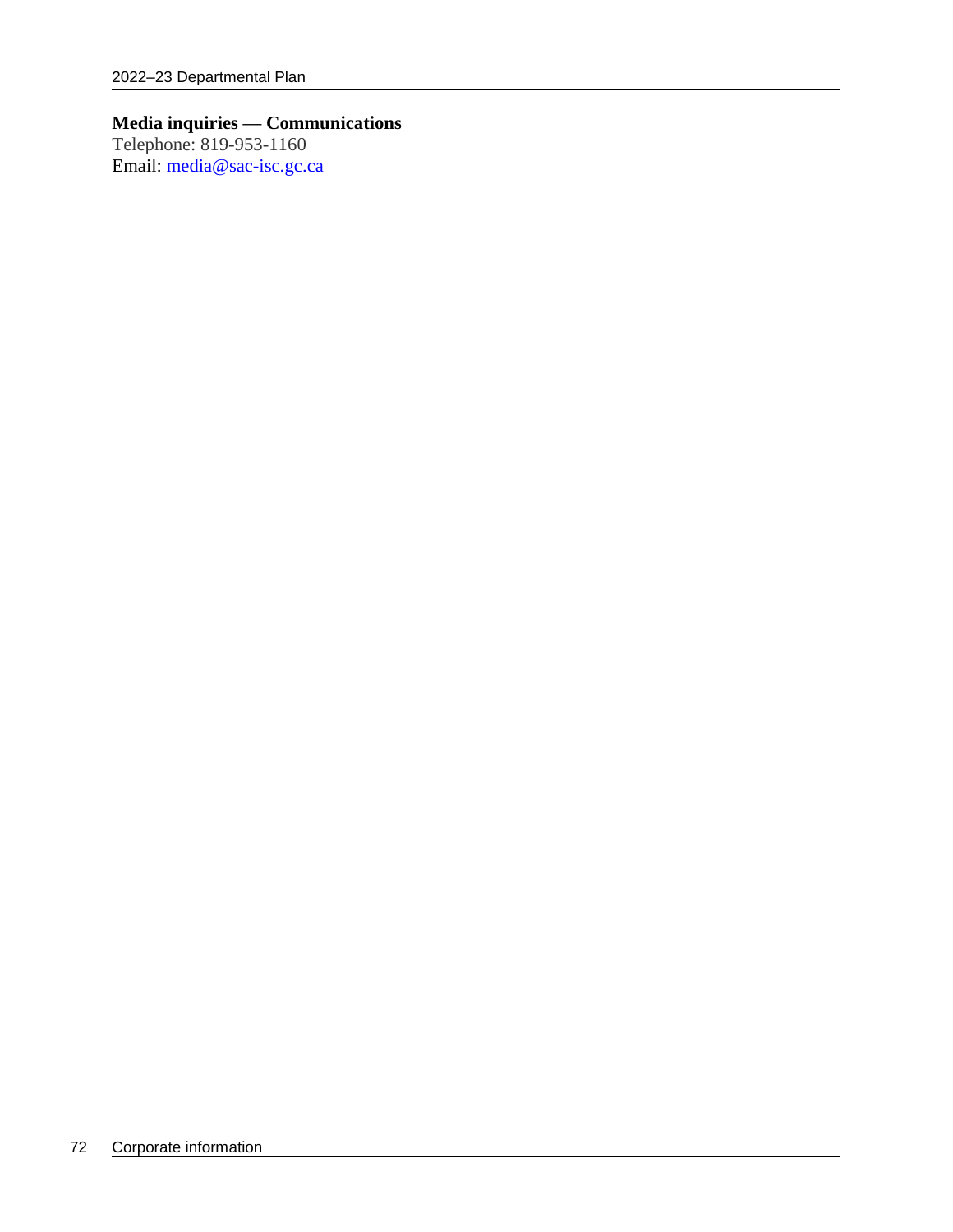# Appendix: definitions

## **appropriation (crédit)**

Any authority of Parliament to pay money out of the Consolidated Revenue Fund.

## **budgetary expenditures (dépenses budgétaires)**

Operating and capital expenditures; transfer payments to other levels of government, organizations or individuals; and payments to Crown corporations.

## **core responsibility (responsabilité essentielle)**

An enduring function or role performed by a department. The intentions of the department with respect to a core responsibility are reflected in one or more related departmental results that the department seeks to contribute to or influence.

## **Departmental Plan (plan ministériel)**

A document that sets out a department's priorities, programs, expected results and associated resource requirements, covering a three-year period beginning with the year indicated in the title of the report. Departmental Plans are tabled in Parliament each spring.

## **departmental result (résultat ministériel)**

A change that a department seeks to influence. A departmental result is often outside departments' immediate control, but it should be influenced by program-level outcomes.

## **departmental result indicator (indicateur de résultat ministériel)**

A factor or variable that provides a valid and reliable means to measure or describe progress on a departmental result.

## **departmental results framework (cadre ministériel des résultats)**

A framework that consists of the department's core responsibilities, departmental results and departmental result indicators.

## **Departmental Results Report (rapport sur les résultats ministériels)**

A report on a department's actual performance in a fiscal year against its plans, priorities and expected results set out in its Departmental Plan for that year. Departmental Results Reports are usually tabled in Parliament each fall.

## **experimentation (expérimentation)**

The conducting of activities that explore, test and compare the effects and impacts of policies and interventions in order to inform decision-making and improve outcomes for Canadians. Experimentation is related to, but distinct from, innovation. Innovation is the trying of something new; experimentation involves a rigorous comparison of results. For example, introducing a new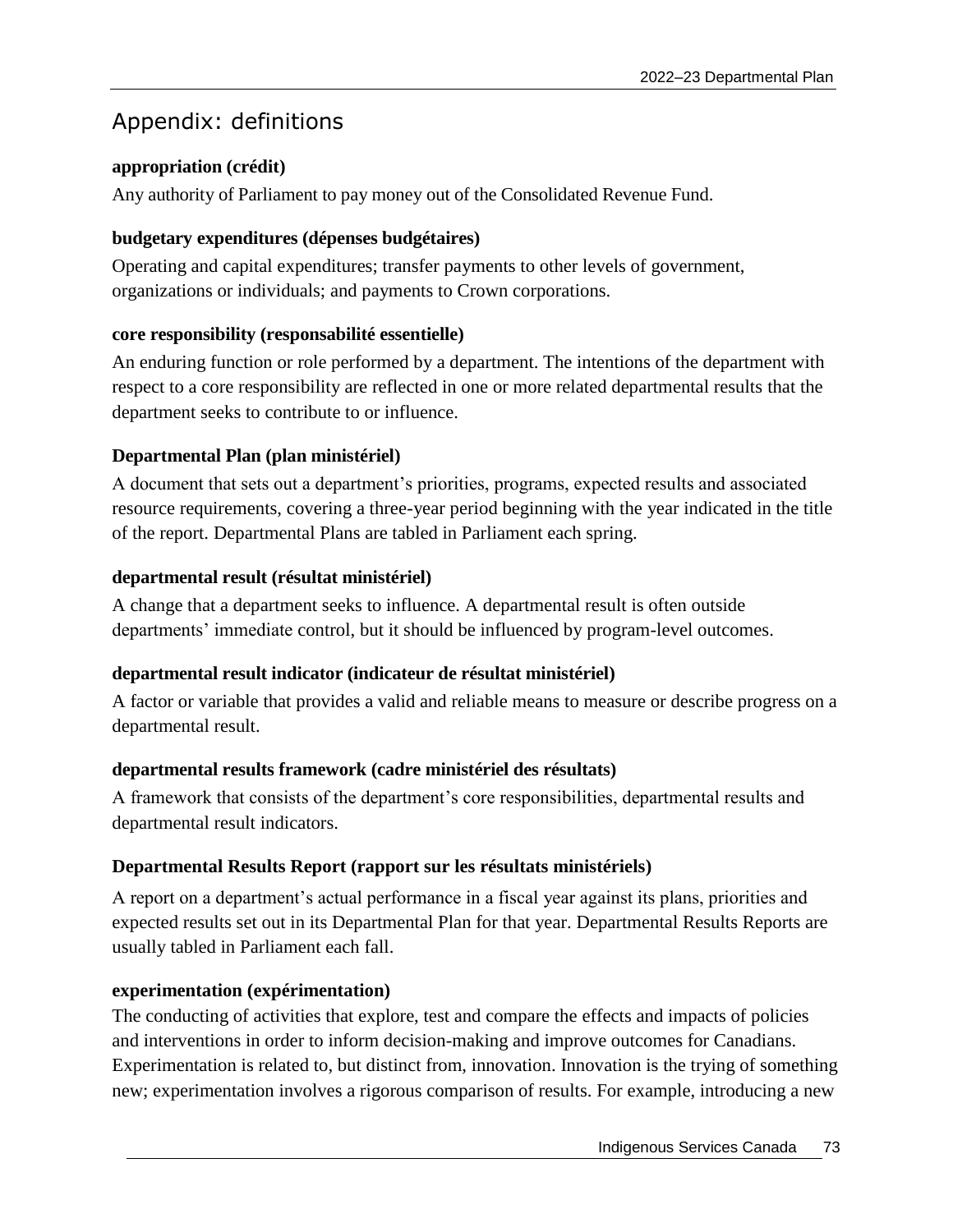mobile application to communicate with Canadians can be an innovation; systematically testing the new application and comparing it against an existing website or other tools to see which one reaches more people, is experimentation.

#### **full-time equivalent (équivalent temps plein)**

A measure of the extent to which an employee represents a full person-year charge against a departmental budget. Full-time equivalents are calculated as a ratio of assigned hours of work to scheduled hours of work. Scheduled hours of work are set out in collective agreements.

### **gender-based analysis plus (GBA Plus) (analyse comparative entre les sexes plus [ACS Plus])**

An analytical process used to assess how diverse groups of women, men and gender-diverse people experience policies, programs and services based on multiple factors including race, ethnicity, religion, age, and mental or physical disability.

#### **government-wide priorities (priorités pangouvernementales)**

For the purpose of the 2022–23 Departmental Plan, government-wide priorities are the high-level themes outlining the government's agenda in the 2021 Speech from the Throne: protecting Canadians from COVID-19; helping Canadians through the pandemic; building back better  $-a$ resiliency agenda for the middle class; the Canada we're fighting for.

#### **horizontal initiative (initiative horizontale)**

An initiative in which two or more federal organizations are given funding to pursue a shared outcome, often linked to a government priority.

#### **non-budgetary expenditures (dépenses non budgétaires)**

Net outlays and receipts related to loans, investments and advances, which change the composition of the financial assets of the Government of Canada.

#### **performance (rendement)**

What an organization did with its resources to achieve its results, how well those results compare to what the organization intended to achieve, and how well lessons learned have been identified.

#### **plan (plan)**

The articulation of strategic choices, which provides information on how an organization intends to achieve its priorities and associated results. Generally, a plan will explain the logic behind the strategies chosen and tend to focus on actions that lead up to the expected result.

#### **planned spending (dépenses prévues)**

For Departmental Plans and Departmental Results Reports, planned spending refers to those amounts presented in the Main Estimates.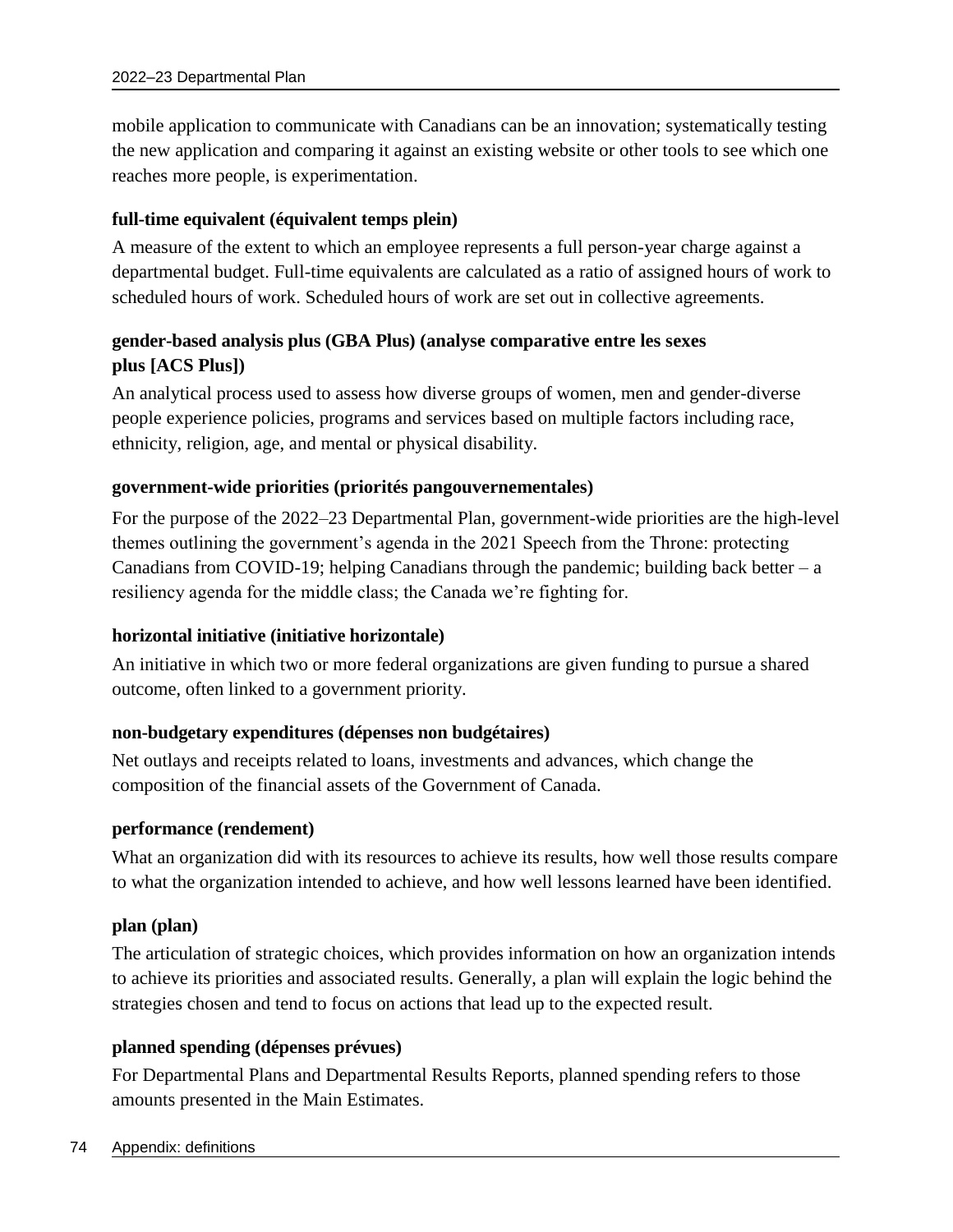A department is expected to be aware of the authorities that it has sought and received. The determination of planned spending is a departmental responsibility, and departments must be able to defend the expenditure and accrual numbers presented in their Departmental Plans and Departmental Results Reports.

#### **program (programme)**

Individual or groups of services, activities or combinations thereof that are managed together within a department and that focus on a specific set of outputs, outcomes or service levels.

#### **program inventory (répertoire des programmes)**

An inventory of a department's programs that describes how resources are organized to carry out the department's core responsibilities and achieve its planned results.

#### **result (résultat)**

An external consequence attributed, in part, to an organization, policy, program or initiative. Results are not within the control of a single organization, policy, program or initiative; instead, they are within the area of the organization's influence.

#### **statutory expenditures (dépenses législatives)**

Expenditures that Parliament has approved through legislation other than appropriation acts. The legislation sets out the purpose of the expenditures and the terms and conditions under which they may be made.

#### **target (cible)**

A measurable performance or success level that an organization, program or initiative plans to achieve within a specified time period. Targets can be either quantitative or qualitative.

#### **voted expenditures (dépenses votées)**

Expenditures that Parliament approves annually through an Appropriation Act. The vote wording becomes the governing conditions under which these expenditures may be made.